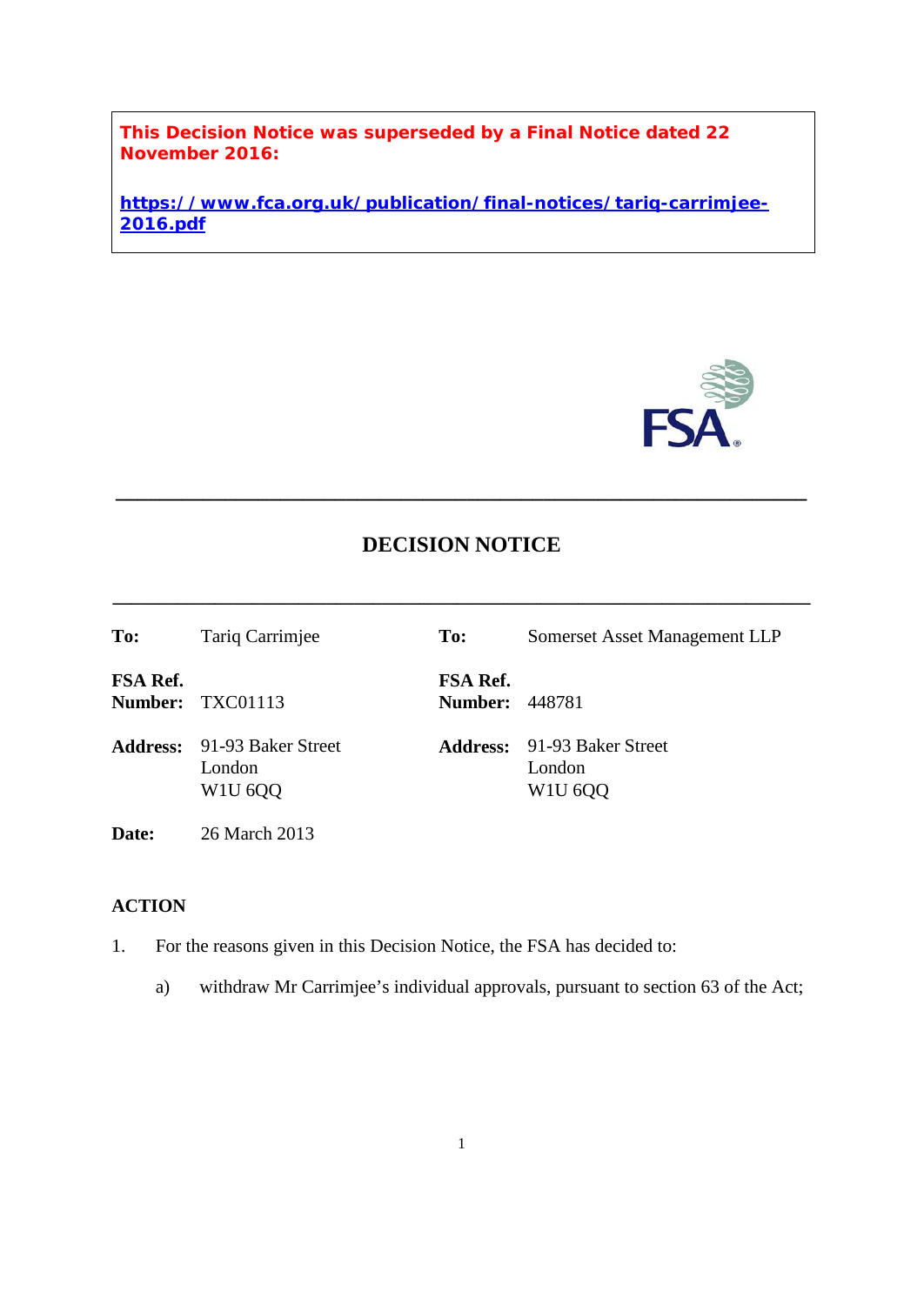- b) make an order pursuant to section 56 of the Act prohibiting Mr Carrimjee from performing any function in relation to any regulated activity carried on by any authorised or exempt person or exempt professional firm; and
- c) impose on Mr Carrimjee a financial penalty of £89,004, pursuant to section 66 of the Act, for breaching Statement of Principle 1.

## **REASONS FOR THE ACTION**

- 2. The FSA has decided to take this action because it has found that Mr Carrimjee failed to act with integrity in breach of Statement of Principle 1 when he recklessly assisted his client, Mr Rameshkumar Goenka, in Mr Goenka's plan to manipulate the closing price of Gazprom GDRs in April 2010 and Reliance GDRs in October 2010. In making this finding, the FSA considers that Mr Carrimjee suspected that market manipulation was the goal of his client and Mr Carrimjee suspected that Mr Goenka held structured products which were related to the intended manipulation, yet he turned a blind eye to the risk of Mr Goenka's planned market abuse and recklessly assisted his client in his attempt to achieve that goal.
- 3. Mr Carrimjee introduced Mr Goenka to B, for the specific purpose of trading in the Closing Auction for Gazprom GDRs and Reliance GDRs. He made that introduction, participated in discussions about trading and assisted with the arrangements for trading despite suspecting that the objective of Mr Goenka's plan was to secure the price of Gazprom GDRs and Reliance GDRs at a false or artificial level.
- 4. Mr Goenka's plan to manipulate Gazprom GDRs was abandoned at a late stage due to events beyond Mr Goenka's control. However, on 18 October 2010, Mr Goenka (through B) effected orders to trade which artificially inflated the closing price of Reliance GDRs on that day. By increasing the closing price, Mr Goenka was able to avoid a loss of USD 3,103,640 under the terms of the structured product he held.
- 5. In October 2011 the FSA reached a settlement with Mr Goenka and issued a Final Notice to Mr Goenka imposing a total penalty of USD 9,621,240 for market abuse contrary to section 118(5) of the Act.
- 6. Whilst Mr Carrimjee recklessly assisted Mr Goenka in his plan to manipulate the price of both Gazprom GDRs and Reliance GDRs, no manipulation of the price of Gazprom GDRs took place. In relation to the Reliance GDRs trading, Mr Carrimjee agreed to the Harrington Master Trust Fund (the fund in which Mr Goenka's assets were held) at his firm, Somerset, being used by B's firm (an empanelled broker firm to the fund) for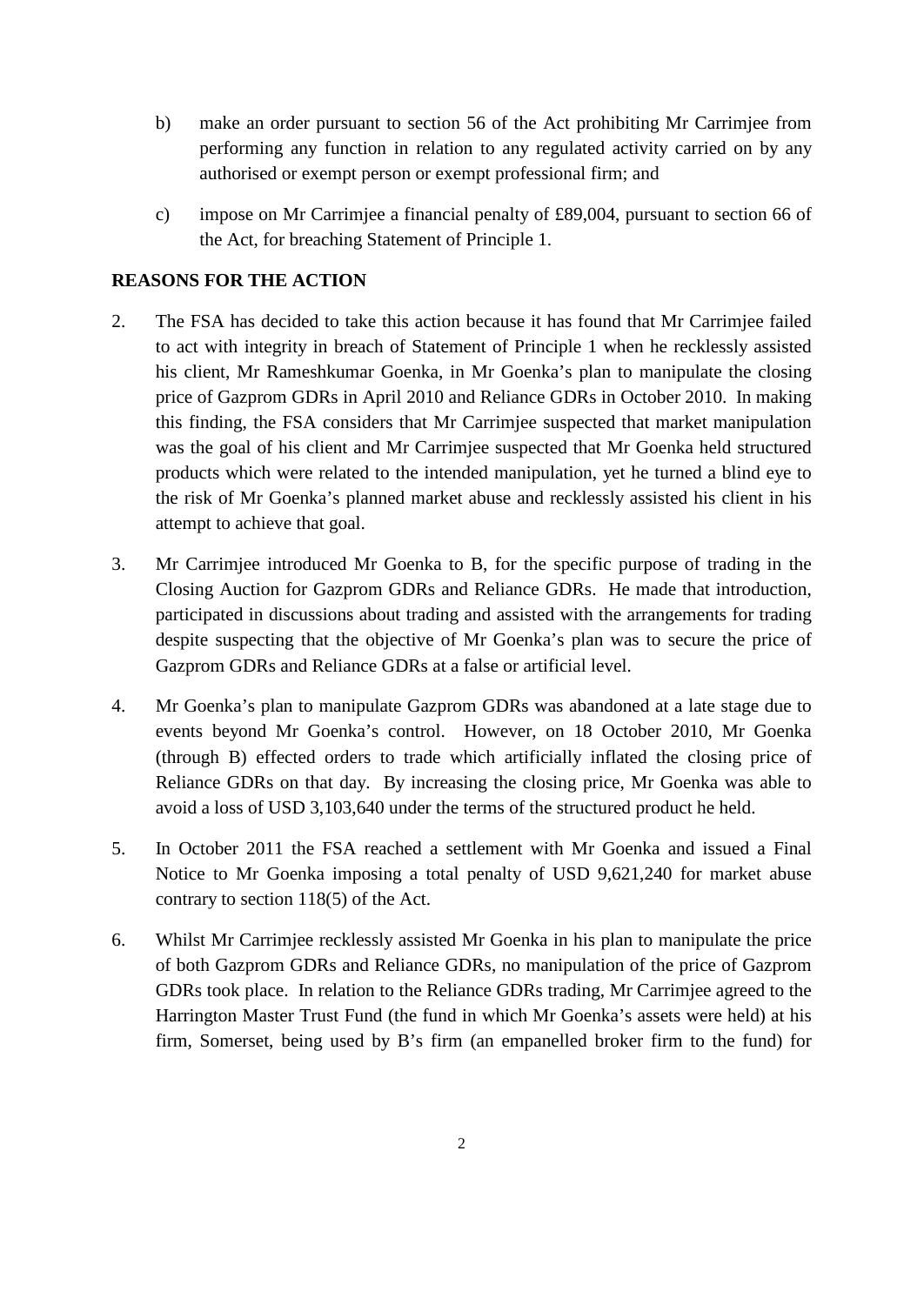trading by Mr Goenka, and permitted Mr Goenka to instruct B directly. Without such facilitation, Mr Goenka could not have traded. Mr Carrimjee did so despite his suspicion of Mr Goenka's intentions in respect of the aborted Gazprom GDRs trading. Mr Carrimjee was not, however, directly involved in the execution of the trades in Reliance GDRs on 18 October 2010.

- 7. The FSA considers that, as a consequence of his conduct, Mr Carrimjee failed to act with integrity in breach of Statement of Principle 1 whilst acting in his capacity as an approved person and is not fit and proper. The FSA has therefore decided to withdraw Mr Carrimjee's individual approvals and to make a prohibition order against him. The FSA has also decided to impose on him a financial penalty of £89,004 under section 66 of the Act.
- 8. The FSA considers that Mr Carrimjee's misconduct was particularly serious and has taken account of the following matters in coming to this view:
	- a) Mr Carrimjee's conduct was reckless. Mr Carrimjee suspected that Mr Goenka had an ulterior motive for his trading and wanted to manipulate the price of Gazprom GDRs and Reliance GDRs. Despite that he turned a blind eye to the risk of Mr Goenka's planned market abuse. Mr Carrimjee failed to take any steps to report or prevent the market abuse and chose instead recklessly to assist Mr Goenka to implement his plan to create an artificial price for both Gazprom GDRs and Reliance GDRs. He therefore failed to act with integrity;
	- b) Mr Carrimjee was a senior and very experienced approved person. At the time of the activity described in this Decision Notice, Mr Carrimjee was approved to perform the Chief executive (CF3), Partner (CF4), Compliance oversight (CF10) and Money Laundering Reporting (CF11) significant influence functions on behalf of Somerset;
	- c) Mr Carrimjee put Mr Goenka in touch with B and assisted Mr Goenka to put in place arrangements to enable him to secure the closing price of Gazprom GDRs and Reliance GDRs at a false or artificial level thereby enabling market abuse to take place;
	- d) Mr Carrimjee's actions, in assisting Mr Goenka, resulted in a serious disruption of the market on 18 October 2010 by artificially increasing the price of Reliance GDRs. This posed a threat to the orderliness of and confidence in that market. It further led to a significant loss (of approximately USD 3.1 million) for the bank that was the counterparty to Mr Goenka's structured product;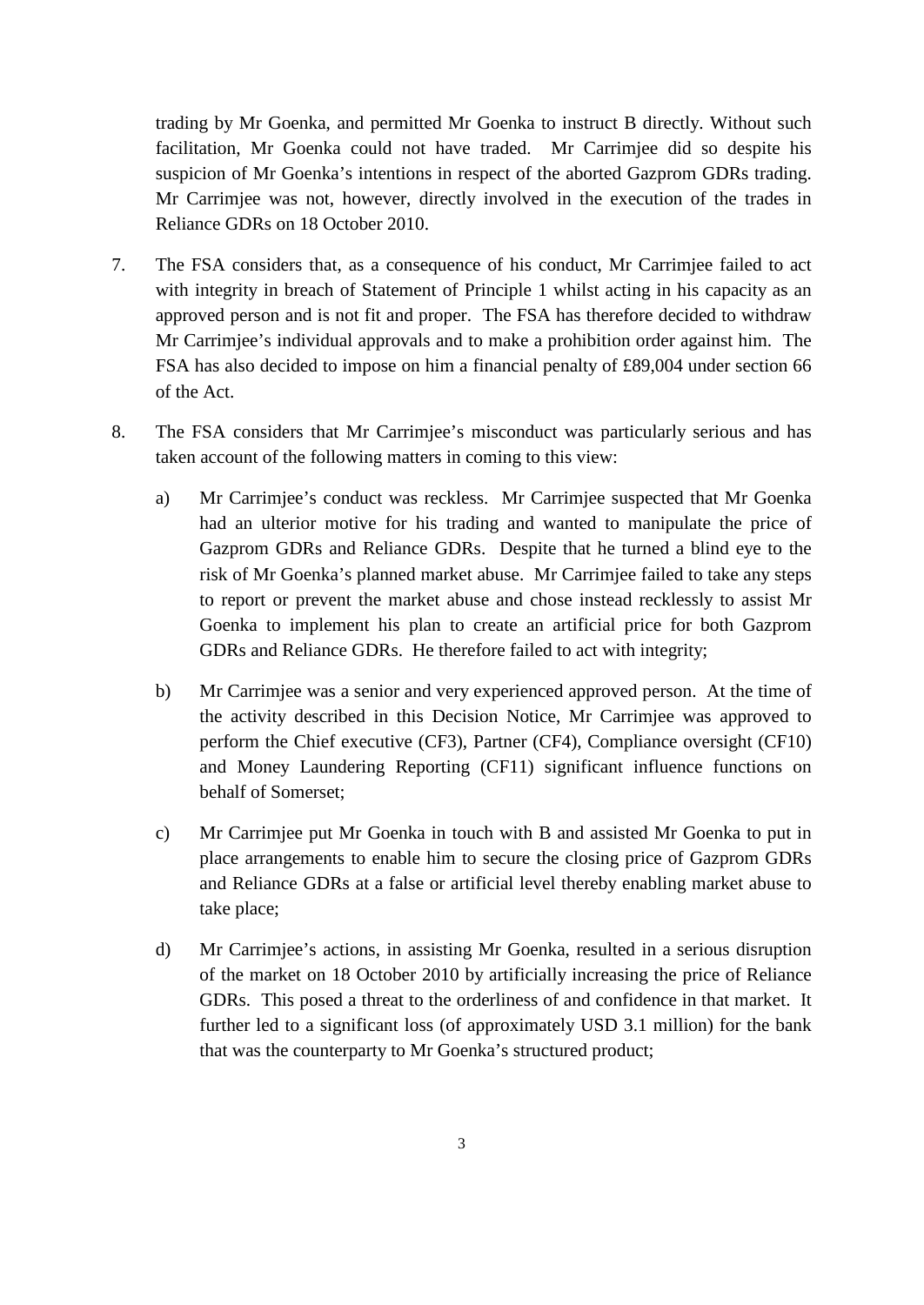- e) Mr Carrimjee's actions were repeated, in that he assisted Mr Goenka in effecting his plan to manipulate the closing price for Gazprom GDRs in April 2010 and was also involved in the preliminary stages of Mr Goenka's plan to manipulate the closing price for Reliance GDRs in October 2010; and
- f) Mr Carrimjee benefitted from his conduct through the retention of Mr Goenka's business for his firm.

## **DEFINITIONS**

9. The following definitions are used in this Decision Notice:

| "the Act"         | means the Financial Services and Markets Act 2000.                                                                                                                                                                                                                 |
|-------------------|--------------------------------------------------------------------------------------------------------------------------------------------------------------------------------------------------------------------------------------------------------------------|
| "APER"            | means the Statements of Principle and Code of Practice<br>for Approved Persons issued under section $64(1)$ of the<br>Act.                                                                                                                                         |
| B                 | means a London-based broker, introduced to Mr Goenka<br>by Mr Carrimjee.                                                                                                                                                                                           |
| "Mr Carrimjee"    | means Mr Tariq Carrimjee.                                                                                                                                                                                                                                          |
| "Closing Auction" | means the closing auction of the LSE. This is a limited-<br>period auction which takes place at the close of the main<br>trading session. The results of the closing auction<br>determine the closing price of listed securities.                                  |
| "EG"              | means the Enforcement Guide.                                                                                                                                                                                                                                       |
| "the FSA"         | means the Financial Services Authority.                                                                                                                                                                                                                            |
| "Gazprom"         | means the Russian gas conglomerate Gazprom.                                                                                                                                                                                                                        |
| "GDRs"            | means Global Depository Receipts. These are parcels of<br>shares in a particular company, which are listed and traded<br>on international exchanges separately from the company's<br>One GDR is equivalent to a multiple of the<br>shares.<br>underlying security. |
| "Mr Goenka"       | means Mr Rameshkumar Satyanarayan Goenka.                                                                                                                                                                                                                          |
| "IOB"             | means the International Order Book of the London Stock<br>Exchange.                                                                                                                                                                                                |
| "the IUP"         | means the Indicative Uncrossing Price.                                                                                                                                                                                                                             |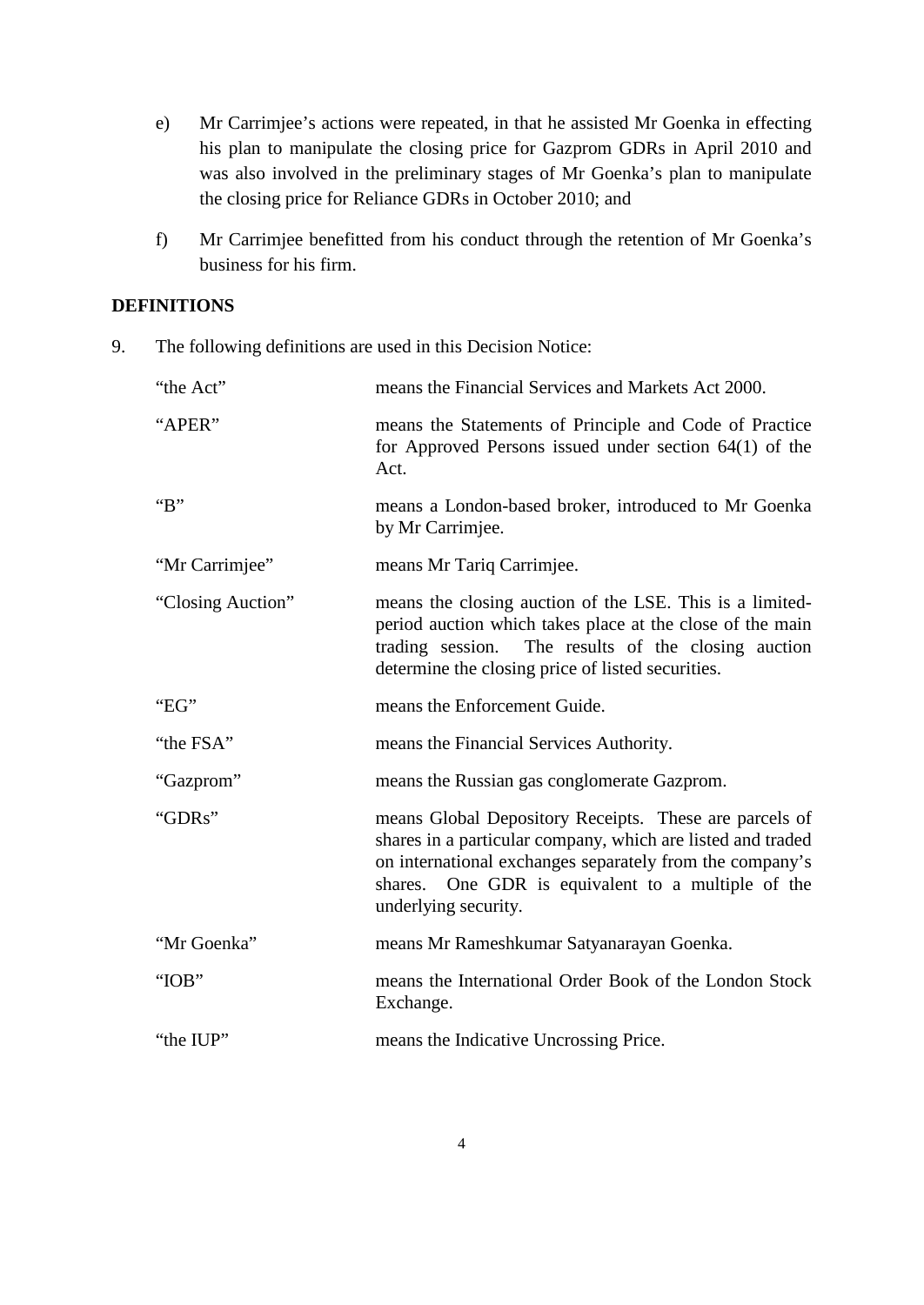| "the IUV"                  | means the Indicative Uncrossing Volume.                                                                                                                        |
|----------------------------|----------------------------------------------------------------------------------------------------------------------------------------------------------------|
| "LSE"                      | means the London Stock Exchange.                                                                                                                               |
| "Reliance"                 | means Reliance Industries Limited.                                                                                                                             |
| "SIF"                      | means Significant Influence Function.                                                                                                                          |
| "Somerset"                 | means Somerset Asset Management LLP.                                                                                                                           |
| "Statement of Principle 1" | means Statement of Principle 1 of APER.                                                                                                                        |
| "Structured Product 1"     | "3Y USD Phoenix Plus<br>Worst<br>of<br>means<br>$\mathbf{a}$<br>Gazprom/Lukoil/ Surgut" issued on 30 April 2007 which<br>had a maturity date of 30 April 2010. |
| "Structured Product 2"     | means an "Airbag Leveraged Laggard Note on Indian<br>ADR – Private Placement" issued on 17 October 2007<br>which had a maturity date of 18 October 2010.       |
| "the Structured Products"  | means Structured Product 1 and Structured Product 2.                                                                                                           |
| "Upper Tribunal"           | means the Upper Tribunal (Tax and Chancery Chamber).                                                                                                           |

#### **RELEVANT STATUTORY AND REGULATORY PROVISIONS**

10. The statutory and regulatory provisions relevant to this Decision Notice are contained in the Annex.

## **FACTS AND MATTERS**

#### *Mr Carrimjee*

- 11. Mr Carrimjee is an experienced investment adviser and the senior partner at Somerset, a firm he started. Somerset's primary business is the provision of wealth management advice. Mr Carrimjee has a substantial financial interest in the business of Somerset.
- 12. At the time of the activity described in this Decision Notice, Mr Carrimjee was approved to perform the Chief Executive (CF3), Partner (CF4), Compliance Oversight (CF10) and Money laundering reporting (CF11) significant influence functions on behalf of Somerset. He is also approved to perform the Customer (CF30) function on behalf of Somerset. He has held those functions since May 2006 (since November 2007 for CF30). He previously held the Investment adviser (CF21) function.
- 13. Mr Carrimjee had received training in relation to the market abuse regime and was responsible for the oversight of compliance procedures at Somerset.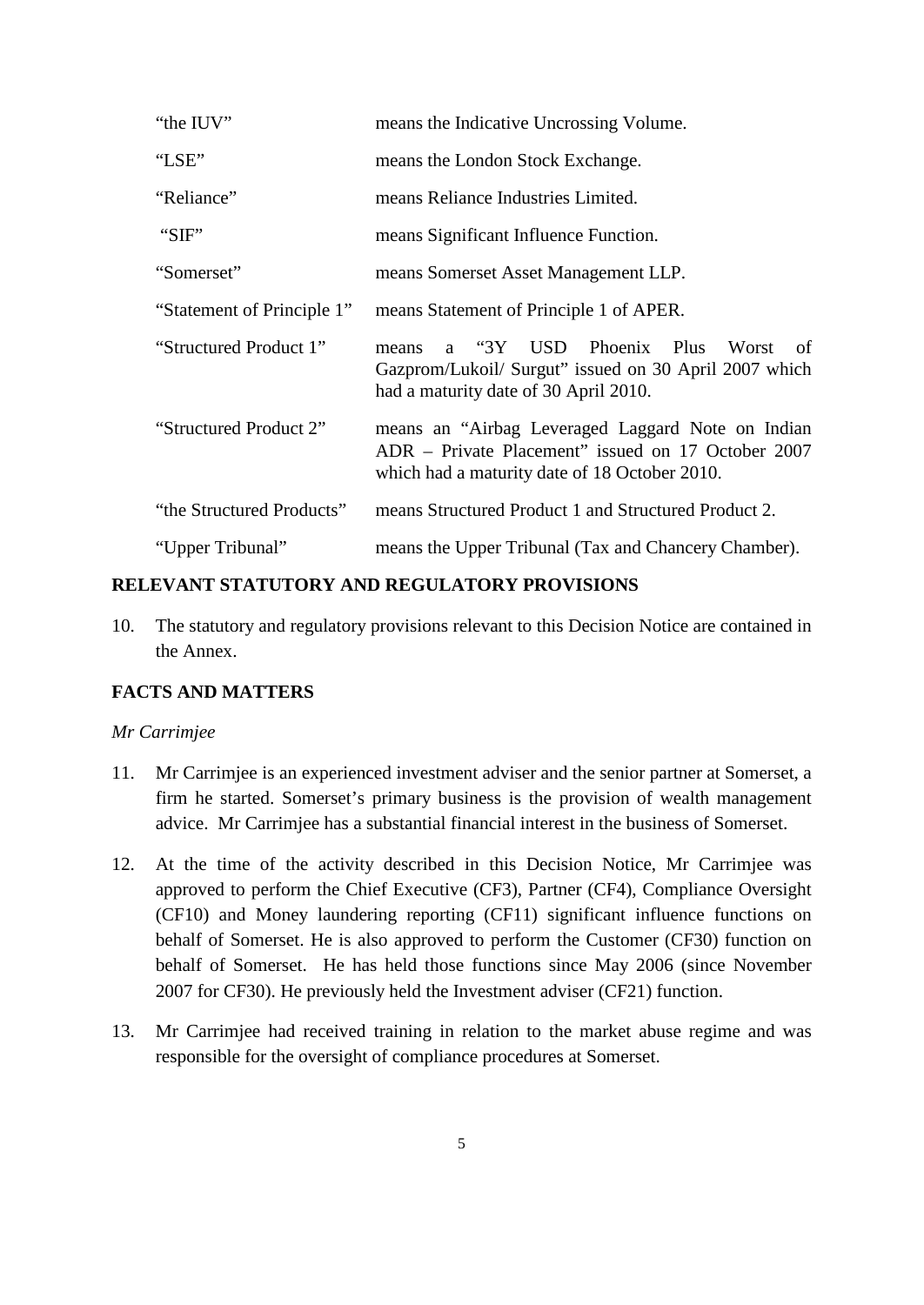14. Mr Carrimjee had known B for approximately 10 years at the time of the activity described in this Decision Notice.

## *Mr Goenka*

- 15. Mr Goenka is an Indian businessman who has been living in Dubai for the last 12 years. He is a prominent and sophisticated investor with a substantial portfolio of investments.
- 16. Mr Carrimjee has known Mr Goenka for approximately 15 years. Somerset managed a number of Mr Goenka's investments and Mr Carrimjee provided investment advice to Mr Goenka. Mr Goenka was a significant trophy client for Somerset representing 7-8% of its business. Somerset was paid by Mr Goenka according to the amount of funds under management.
- 17. Mr Goenka is not a member of the LSE and so can only trade on its markets through a member firm.

#### *The Structured Products*

- 18. The Structured Products were purchased by Mr Goenka in 2007. Mr Goenka purchased the Structured Products through accounts held with one of his banks.
- 19. The Structured Products each had a cost (face value) of USD 10 million.
- 20. The Structured Products related to a basket of three GDRs, representing shares in three different companies, as follows:
	- a) In relation to Structured Product 1 the three GDRs concerned related to Russian companies, Gazprom, Lukoil and Surgutneftegaz.
	- b) In relation to Structured Product 2 the three GDRs concerned related to Indian securities, Reliance, ICICI Bank and HDFC Bank.
- 21. For both the Structured Products, the final payout to Mr Goenka was dependent on the closing price of the worst performing or "laggard" of the three different GDRs on the stated maturity dates. The closing price for the GDRs on which the Structured Products were based was determined by the closing auction on the LSE's IOB on the maturity date. To determine the payout, the closing price of the laggard GDR would be judged against two figures being (a) the initial price of the "laggard" and (b) a pre-determined and lower strike or "knock-in price".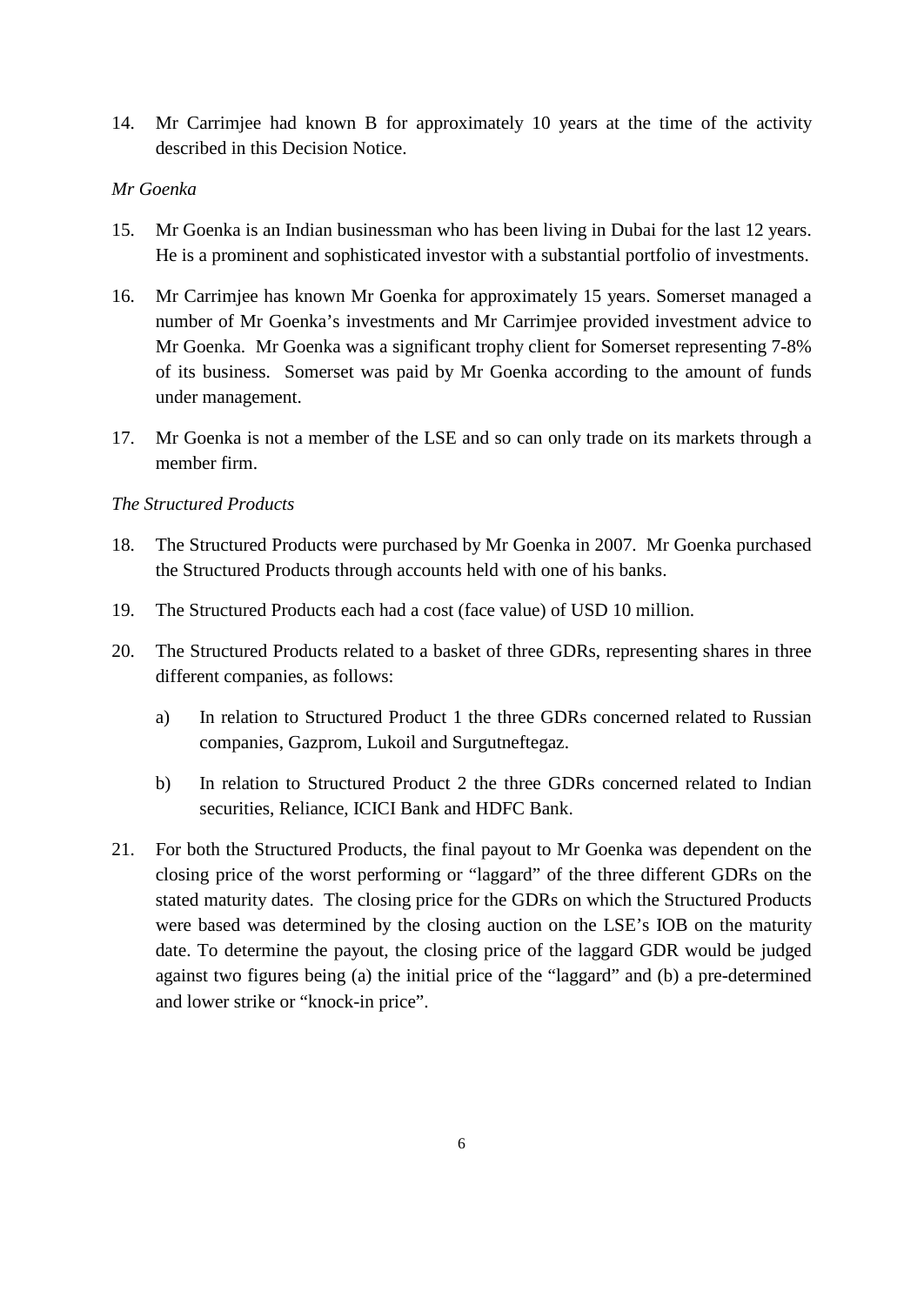- 22. The worst performing securities in the baskets of GDRs on the stated maturity dates were as follows:
	- a) Gazprom GDRs for Structured Product 1; and
	- b) Reliance GDRs for Structured Product 2.

## *The Closing Auction*

- 23. The initial phase of the Closing Auction, starting at 15:30 GMT, lasts for ten minutes and is known as the auction call phase. During this phase, member firms place orders that are recorded by the exchange but do not immediately result in a trade. Each time an order is entered, deleted or amended, the theoretical price and theoretical volume that will result from the closing auction is re-calculated.
- 24. The theoretical price and volume, known as the IUP and the IUV are visible to the member firms.
- 25. Subsequently, in the price determination/uncrossing phase of the Closing Auction, the exchange seeks to match orders for each stock. This occurs at a randomly determined time, in a thirty second period after the end of call phase, between 15:40:00 and 15:40:30 GMT. At that randomly determined time, the LSE runs an algorithm that seeks to optimise the volume of securities executed. The algorithm determines the price for each security at which the greatest volume can be traded and matches the orders accordingly; this is the closing price. Once the algorithm has been applied, the exchange disseminates the closing price and advises member firms whose orders have been executed of the trades.

## *Mr Goenka's plan to manipulate prices in the Closing Auction*

- *a) Structured Product 1 and the Closing Auction for Gazprom*
- 26. In early April 2010 Mr Carrimjee visited Mr Goenka in Dubai. Mr Goenka discussed the possibility of trading in Gazprom GDRs and Reliance GDRs with Mr Carrimjee. Mr Carrimjee approached B on behalf of his client, Mr Goenka, to discuss the Closing Auction process. Mr Carrimjee had known B for approximately ten years and Somerset had an account at the firm where B worked. Mr Carrimjee and B discussed the Closing Auction process.
- 27. On 22 April 2010 Mr Carrimjee called B to discuss the practicalities of trading in the Closing Auction. B informed Mr Carrimjee that B had been monitoring the Closing Auction following their previous discussion. Mr Carrimjee informed B that he would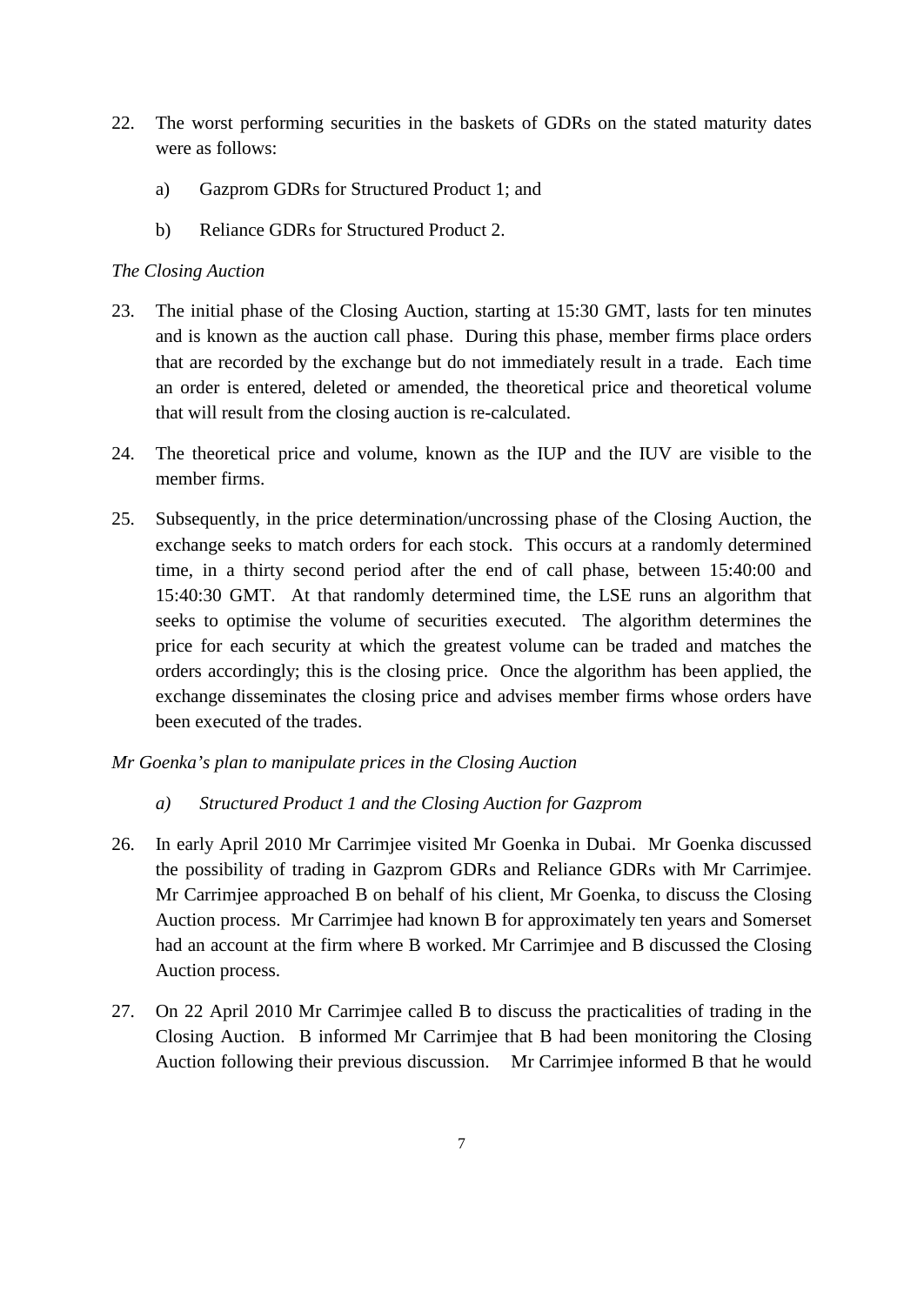ensure Somerset was put in funds sufficient to facilitate the trading. At that time B asked the names of the two stocks to be traded and Mr Carrimjee stated "*Reliance*" and "*Gazprom*". Mr Carrimjee said that he would arrange a conference call to put B in touch with "*this person in Dubai*", that person being Mr Goenka. Mr Carrimjee assured B of Mr Goenka's wealth and ability to transact large trades. Mr Carrimjee also assured B of Mr Goenka's honesty.

- 28. Later that day a conference call took place during which Mr Carrimjee introduced Mr Goenka to B. Mr Goenka's opening comment was "*I just want to understand how this auction works …in terms with IOB*". Whilst Mr Carrimjee was on the call B then proceeded to explain the Closing Auction process in considerable detail. In particular, B explained the likely price movements that might result from placing orders of various sizes. Mr Goenka explained that he was looking to trade in Gazprom first and explored with B the necessary steps for increasing the closing price, and the latest time at which an order could be placed. They discussed a number of examples. Mr Carrimjee was party to the discussions.
- 29. In the course of the conference call Mr Goenka asked "*can I ask you now closing at 23.42… if I want to make it 23.45 how can we do it?*" B replied "*you will have to clear out everyone that was selling at 42 and for safety's sake go all the way to somebody closing at 46...*" The parties arranged for Mr Goenka to set up an online video calling account in order that Mr Goenka could see B's screen in real time whilst B was trading in the auction. Mr Carrimjee confirmed that his firm, Somerset, had an account with B's firm thereby enabling Mr Goenka to trade through B.
- 30. In the course of the call in which Mr Carrimjee participated, Mr Goenka and B agreed that there should be a number of trial runs before actual trading. Mr Goenka said there would be time to observe between 5 and 10 auctions before the actual trading and that they would have "*a few trial runs*" in order to "*try to minimise the mistakes*".
- 31. On 23 April 2010 Mr Carrimjee called B to say that he had been thinking about the conference call on the way to work and that "*nobody should be able to point a finger and say that you were manipulating a price*". B dismissed this concern on the basis that they would be trading in a "complete auction" and that if other parties "*think it's manipulating*" or that "*it's a wrong price*" they could "*come and flog the stock*". A short discussion ensued between Mr Carrimjee and B about the risks of moving the price by a hypothetical 50 cents as opposed to USD 5. Mr Carrimjee commented "…*at some stage I'm going to ask him suppose the price is, say \$25 dollars…Okay, his goal is to take it to \$25 50 cents, no big deal. But if his goal is to take it to \$30...?*" B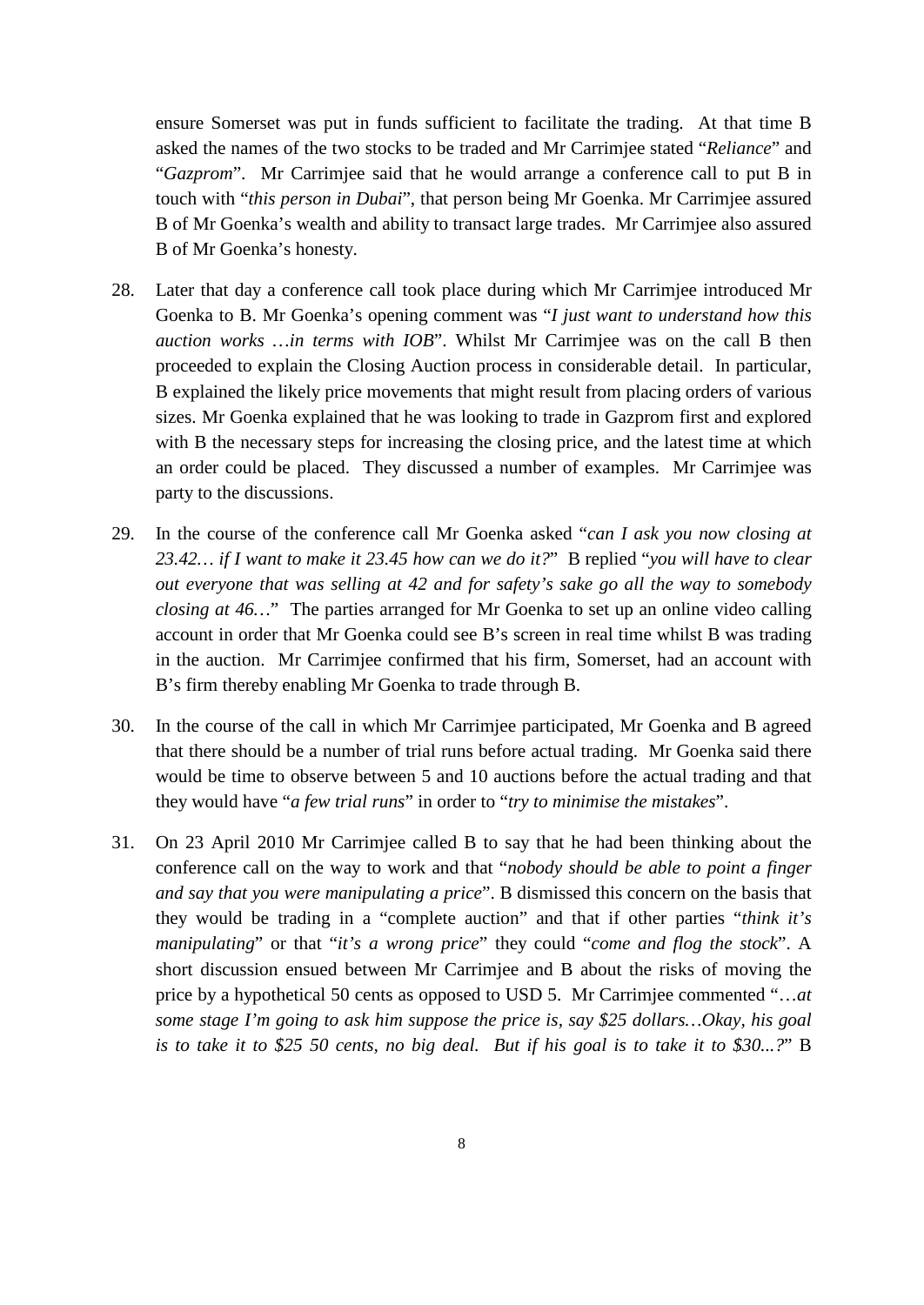concluded the discussion with: "*you know, if this man has money enough to move the price for a day well… good luck to him…*" Mr Carrimjee replied: "*so all our safeguards are kind of in place… Good for him*". Mr Carrimjee informed B that Mr Goenka was studying how the Closing Auction works. B replied "*Yes, and I don't want to find out too much to what end he wants to do it. I'm just here to execute it for them*".

- 32. In a later call on 23 April 2010, Mr Carrimjee was asked by B what would happen to Mr Goenka's stock once it was purchased in the Closing Auction. Mr Carrimjee informed B that "*you sell it all the next day*" and that Mr Goenka "*is only interested in the official closing price of the stock on a particular date*". Mr Carrimjee stated to B that "*from reading between the lines I think he has got a structured product so he has got something…there is a trigger if the closing price is above or below a certain level*". Mr Carrimjee then repeated his opinion to B that "…*he's aggressively done some structured note*". Further calls took place between Mr Carrimjee and B on 26 April 2010 at which time they discussed B's commission rates for the trading.
- 33. On 29 April 2010 a conference call took place between Mr Carrimjee, B and Mr Goenka. Prior to Mr Goenka joining the call Mr Carrimjee and B discussed the planned trading. B stated "*…we don't want to know what he wants to do, do we? … It's just one more headache … we don't want to know*". Mr Carrimjee agreed and added "*let's keep it that way*". Mr Carrimjee also instructed B on the level of trading limit that B needed to have in place to facilitate the trading and assured B that he would look after the money aspect of the trading. Mr Goenka then joined the call and the three parties discussed arrangements for the following day's trading. B confirmed that B had increased B's firm's trading limit from USD 30 million to USD 50 million in order to facilitate the Gazprom trading Mr Goenka required. The parties discussed the course of action to be taken if that limit were to be exceeded and they also explored the very latest time at which it would be possible to enter orders in the auction.
- 34. At 2.11pm on 30 April 2010, B was provided with a list of the orders Mr Goenka wished B to place in the Closing Auction. The orders were all at price levels above any of the trading in Gazprom GDRs so far that day and were also at levels above the "knock-in price" of Structured Product 1. The cost of the orders totalled USD 66 million. B called Mr Carrimjee to inform him that the orders amounted to more than the USD 50 million previously discussed and asked what to do. Mr Carrimjee informed B that B should enter all of the orders on to B's trading system in preparation for the auction and that Mr Carrimjee would inform Mr Goenka. B subsequently confirmed to Mr Carrimjee that B had done as he had requested. B informed Mr Carrimjee that B had been called by Mr Goenka and that Mr Goenka had asked that they speak by unrecorded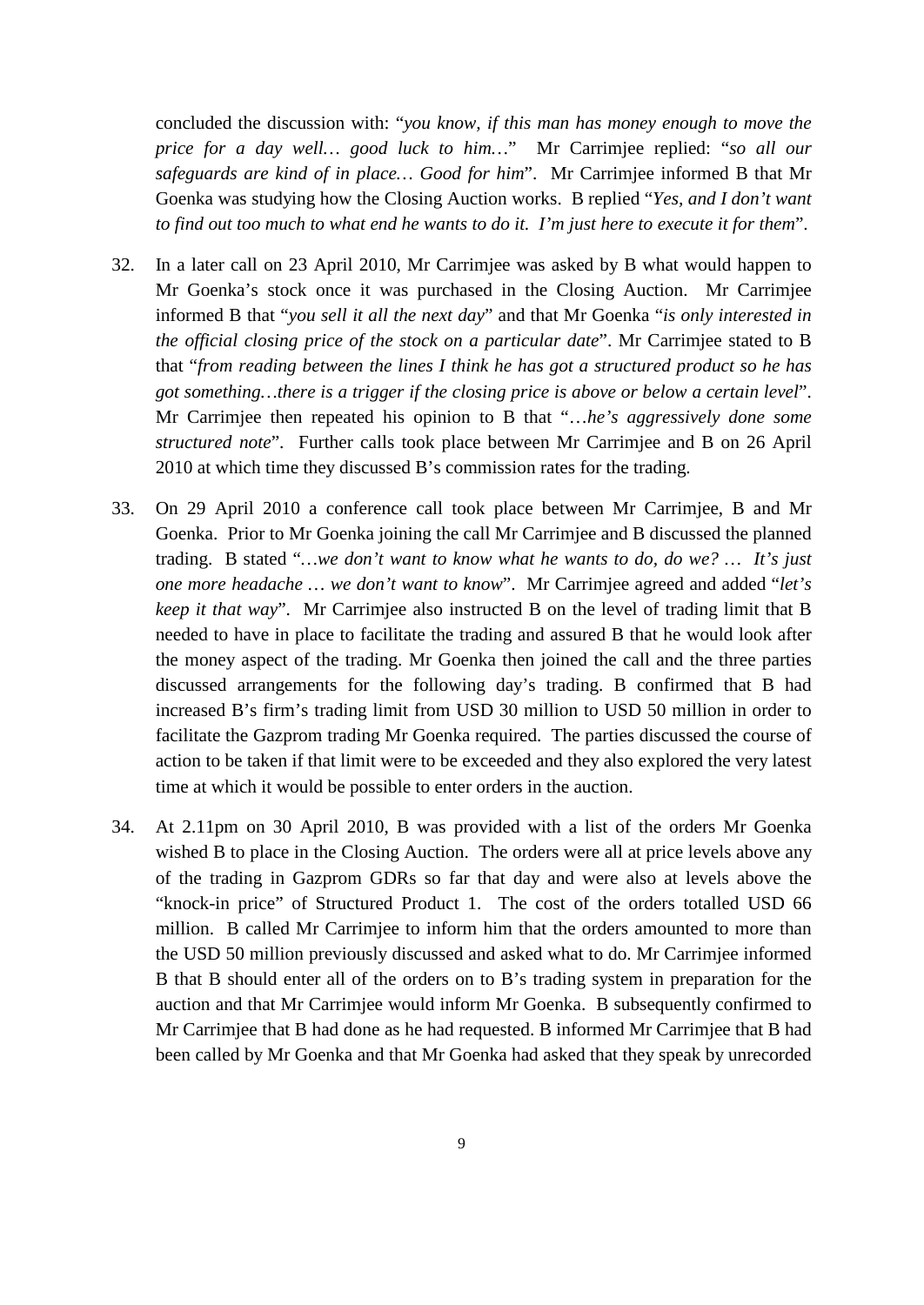mobile telephone in relation to the trading. B said that B was not comfortable with receiving orders by an unrecorded line but Mr Carrimjee said that B should not worry about it.

- 35. Mr Goenka then called Mr Carrimjee at 3.03pm to inform Mr Carrimjee that Mr Goenka had discussed the matter of mobile phone calls with B. Mr Goenka said that B was not comfortable with this because B firm would not accept client orders by mobile. Mr Carrimjee said to Mr Goenka "*Why don't you do one thing, why don't you use your UK mobile?*" Mr Carrimjee then stated "*Why have any connection to this thing?*" Mr Carrimjee told Mr Goenka that he had reassured B that B should not worry about the use of mobile phones because "*there is no possibility of a fight, erm it has to be amicable because we all know in what interest we're doing this*". At the end of the call Mr Carrimjee told Mr Goenka again to "*Ok but use your UK mobile and call [B] on [B's] UK mobile*". Subsequently, calls were made on recorded lines and on unrecorded mobile telephones.
- 36. The price of Gazprom GDRs prevailing in the market at the time the orders were sent to B (at 2.11pm on 30 April 2010) was approximately USD 23.84, USD 0.07 below the "*knock-in price*". However, shortly before the auction was due to commence, President Putin made a live announcement on Russian television about a proposed merger of Gazprom and the Ukrainian gas company Naftogaz. The price of Gazprom securities fell on the news. B called Mr Carrimjee to inform him of the announcement and that the price of Gazprom GDRs "*has now come down to about 23.38 right… which makes our job… much more difficult right?*" Mr Carrimjee agreed.
- 37. Mr Goenka was informed of President Putin's announcement and its impact. As a result of the announcement Mr Goenka instructed B not to proceed with the planned auction trading because the Gazprom price had moved too far to enable his plan to be successfully executed. At 3.36pm Mr Goenka called Mr Carrimjee to inform him that "*we're not doing anything, we've lost the game*". Mr Goenka explained to Mr Carrimjee that "*basically, what happened is the Putin news came out… the stock went down 2% so we can't do anything*". Mr Goenka informed Mr Carrimjee that he had already spoken to B about the matter.
- 38. Mr Carrimjee and B discussed Mr Goenka's reaction to the news in a subsequent telephone call. The two noted the amount of planning that had gone to waste. Mr Carrimjee made reference to what the parties would have achieved if Mr Goenka's plan had worked. He said: "if" Mr Goenka made "*10 million today*" (i.e. that Mr Goenka would have recouped his investment in full) "*you*" [B] "*would have been paid 10 basis*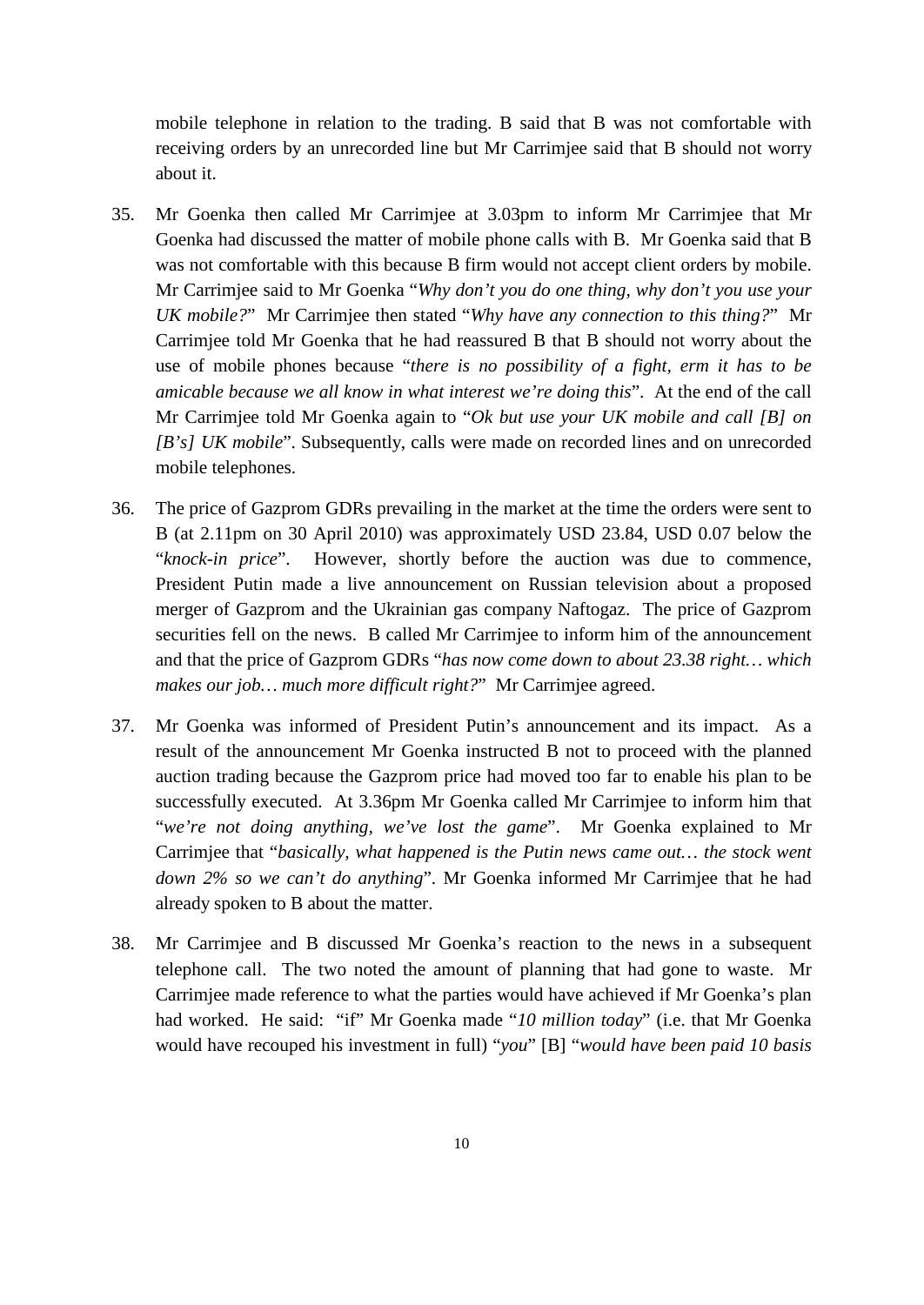*points*" in commission. B replied "*I don't care really because any day they're living by the sword and dying by the sword but… you can feel that disappointment*".

- 39. There were various references in the conversation between Mr Carrimjee and B to "*the note*" held by Mr Goenka, which the FSA considers to have been references to Structured Product 1. Mr Carrimjee stated that "*the game was all about the closing price*" and observed that "*we don't know what the upside to that note is… Some of them have a multiplier …*".
	- *b) Structured Product 2 and the Closing Auction for Reliance*
- 40. In early October 2010 Mr Goenka informed Mr Carrimjee at a meeting in Dubai that he wished to buy Reliance GDRs and participate in the Closing Auction. Mr Carrimjee put Mr Goenka in touch with B so that he could "directly transact". Mr Carrimjee confirmed to B that B was authorised to deal directly up to a cap of USD 50 million.
- 41. On 11 October 2010 Mr Goenka spoke to B directly to discuss trading in Reliance GDRs. Mr Goenka explained that he had already discussed matters with Mr Carrimjee, including the necessary financing arrangements. B said that B had also spoken with Mr Carrimjee and that "everything is in place".
- 42. On 15 October 2010 B called Mr Carrimjee to discuss Mr Goenka's planned trading objectives in relation to Reliance GDRs. The two discussed the then prevailing market price of USD 47.10. B commented "*I think our man said that anything under 47 and he's uncomfortable. It was 48 something and now it's 47.10 but I haven't heard from him… if it's under 47 he's got problems*". Mr Carrimjee suggested Mr Goenka might buy that evening.
- 43. On the day of the auction trade, 18 October 2010, Mr Carrimjee was out of the country on a business trip. Both Mr Goenka and B sought to contact Mr Carrimjee at his office on several occasions during 18 October 2010. Mr Carrimjee's office informed Mr Goenka that Mr Carrimjee could be reached on his mobile. There was a telephone call from Mr Carrimjee to Mr Goenka which lasted 7 seconds.
- 44. The details of the orders to trade placed by Mr Goenka are set out in the Final Notice issued to him. In summary, Mr Goenka placed a series of large, pre-planned and carefully timed orders in the final seconds of the Closing Auction for Reliance GDRs. If fulfilled in their entirety, Mr Goenka's orders would have required an expenditure of approximately USD 55.4 million.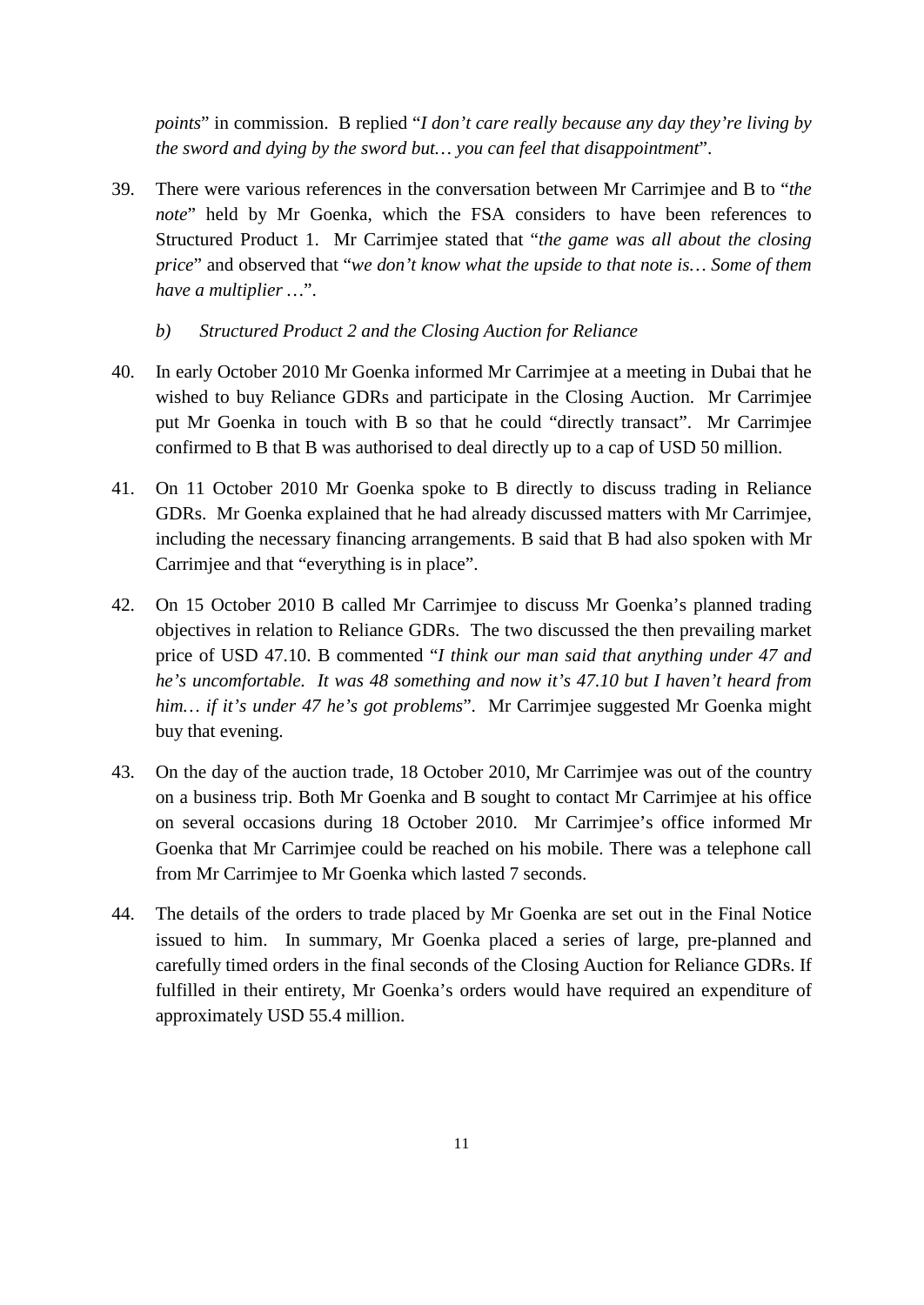- 45. The impact of Mr Goenka's orders was to increase the closing price to USD 48.71, 6 cents above the "knock-in price" target that he needed to achieve in order to avoid a loss under Structured Product 2 of USD 3,103,640.
- 46. The price of Reliance GDRs dropped back the next day to close at USD 47.10. Mr Goenka sold the Reliance GDRs he had acquired. Mr Carrimjee was aware of the sales and spoke with B following his return from his business trip.

## **REPRESENTATIONS AND FINDINGS**

47. Below is a brief summary of the key written and oral representations made by Mr Carrimjee and how they have been dealt with. In making the decision which gave rise to the obligation to give this Decision Notice, the FSA has taken into account all of Mr Carrimjee's representations, whether or not set out below.

## **Breach of Statement of Principle 1**

48. Mr Carrimjee made representations that the FSA's allegation that he breached Statement of Principle 1 by knowingly assisting Mr Goenka in his plan to manipulate the price of both Gazprom and Reliance GDRs or turned a blind eye as to that risk is without merit and is premised on a failure to properly understand: (1) Mr Carrimjee's knowledge/awareness of Mr Goenka's plan/intentions or (2) Mr Carrimjee's role in relation to Mr Goenka's affairs at the relevant time.

## *Mr Carrimjee's knowledge/awareness*

- 49. Mr Carrimjee submitted that:
	- a) his alleged misconduct must be assessed in the context of his actual knowledge at the relevant time and must not be viewed with hindsight. Mr Carrimjee asserted that a finding of a breach of Statement of Principle 1 is most appropriate in cases of actual knowledge and deliberate intent, neither of which he possessed. Mr Carrimjee stated that the FSA has not submitted any evidence that he both knew of, and chose to actively participate in (or knew of, yet ignored), Mr Goenka's market manipulation scheme. Mr Carrimjee asserted that without actual knowledge of Mr Goenka's plan/intentions, he cannot have knowingly assisted in Mr Goenka's attempt to manipulate market prices;
	- b) he had no knowledge or experience of the Closing Auction. Mr Carrimjee asserted that he specifically sought to involve B because he understood that B and B's colleagues at B's firm have experience of trading during the Closing Auction.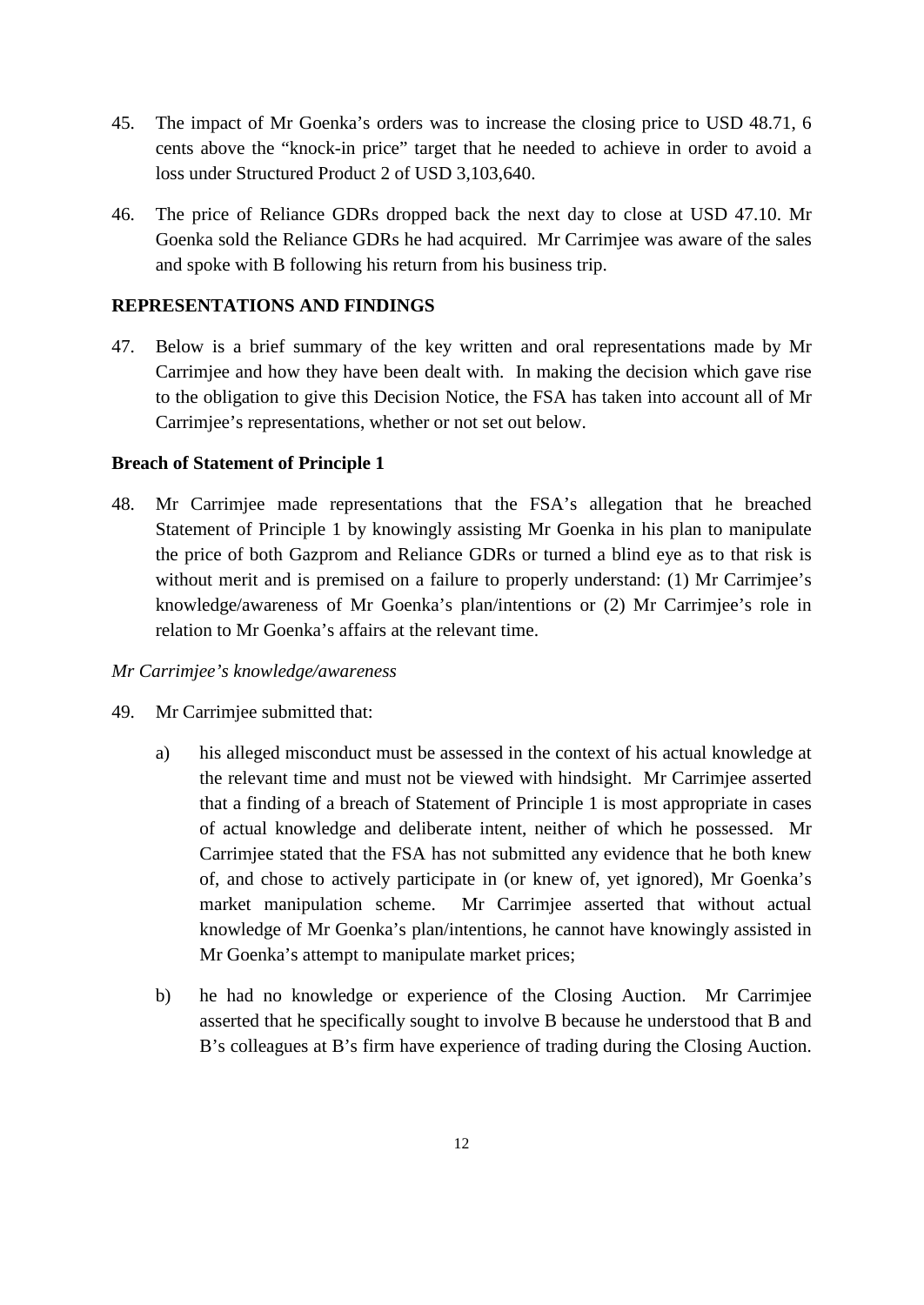Mr Carrimjee stated that he relied on B to explain the practicalities and associated risks of trading in the Closing Auction to him (and Mr Goenka). Mr Carrimjee submitted that his evidently limited understanding of the Closing Auction process casts doubt on the likelihood that he was involved in a market manipulation scheme to which auction trading was central;

- c) he had no knowledge of the Structured Products. Mr Carrimjee submitted that he did not know of the existence or terms of the Structured Products. For the Structured Products to have had a bearing on his approach to Mr Goenka's trades he would have to have known of: (i) the existence of both Structured Products; and (ii) the mechanics of the Structured Products (such as how the pay-outs were to be calculated, which stocks were the potential "laggards" and the relevant maturity dates); and (iii) the respective "knock in" prices of the Structured Products. Mr Carrimjee stated that he merely speculated about the possibility that Mr Goenka's planned trades could relate to the holding of the Structured Products. Mr Carrimjee also speculated that Mr Goenka might consequently have some improper motives for the trades and discussed these with B, an experienced industry professional. Mr Carrimjee understood from (and was satisfied by) B that even if Mr Goenka's intention was to manipulate the price of particular GDRs in the Closing Auction (which Mr Carrimjee asserted was not known to him) such an outcome would be very difficult, if not impossible, to successfully achieve. Mr Carrimjee submitted that he was therefore not reckless as to the possibility Mr Goenka might be seeking to behave improperly;
- d) he had no knowledge of Mr Goenka's motives for/intentions behind the Gazprom GDRs or Reliance GDRs trades because he had no knowledge of the Structured Products. Further, Mr Carrimjee submitted that he has known Mr Goenka for 15 years and had a longstanding business relationship with him during that time. Mr Carrimjee has never had a reason to question Mr Goenka's integrity or honesty in the past. Somerset conducted a full KYC check in respect of Mr Goenka and also had established relationships with some of Mr Goenka's associates. For the foregoing reasons, Mr Carrimjee had no reason to think Mr Goenka was intending to trade unlawfully. Mr Carrimjee asserted that he believed Mr Goenka wished to absorb a large seller and/or had a position which was about to expire and to which he wished to extend his exposure. Mr Carrimjee accepted that with the benefit of hindsight, there may have been warning signs as to Mr Goenka's true intentions, but he asserted that this does not constitute evidence of knowledge on his part. Mr Goenka did not divulge the true purpose of his trading strategy to Mr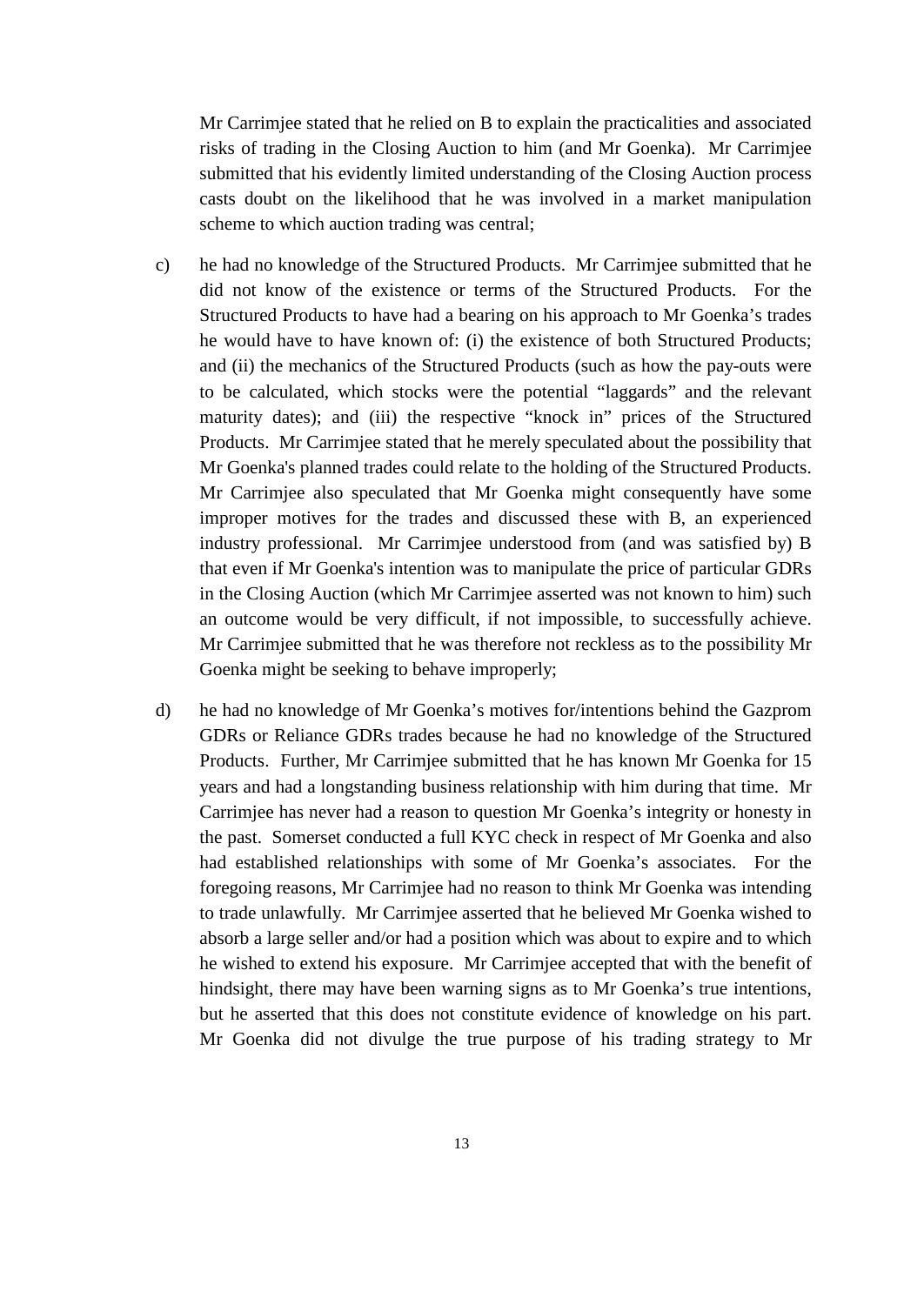Carrimjee. Had Mr Carrimjee known with any certainty of Mr Goenka's intentions he would not have allowed the trade to go ahead and would have contacted the necessary authorities. In relation to the Reliance GDR trading (in particular), Mr Carrimjee understood that Mr Goenka wanted to get blocks of a number of different shares – not just Reliance. Having agreed a trading cap of 50 million Euros, he had no knowledge of what Mr Goenka was trading in. Mr Carrimjee did not know that Mr Goenka was intending to buy rather than sell. In the call from B on 15 October 2010 concerning the Reliance GDRs trade he thought Mr Goenka had to sell and was corrected by B which he asserted shows he was not clear about what Mr Goenka wanted to do. Mr Carrimjee also asserted that he did not know about the trading on the day and could not have known the orders were placed above the "knock-in" price of the Reliance GDRs as he was not aware of Structured Product 2. He was not told of the trading until after it had occurred; and

- e) even if he did know of Mr Goenka's motives for/intentions behind the aborted Gazprom GDRs trading and the Reliance GDRs trading (which he denied for the reasons set out above), he did not breach Statement of Principle 1. Mr Carrimjee submitted that he only had limited and passive involvement in the aborted Gazprom GDRs trading and the Reliance GDRs trading and in any event, he acknowledged, considered and subsequently dismissed the risk of Mr Goenka's trading being manipulative. Mr Carrimjee also stated that the fact he had made no effort to conceal his involvement in Mr Goenka's plan and the fact that he made no financial gain from the trading demonstrated that his behaviour fell far short of the usual systematic dishonesty, deception and pursuit of self-interest demonstrated by individuals who are found by the FSA to be in breach Statement of Principle 1. Mr Carrimjee also asserted that he had no motive to assist in Mr Goenka's market abuse scheme. Although Mr Carrimjee acknowledged that Mr Goenka represented a "feather" in Somerset's cap, he asserted that this reflected the fact that he is a well-known investor, not that Somerset's business depended on income from Mr Goenka. Mr Carrimjee stated that the fees received from Mr Goenka were not of material significance and therefore Mr Goenka was not a "trophy client" in a material sense. Mr Carrimjee also stated that the relationship between Mr Goenka and Somerset had been terminated and Somerset's business has not been materially affected.
- 50. The FSA has found that: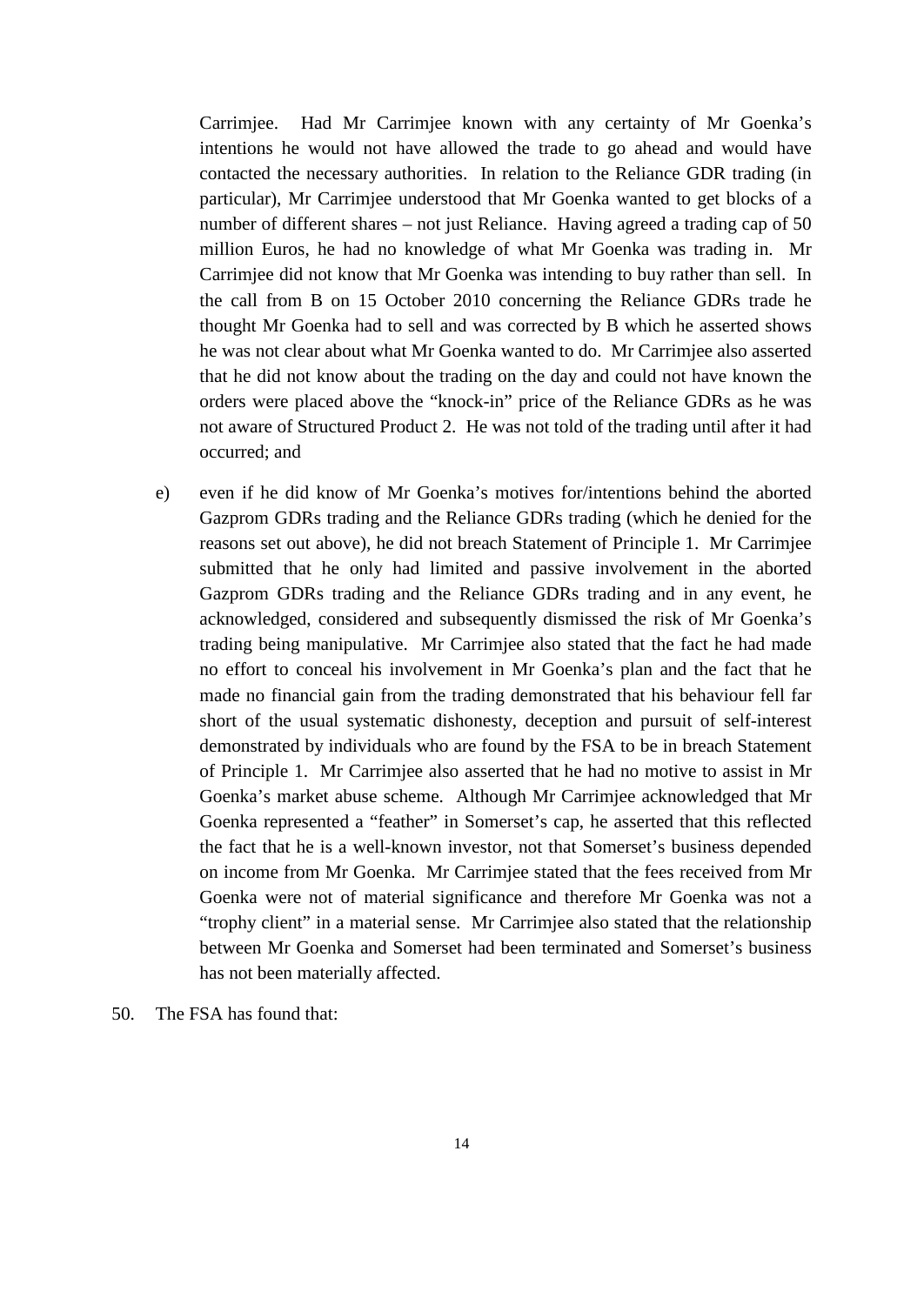- a) it accepts Mr Carrimjee's submission that his conduct must be assessed in the context of his actual knowledge at the relevant time and must not be viewed with hindsight. However, the FSA considers that the recordings and transcripts of the telephone conversations involving Mr Carrimjee provide strong contemporaneous evidence of Mr Carrimjee's actual knowledge/awareness at the relevant time. It is in this context that the FSA has found that Mr Carrimjee suspected that market manipulation was the goal of his client yet he turned a blind eye to the risk of Mr Goenka's planned market abuse and chose instead to recklessly assist Mr Goenka to implement his plan in breach of Statement of Principle 1;
- b) it does not accept Mr Carrimjee's submission that he had no knowledge or experience of the Closing Auction. The FSA considers that having been provided with the LSE auction guide and participated in telephone calls (including observing a trading screen) where the process was discussed, Mr Carrimjee's knowledge of the Closing Auction process would have been considerably more advanced than most. The FSA also notes that Mr Carrimjee is an experienced industry professional who spent 5 years as a foreign exchange trader all of which would assist his understanding and (at the very least) enabled him to have spotted all the warning signs of potentially abusive trading;
- c) it does not accept Mr Carrimjee's representations that he had no knowledge of the Structured Products. The FSA has found that Mr Carrimjee had sufficient knowledge to speculate that Mr Goenka held the Structured Products. The contemporaneous evidence makes clear that Mr Carrimjee expressly informed B that he thought Mr Goenka had a structured product which was affected by the closing price of securities being above or below a certain level. Mr Carrimjee specifically stated to B (following B's initial discussion with Mr Goenka) that "*nobody should be able to point a finger and say you were manipulating a price*". Mr Carrimjee also stated that "*from reading between the lines I think he has got a structured product so he has got something…there is a trigger if the closing price is above or below a certain level*". Mr Carrimjee then repeated his opinion to B that "…*he's aggressively done some structured note*" and following the aborted Gazprom GDR trading, he informed B that "*the game was all about the closing price*". The FSA considers that this is clear evidence that Mr Carrimjee was aware that Mr Goenka had an interest in manipulating the Closing Auction because he held a structured product/structured products and that Mr Carrimjee was aware that the structured product/structured products must have had a "knock in" price related to the closing price of the Gazprom GDRs and Reliance GDRs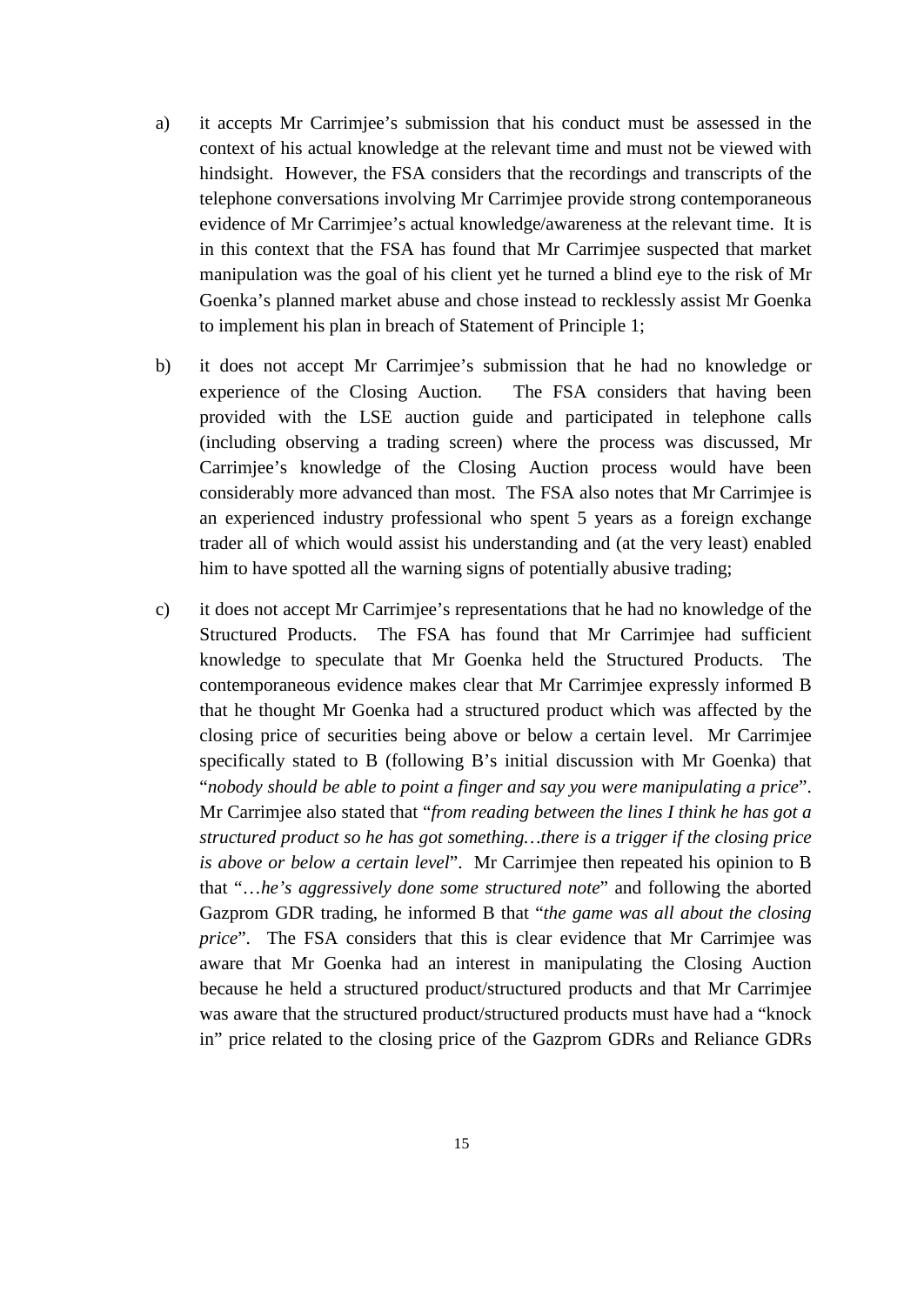on specific dates. The FSA has found that it is insufficient for Mr Carrimjee to simply seek to rely on B to satisfy himself that even if Mr Goenka's intention was to manipulate the price of particular GDRs in the Closing Auction such an outcome would be very difficult, if not impossible, to successfully achieve. Whilst the FSA accepts that Mr Carrimjee may have been less experienced in auction trading than B, as an approved person and a SIF holder, he was required to make robust enquiries and to challenge the information he received from B. The FSA considers that it was insufficient for an approved person such as Mr Carrimjee to simply accept B's assurance that the Gazprom GDRs were too liquid to manipulate and that there were market safeguards against manipulation;

d) it does not accept Mr Carrimjee's representations that he had no knowledge as to Mr Goenka's motives for/intentions behind the Gazprom GDRs or Reliance GDRs trades. Mr Goenka was an important client of Mr Carrimjee's whom he had known for 15 years. Mr Carrimjee knew that Mr Goenka was a USD billionaire (a fact which he failed to convey to B). From the outset Mr Carrimjee knew that Mr Goenka wished to trade in the Closing Auction in relation to two securities and that those securities were Gazprom and Reliance. In his telephone conversation with B, when B asked him the names of the two stocks to be traded, Mr Carrimjee stated "*Reliance*" and "*Gazprom*". Mr Carrimjee was aware from the calls in which he participated, prior to the aborted Gazprom trading, including the extensive discussions between B and Mr Goenka (that focused on moving price) and the subsequent updates that B provided to him directly, that Mr Goenka intended to seek to manipulate the price of the securities through auction trading. Mr Carrimjee also became aware that Mr Goenka had an interest in manipulating the Closing Auction because Mr Carrimjee arranged and participated in a conference call on 22 April 2010 at which time B and Mr Goenka discussed price movements that would result from placing orders of various sizes in a closing auction and discussed working examples. It was during that conference call that Mr Goenka asked *"Can I ask you now closing at 23.42… if I want to make it 23.45 how can we do it?"*. Mr Carrimjee had, by the next day, considered the possibility of market abuse and speculated with B about this possibility. He went on to caution B that "*nobody should be able to point a finger and say you were manipulating a price*". Mr Carrimjee also knew that Mr Goenka intended to sell the stock the next day and that Mr Goenka was "*only interested in the official closing price of the stock on a particular date*". The FSA also does not accept Mr Carrimjee's submissions that he did not know about the Reliance GDR trading on the day and that he was not told of the trading until after it had occurred. The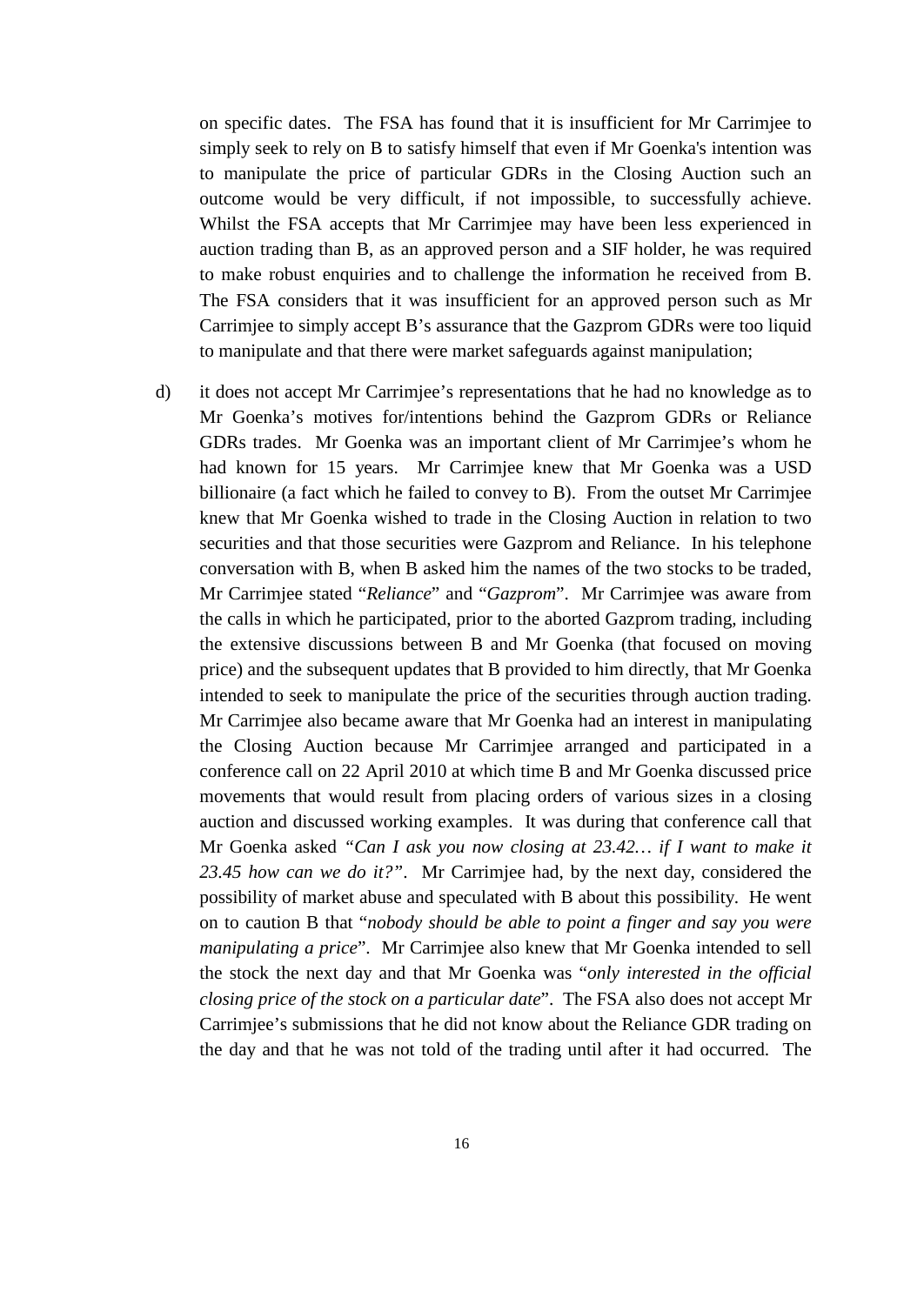FSA notes that Mr Carrimjee was aware from the outset that Mr Goenka had a dual plan and intended to trade in both Gazprom and Reliance GDRs. When Mr Goenka subsequently approached Mr Carrimjee in relation to trading Reliance in the Closing Auction, Mr Carrimjee already knew of the earlier, aborted trading in relation to Gazprom. That knowledge together with Mr Carrimjee's prior suspicions that Mr Goenka held a structured product and that market manipulation was his goal meant that Mr Carrimjee would have been aware that Mr Goenka intended to engage in the same or similar behaviour in relation to Reliance. In addition, B alerted and/or reminded Mr Carrimjee on 15 October 2010 that Mr Goenka was preparing to trade in Reliance GDRs and that the falling stock price was a problem. Accordingly, the FSA also rejects Mr Carrimjee's submission that he could not have known the orders were placed above the "knock-in" price of the Reliance GDRs as he was not aware of Structured Product 2; and

e) it does not accept Mr Carrimjee's representation that even if he did know of Mr Goenka's motives for/intentions behind the aborted Gazprom GDR trading and the Reliance GDR trading, he did not breach Statement of Principle 1. Whilst the FSA accepts that Mr Carrimjee only had a limited involvement in the aborted Gazprom GDR trading and the Reliance GDR trading, it considers that in all the circumstances of this case, an approved person acting with integrity, particularly one in Mr Carrimjee's position, a SIF holder with the compliance oversight function for his firm, would have taken steps to ensure that Mr Goenka's planned market manipulation did not take place. The FSA considers that Mr Carrimjee had sufficient knowledge/awareness of the planned market manipulation to decline to assist Mr Goenka (for the reasons set out herein). Further, the FSA considers that Mr Carrimjee should have advised against such activity and/or ensured that the regulatory authorities were notified and that suspicious activity/transaction reports were filed. For the reasons set out herein, the FSA considers that Mr Carrimjee failed to comply with Statement of Principle 1 by recklessly assisting/facilitating Mr Goenka's planned market manipulation. The FSA has found that Mr Carrimjee was reckless in relation to the conduct that ultimately led to Mr Goenka's market abuse. The FSA does not accept Mr Carrimjee's submission that he had no motive to assist in Mr Goenka's market abuse scheme. The FSA considers that Mr Carrimjee benefitted from his conduct through the retention of Mr Goenka's business for his firm. Also, as Mr Carrimjee has acknowledged, Mr Goenka (a well-known investor) represented a "feather" in Somerset's cap and as such Mr Carrimjee may have hoped to have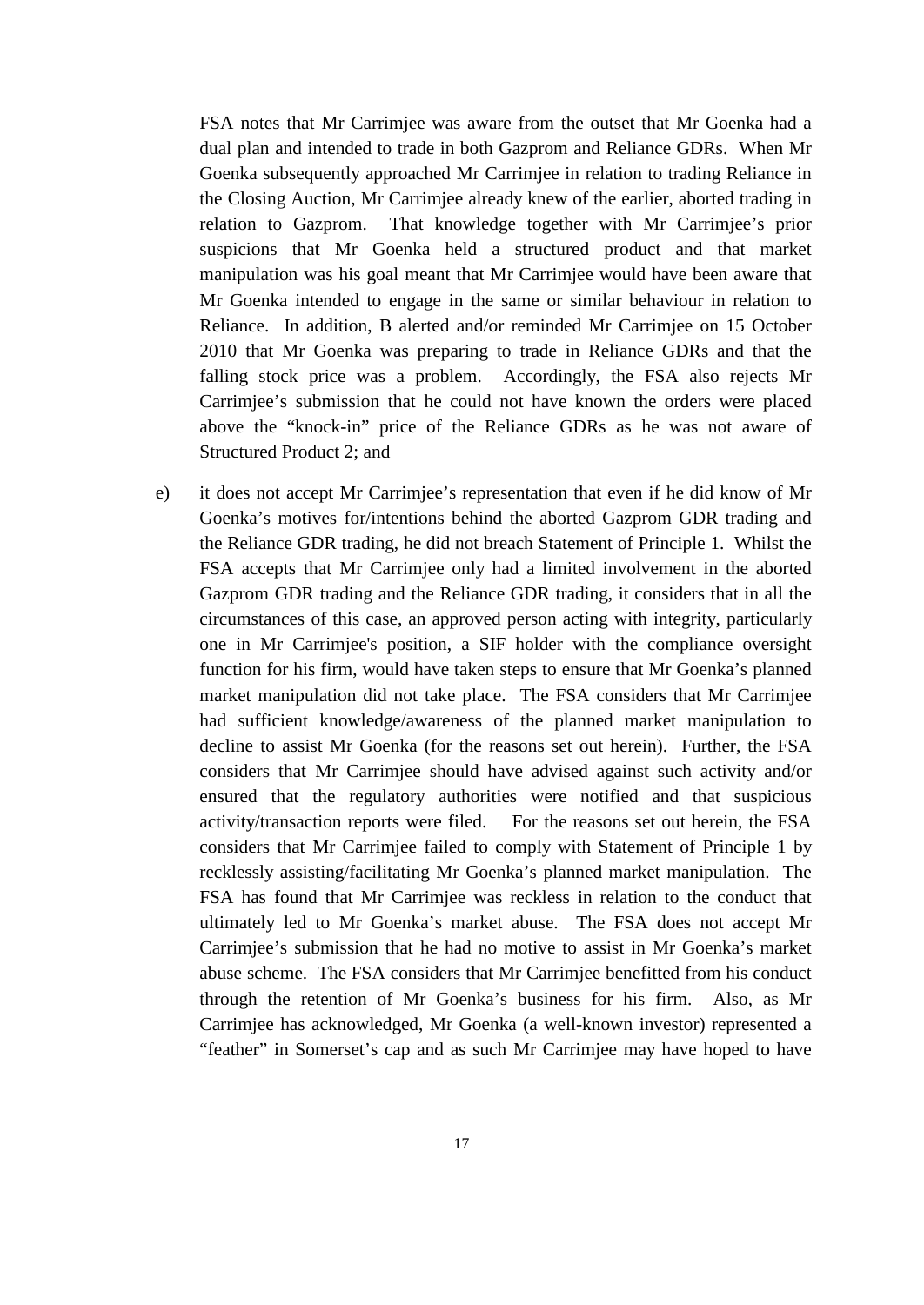attracted other well-known investors as clients of Somerset through his retention of Mr Goenka's business for his firm.

#### *Mr Carrimjee's role*

- 51. Mr Carrimjee made representations that:
	- a) Mr Goenka was a very sophisticated client and Mr Carrimjee's professional role in relation to Mr Goenka's affairs was to simply provide cash reconciliation, stock reconciliation, liquidity management and transactional support to Mr Goenka. Mr Carrimjee submitted that his role did not include the provision of strategic investment advice. Mr Goenka made independent investment decisions. In particular, Mr Carrimjee stated that he did not provide any investment advice to Mr Goenka in respect of the aborted Gazprom GDR trading in April 2010 and/or the Reliance GDR trading in October 2010. Further, Mr Carrimjee stated that it was not his practice in 2010 to question Mr Goenka's strategy in respect of a given trade;
	- b) Somerset does not trade for its clients and all trades are carried out through third party brokers. B's firm was an empanelled broker for the Harrington Master Trust Fund (the fund in which Mr Goenka's assets were held) and had been since February 2007 more than a year prior to Mr Carrimjee's introduction of B to Mr Goenka. Accordingly, Mr Carrimjee asserted that there was nothing unusual in the fact that he introduced B (and B's firm) to Mr Goenka for the purposes of executing Mr Goenka's proposed trades. Once B had been introduced to Mr Goenka in April 2010, Mr Carrimjee anticipated that he would step out of the arrangement and let the transaction progress directly between B and Mr Goenka. Mr Carrimjee stated that he never envisioned that he would play any significant role in the execution of any trade(s). His role was simply to introduce B to Mr Goenka and to ensure that his client, Mr Goenka, was satisfied with the services provided. Mr Carrimjee contended that there is no indication that his introduction of B to Mr Goenka was made with the purpose of facilitating market abuse/market manipulation;
	- c) he was conscious of his responsibilities as an approved person performing the customer function and with knowledge of compliance procedures. Mr Carrimjee stated that he was aware of the need to be vigilant to the possibility of behaviour which potentially amounted to market abuse. Mr Carrimjee accepted that he has received training in the market abuse regime and was responsible for the oversight of compliance procedures at Somerset during the relevant period and he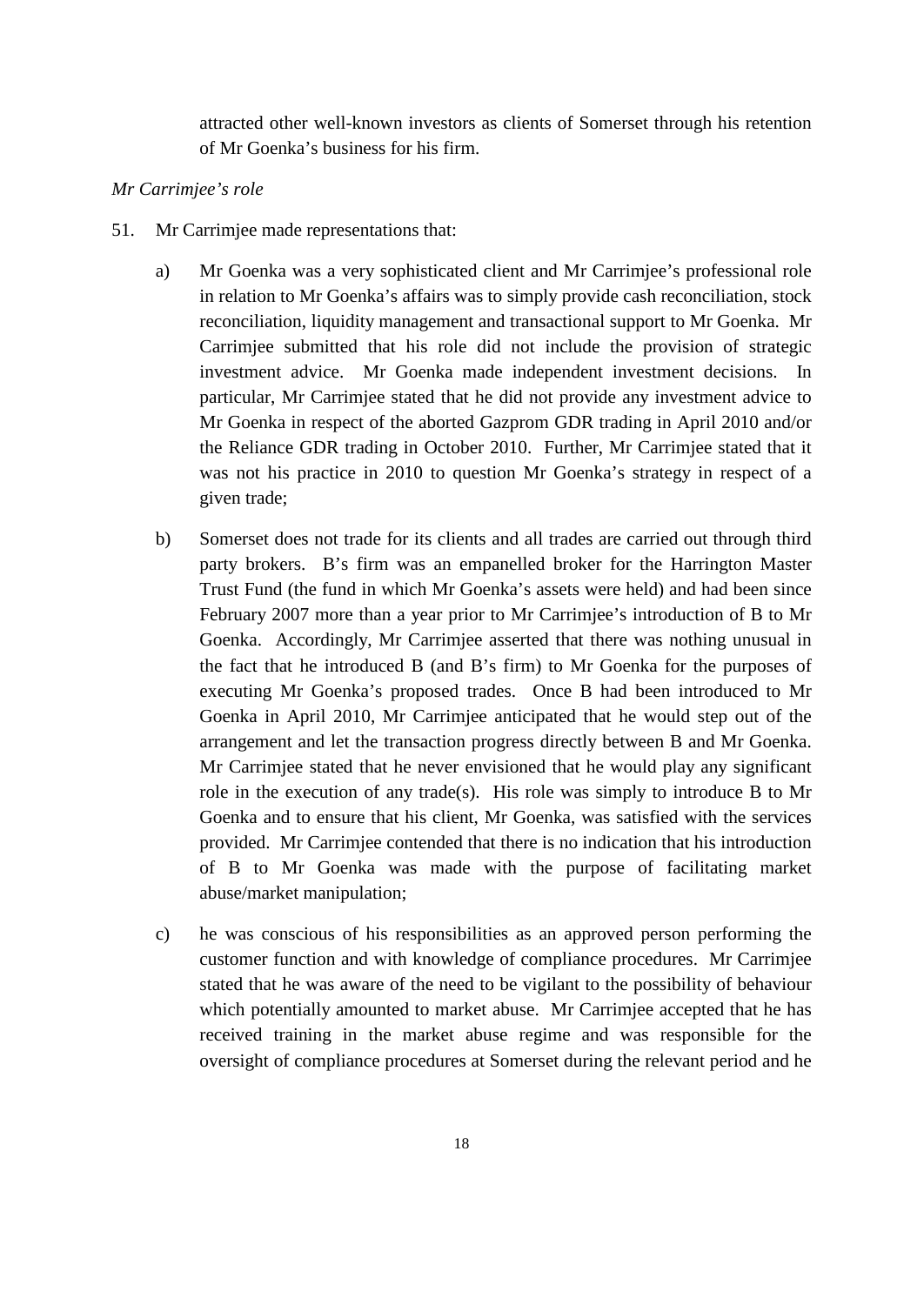asserted that he exercised appropriate caution in respect of Mr Goenka. Mr Carrimjee stated that he considered it unlikely Mr Goenka would proceed with an abusive transaction/trade based on their past history. Although he was wary of the possibility of planned market manipulation, Mr Carrimjee asserted that he thought it would be inappropriate to challenge Mr Goenka directly absent a firm understanding that Mr Goenka was seeking, and would be successful in, market manipulation. Mr Carrimjee also stated that he did not consider there to be anything suspicious about Mr Goenka and B discussing examples of how an indicative price moved during the Closing Auction. Mr Carrimjee stated that this was a perfectly reasonable manner in which to explain how the Closing Auction worked;

d) he was not blind to Mr Goenka's possible intentions in relation to the aborted Gazprom GDR trading as he raised concerns about market manipulation with B in April 2010. B refuted those concerns, specifically on the basis that it was not possible to move the price of the stock (the Gazprom GDRs) as it was too liquid. In light of this, Mr Carrimjee asserted that he was doubtful that Mr Goenka had the financial means to manipulate the price of Gazprom. Mr Carrimjee submitted that it was reasonable for him to accept B's assurance that the stock was too liquid to manipulate as correct. Mr Carrimjee asserted that he had no reason to doubt B's analysis. Mr Carrimjee stated that he further understood from B that there were market safeguards against manipulation since B told him that it was technically impossible to manipulate the price of a stock in the Closing Auction as the technology didn't allow it. It was therefore his understanding (having raised his concerns with another professional, B) that manipulation of the closing price of a stock in the Closing Auction (regardless of motive) was unlikely to succeed and could only occur if the current price of the stock was very close to the desired price. Accordingly, Mr Carrimjee submitted that he was satisfied that it was not possible for Mr Goenka to manipulate the market. Further, Mr Carrimjee submitted that the proposed Gazprom GDRs trade did not proceed and the proposed trade was aborted before the announcement by President Putin. Mr Carrimjee asserted that Mr Goenka told him at 14:45pm on 30 April 2010 that he would not trade. Mr Carrimjee stated that he was not surprised by this news as Mr Goenka frequently changed his mind at a late stage. In any event, Mr Carrimjee stated that he did not think it would be possible to manipulate the auction with 1.5m GDRs and because the Gazprom GDRs trading did not go ahead, he had no reason to revisit the question as to whether manipulation was possible – he had already concluded it was not (for the reasons set out above); and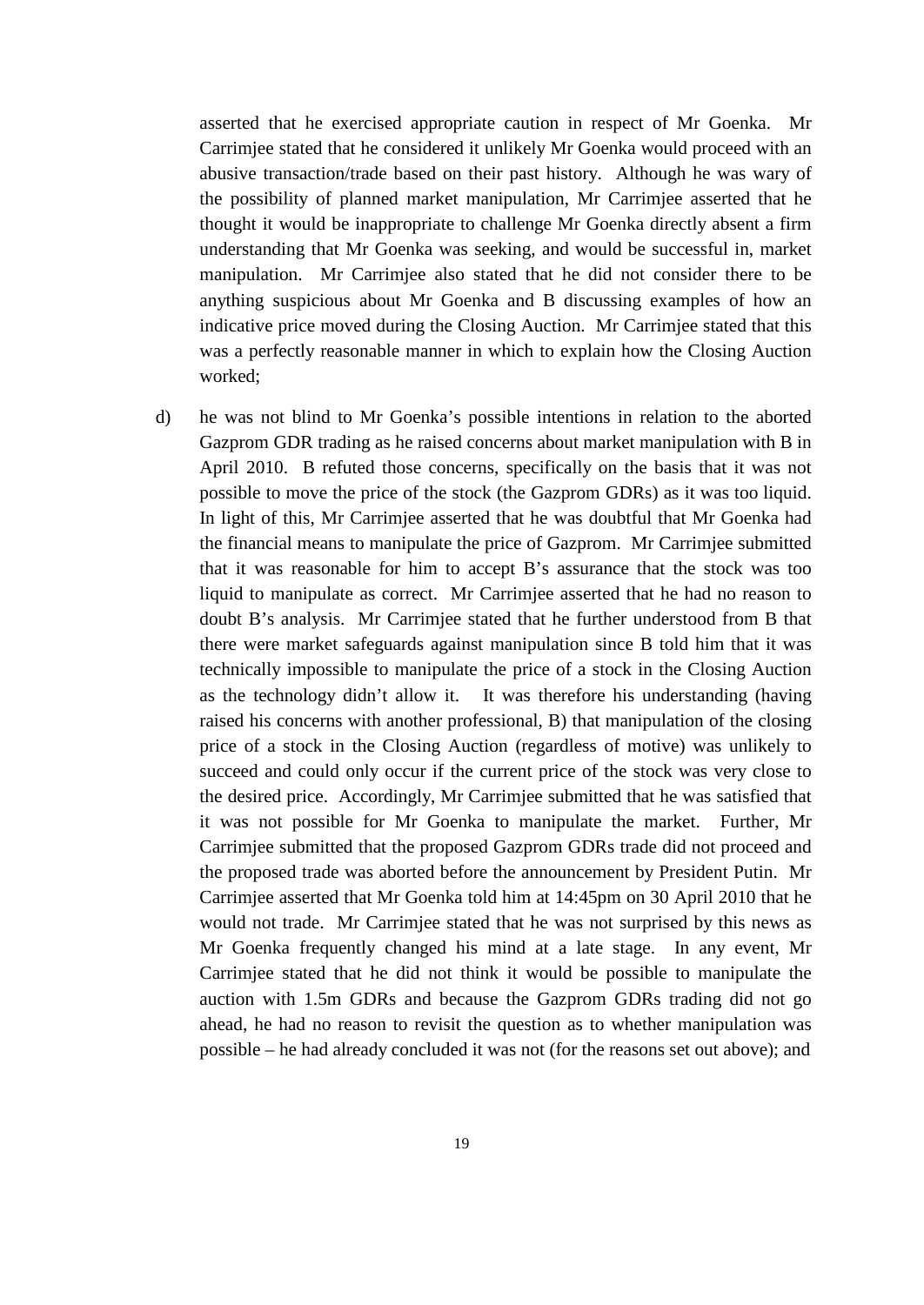- e) he was only peripherally involved in the trading arrangements for Reliance GDRs in October 2010. Mr Carrimjee submitted that he played virtually no role in the process by which the Reliance GDRs were acquired and was not in the country on the day the trading took place. Further, and as already stated, Mr Carrimjee had satisfied himself in April 2010 that Mr Goenka would not be able to manipulate the market and had no reason to raise further suspicions when the Gazprom GDR trades did not go ahead because there was no evidence available to Mr Carrimjee to contradict his understanding that Mr Goenka would not have been able to manipulate the market. In addition, on 17 May 2010, Mr Goenka entered a trade for 80,000 Reliance GDRs which was executed by B and there is no evidence that it was improper. Therefore when he became aware of an intention by Mr Goenka to enter further trades in Reliance GDRs in October 2010 there was no reason to consider this untoward.
- 52. The FSA has found that:
	- a) it accepts Mr Carrimjee's representations that Mr Goenka was a sophisticated client and that his role in relation to Mr Goenka's affairs did not include the provision of strategic investment advice. However, the FSA does not accept that Mr Carrimjee should have recklessly facilitated Mr Goenka's plan to manipulate the Closing Auction for Gazprom GDRs and Reliance GDRs. The FSA has found that it is insufficient for Mr Carrimjee to simply assert that it was not his practice in 2010 to question Mr Goenka's strategy in respect of a given trade. The FSA considers that an approved person acting with integrity, particularly one in Mr Carrimjee's position, a SIF holder with the compliance oversight function for his firm, would have taken steps to ensure that Mr Goenka's planned market manipulation did not take place. The FSA considers that Mr Carrimjee had sufficient awareness of Mr Goenka's intended market manipulation to decline to assist Mr Goenka. Further, the FSA considers that Mr Carrimjee should have advised against such activity and/or ensured that the regulatory authorities were notified and that suspicious activity/transaction reports were filed;
	- b) that it is insufficient for Mr Carrimjee to assert that he was simply performing standard services for his client and that his role was limited. In particular, the FSA has found that Mr Carrimjee's submission that he was acting merely as an introducer, fails to pay due regard to his obligations as an approved person and SIF holder with the compliance oversight function at Somerset. Further, the FSA notes that Mr Carrimjee had received training in relation to market abuse and that Somerset's own compliance manual, for which Mr Carrimjee was responsible,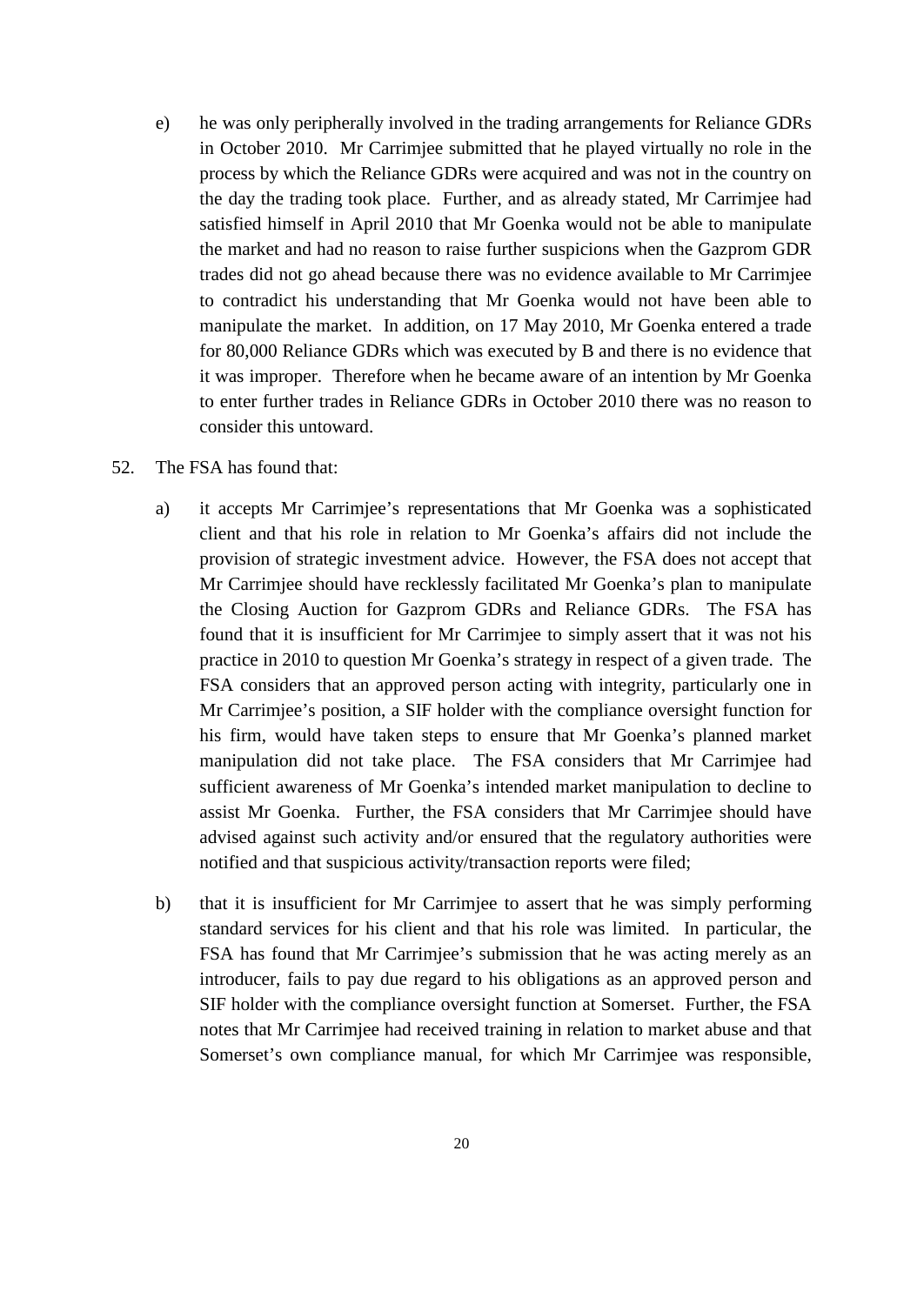warns against market abuse involving price manipulation. The FSA considers that as an approved person holding the compliance oversight function at Somerset, Mr Carrimjee would have been aware of the contents of Somerset's compliance manual. Notwithstanding the foregoing (and in any event), the FSA considers that the evidence contained in the recordings and transcripts of the telephone conversations which took place variously between Mr Goenka, Mr Carrimjee and B (particularly in April 2010) clearly indicate that Mr Carrimjee did not "step out of the arrangement" after introducing B to Mr Goenka. For the foregoing reasons, the FSA considers that it is irrelevant whether or not Mr Carrimjee introduced B to Mr Goenka with the purpose of facilitating market abuse/market manipulation and has found that Mr Carrimjee was reckless in relation to the conduct that ultimately led to Mr Goenka's market abuse. That is, he turned a blind eye to the risk that Mr Goenka was seeking to manipulate the Closing Auction. The FSA therefore considers that Mr Carrimjee failed to comply with Statement of Principle 1 by recklessly assisting/facilitating Mr Goenka's planned market manipulation;

- c) it notes Mr Carrimjee's assertions that he was conscious of his responsibilities and the need to be vigilant to the possibility of behaviour which potentially amounted to market abuse. However, the FSA does not accept Mr Carrimjee's assertion that he exercised appropriate caution in respect of Mr Goenka. The FSA considers that an approved person in Mr Carrimjee's position - with compliance oversight responsibilities - is required to make robust enquiries and to challenge the information they receive. An approved person also has an overriding responsibility to take preventative action where the information they receive indicates that to do nothing may permit manipulation of the market. It is therefore insufficient for Mr Carrimjee to simply assert that he thought it would be inappropriate to challenge Mr Goenka directly absent a firm understanding that Mr Goenka was seeking, and would be successful in, market manipulation. The FSA also does not accept Mr Carrimjee's representations that he did not consider there to be anything suspicious about Mr Goenka and B discussing examples of how the indicative price moved during the Closing Auction. The FSA notes that it was this behaviour which resulted in Mr Carrimjee speculating (with B) about the possibility that Mr Goenka intended to manipulate the market;
- d) it accepts Mr Carrimjee's submission that he raised concerns about Mr Goenka's potential market manipulation with B. However, the FSA does not accept that it was reasonable for Mr Carrimjee to accept B's assurance that it was not possible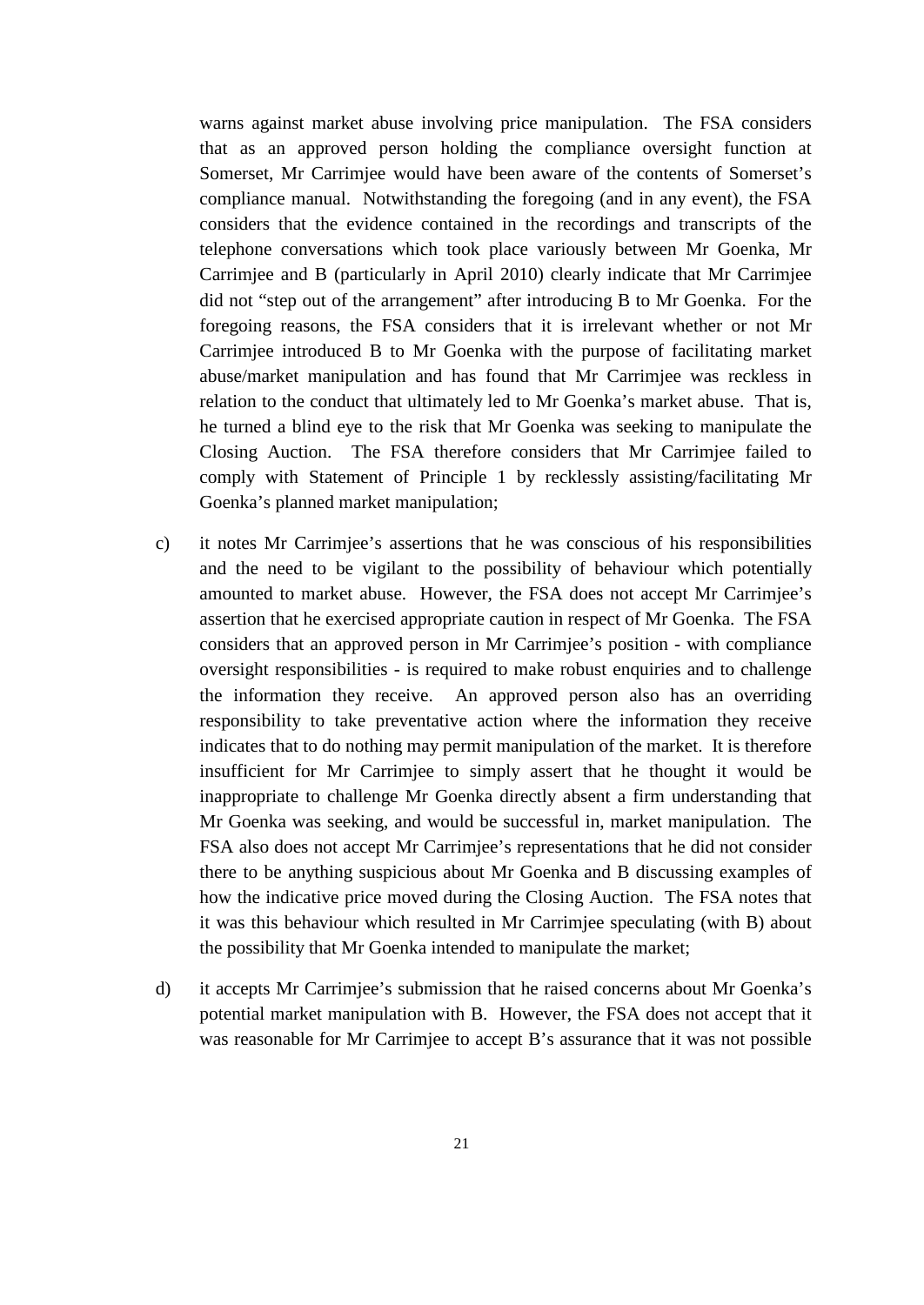for Mr Goenka to manipulate the market. Whilst the FSA accepts that Mr Carrimjee may have been less experienced in auction trading than B, as an approved person and a SIF holder, he was required to make robust enquiries and to challenge the information he received from B. The FSA considers that it was insufficient for an approved person such as Mr Carrimjee to simply accept B's assurance that the Gazprom GDRs were too liquid to manipulate and that there were market safeguards against manipulation. For the foregoing reasons, the FSA has found that Mr Carrimjee's failure to make robust enquiries of B and his failure to challenge the information he received from B (and Mr Goenka) indicates that he was turning a blind eye to the risk that Mr Goenka was seeking to manipulate the Closing Auction. The FSA also does not accept Mr Carrimjee's assertion that because the Gazprom GDRs trading did not go ahead as intended, he had no reason to revisit the question as to whether manipulation was possible. An approved person such as Mr Carrimjee, with compliance oversight responsibilities, is required to make robust enquiries and to challenge the information he receives. This is particularly so in circumstances such as this, where the FSA has found that Mr Carrimjee had sufficient awareness of Mr Goenka's intention to manipulate the market that he should have declined to act and/or taken steps to ensure that the manipulative trading did not take place (including advising against such activity and/or to ensure that the regulatory authorities were notified); and

e) it accepts that Mr Carrimjee was abroad on the specific day on which Mr Goenka's abusive trading in the Reliance GDRs took place (18 October 2010). The FSA therefore accepts that Mr Carrimjee was not actively engaged in the trading on that day. However, the FSA notes that having introduced Mr Goenka to B and having been closely/personally involved in the aborted Gazprom GDRs trading, Mr Carrimjee did not need to be closely/personally involved in the Reliance GDRs trading. The FSA does not accept Mr Carrimjee's submission that because the Gazprom GDRs trading did not go ahead as intended, he had no reason to revisit the question as to whether Mr Goenka could successfully manipulate the market. The FSA considers that an approved person with compliance oversight responsibilities is required to make robust enquiries and to challenge the information he/she receives. Mr Carrimjee failed to do so. The FSA does not accept that an approved individual with compliance oversight responsibilities (in Mr Carrimjee's position), is permitted to ignore their responsibility to take action to prevent manipulative trading on the basis that they consider the plan unlikely to succeed. Whilst the FSA accepts that on 17 May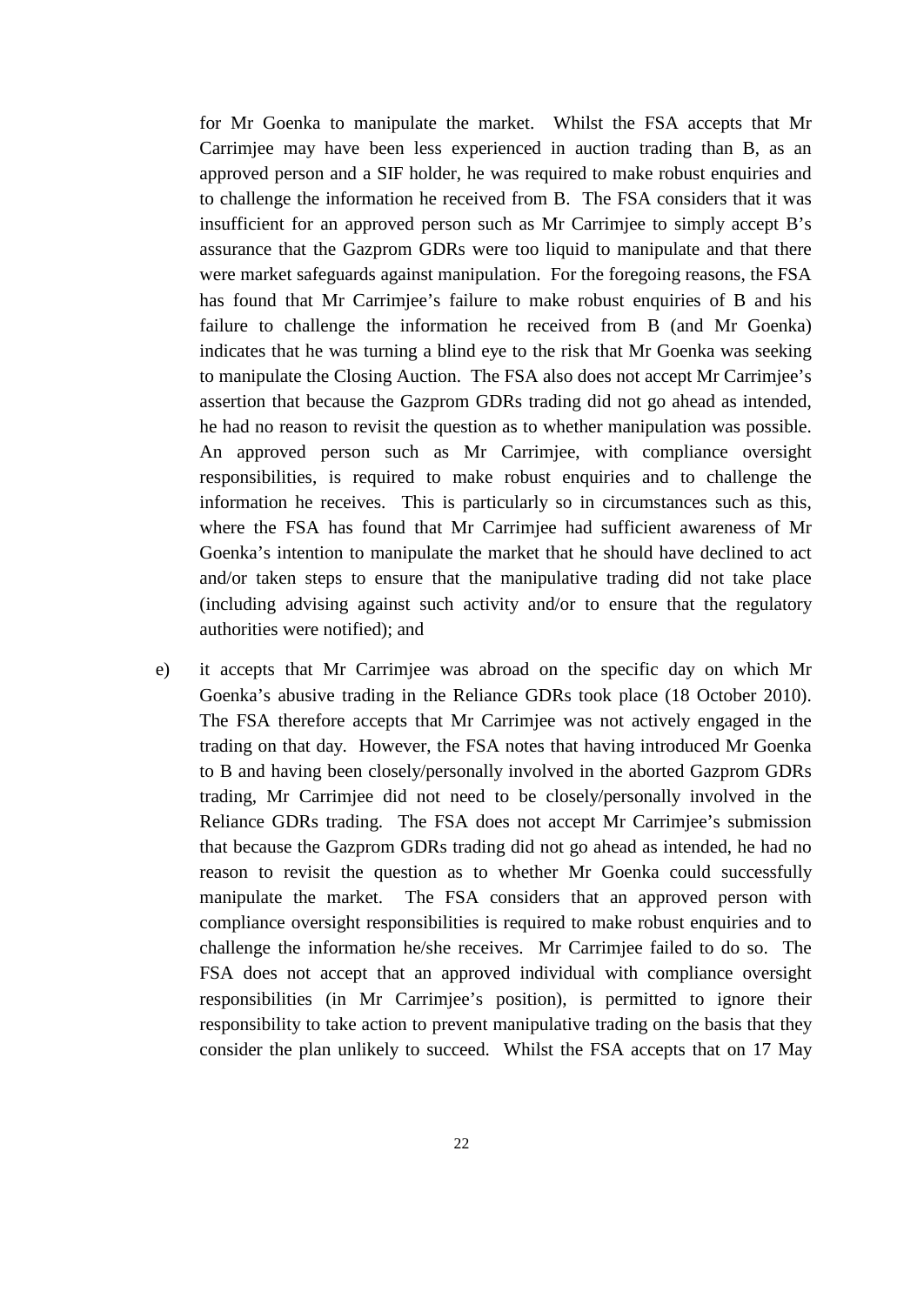2010, Mr Goenka entered a trade for 80,000 Reliance GDRs which was executed by B and there is no evidence that it was improper, the FSA considers that it is evident (from the contemporaneous recordings and transcripts of the telephone conversations involving Mr Carrimjee) that he was well aware of Mr Goenka's intended manipulative trading especially because Mr Carrimjee approved the financing arrangements in relation to the Reliance GDRs trading.

## **Sanction**

53. Notwithstanding Mr Carrimjee's representations that he did not breach Statement of Principle 1, Mr Carrimjee also made representations that the imposition of the financial penalty and the prohibition order are disproportionate in all the circumstances.

#### *Financial Penalty*

- 54. Mr Carrimjee submitted that:
	- a) it is disproportionate to assess his behaviour at seriousness level 5 (for all the reasons already stated in support of his submissions that he has not breached Statement of Principle 1) for the purposes of calculating the financial penalty. Specifically, Mr Carrimjee asserted that in order for his behaviour to be properly assessed at seriousness level 5, it would have to be characterised as involving dishonesty or deliberate misconduct. Mr Carrimjee also asserted that the FSA's assessment of his behaviour as being at seriousness level 5 is inconsistent with Mr Goenka's misconduct having been assessed at seriousness level 4 and other FSA cases; and
	- b) it is unclear why the FSA has decided to apply a deterrence multiplier of 4 for the purposes of calculating the financial penalty. Mr Carrimjee asserted that it disproportionate for the FSA to apply a deterrence multiplier of 4 where it is also seeking to prohibit him.
- 55. The FSA has found that:
	- a) it rejects Mr Carrimjee's assertion that the financial penalty is disproportionate. The FSA considers that it is appropriate for Mr Carrimjee's breach of Statement of Principle 1 to be categorised at seriousness level 5 for the reasons set out in this Decision Notice (and specifically in the analysis of the sanction below). The FSA notes that approved individuals such as Mr Carrimjee are gatekeepers against market abuse of any kind. Approved individuals should provide front-line protection against abusive activity and not act as enablers/facilitators of such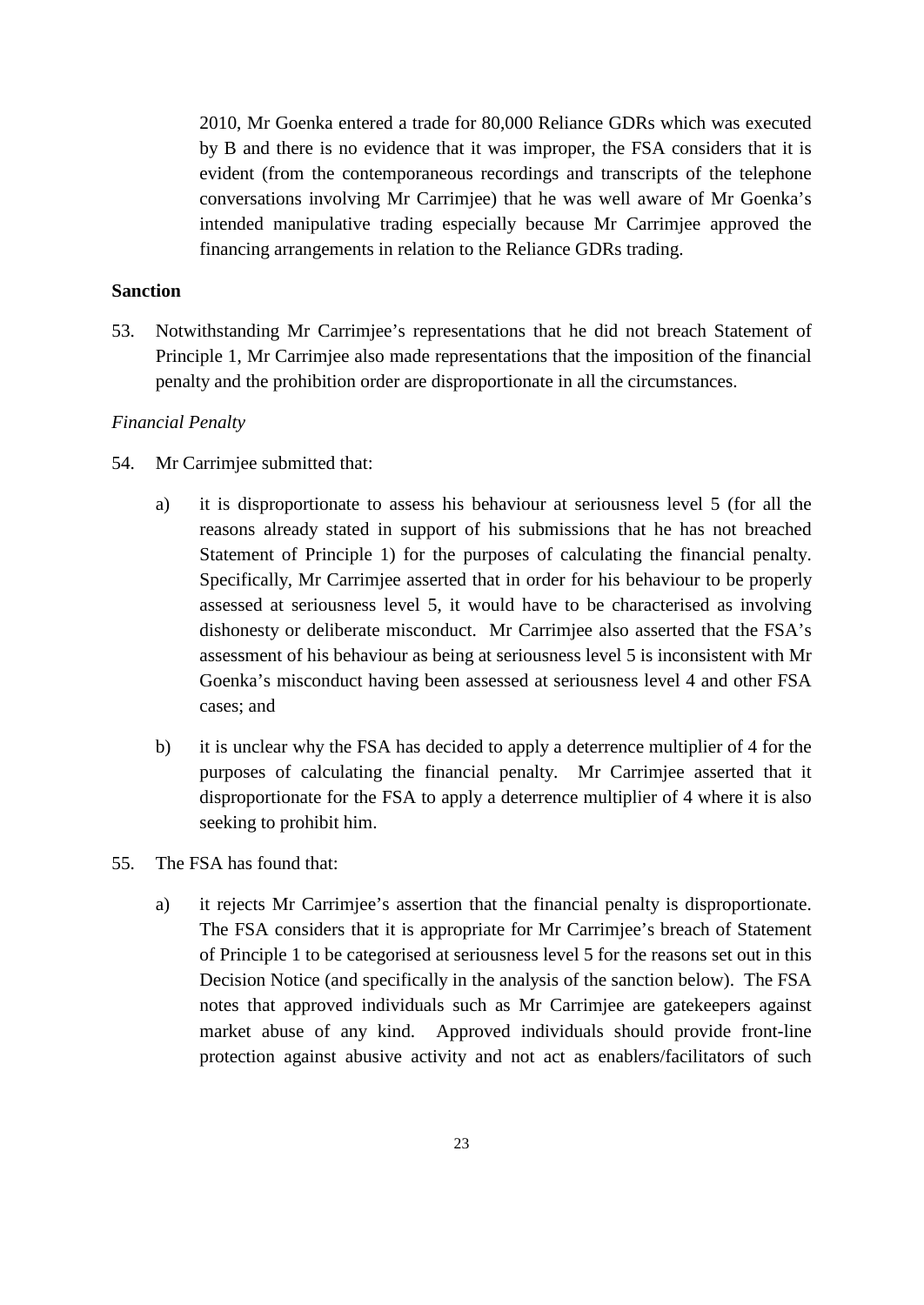activity. Further, Mr Carrimjee was not only an approved person, but he was also a SIF holder with the compliance oversight function for his firm, Somerset. The FSA considers that this exacerbates the seriousness of Mr Carrimjee's misconduct in circumstances where (for the reasons set out above), the FSA has found that Mr Carrimjee failed to comply with Statement of Principle 1 by recklessly assisting/facilitating Mr Goenka's planned market manipulation and that Mr Carrimjee was reckless in relation to the conduct that ultimately led to Mr Goenka's market abuse. Accordingly, the FSA has found that the difference in the categorisation of Mr Goenka's misconduct with Mr Carrimjee's misconduct is justified. In making this finding, the FSA has properly considered analogous cases although the FSA accepts that there are no cases that are directly comparable on their facts to this one;

b) a multiple of 4, as an adjustment for deterrence, is the minimum that is necessary to achieve its objective of credible deterrence for the reasons set out in this Decision Notice (and specifically in the analysis of the sanction below). The FSA rejects Mr Carrimjee assertion that it is disproportionate for it to apply a deterrence multiplier of 4 where it is also seeking to prohibit him. The prohibition is intended to achieve a different purpose to the financial penalty – namely the protection of consumers. The FSA considers that Mr Carrimjee poses a risk to consumers and to the financial system if he performs any function in relation to any regulated activity carried on by any authorised or exempt person or exempt professional firm. In any event, the FSA considers that the financial penalty is both appropriate and proportionate by reference to the factors set out in DEPP 6.5 (see the analysis of the sanction below).

#### *Prohibition Order*

- 56. Mr Carrimjee submitted that:
	- a) the imposition of a prohibition order is disproportionate in the circumstances. The prohibition order will effectively deprive Mr Carrimjee of his career and irreparably damage his professional reputation, which has been built up over many years. Mr Carrimjee asserted that he does not pose a risk to either consumers or the markets and therefore there is no justification for him being prohibited from conducting any work in relation to any regulated activity. Further, Mr Carrimjee contended that precedent cases indicate that breaches of Statement of Principle 1 and prohibition orders are most appropriate in cases of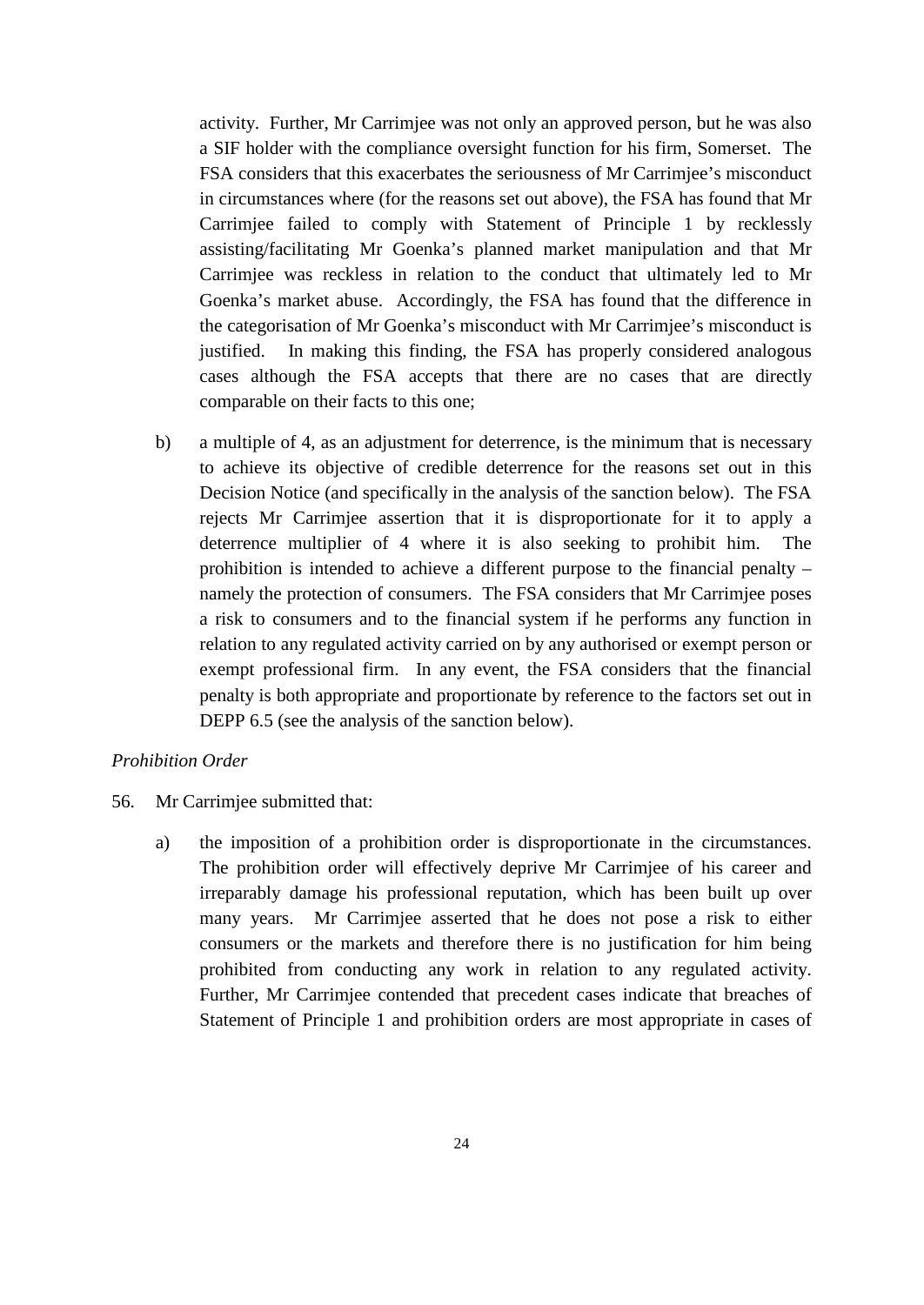deliberate misconduct or a deliberate closing of the individual's mind to the risks, neither of which is present in Mr Carrimjee's case; and

- b) a prohibition order should only be used as a preventative measure and not a sanction. Mr Carrimjee asserted that the imposition of a prohibition order makes the imposition of a financial penalty even more damaging. Accordingly, Mr Carrimjee submitted that if a prohibition order is imposed on him, such an order should be imposed only for a certain period of time (an approach which the FSA has taken in other cases) or should state the FSA will revoke the prohibition order if Mr Carrimjee were able to demonstrate to the satisfaction of the FSA that he has taken adequate steps to remedy any failing which the FSA may identify (an approach which Mr Carrimjee stated the FSA has taken in at least one other case). Mr Carrimjee submitted that he has made personnel changes at Somerset which he asserted will remedy any failings the FSA may identify. Specifically, Mr Carrimjee stated that he has divested responsibility for the compliance oversight and money laundering reporting functions at Somerset to another. This will permit Mr Carrimjee to focus on strategic business issues. Mr Carrimjee also stated that he intended to appoint an independent finance director. Mr Carrimjee contended that the aforementioned personnel changes reflect the fact that he has sought to enhance the compliance procedures at Somerset to ensure that inappropriate behaviour by its clients is identified and addressed as quickly as possible.
- 57. The FSA has found that:
	- a) it rejects Mr Carrimjee's assertion that the prohibition order is disproportionate. The FSA considers that it is both proportionate and fair for Mr Carrimjee's breach of Statement of Principle 1 to result in the imposition of a prohibition order against him for the reasons set out in this Decision Notice (and specifically in the analysis of the sanction below). The FSA notes that approved individuals such as Mr Carrimjee are gatekeepers against market abuse of any kind. Approved individuals should provide front-line protection against abusive activity and not act as enablers/facilitators of such activity. Further, Mr Carrimjee was not only an approved person but he was also a SIF holder with the compliance oversight function for his firm, Somerset. The FSA considers that this exacerbates the seriousness of Mr Carrimjee's misconduct in circumstances where the FSA has found that Mr Carrimjee suspected that Mr Goenka had an ulterior motive for his trading and wanted to manipulate the price of Gazprom GDRs and Reliance GDRs. Despite that Mr Carrimjee turned a blind eye to the risk of Mr Goenka's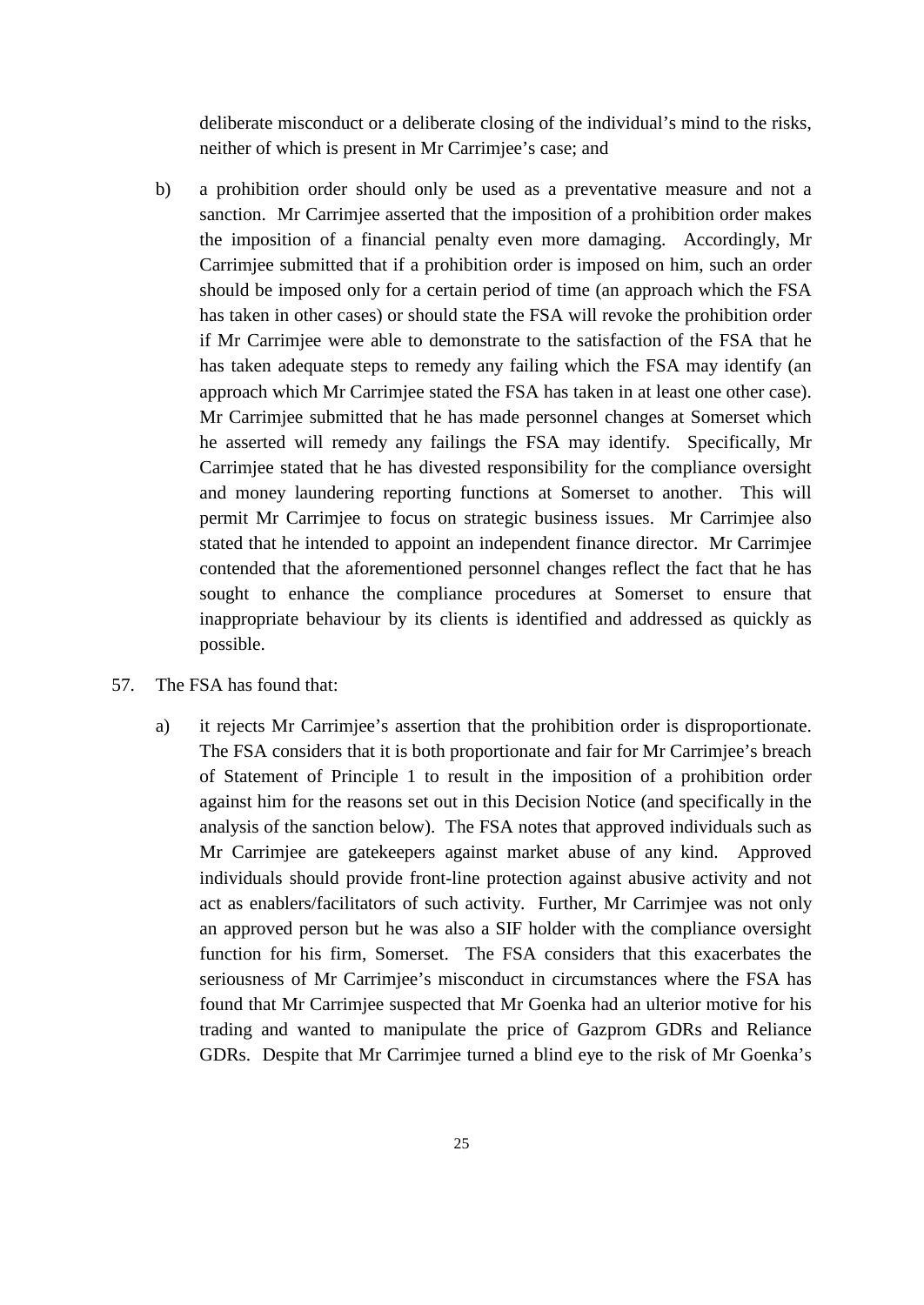planned market abuse and chose instead to recklessly assist Mr Goenka to implement his plan in breach of Statement of Principle 1 (for the reasons set out in this Decision Notice). The FSA considers this to be a serious failing which goes directly to Mr Carrimjee's fitness and propriety. As such, Mr Carrimjee poses a risk to consumers and to the financial system if he performs any function in relation to any regulated activity carried on by any authorised or exempt person or exempt professional firm; and

b) the imposition of the prohibition order against Mr Carrimjee is a preventative measure because (as already set out above) the FSA considers that Mr Carrimjee poses a risk to consumers and to the financial system if he performs any function in relation to any regulated activity carried on by any authorised or exempt person or exempt professional firm. The FSA has noted Mr Carrimjee's submission that he has made personnel changes at Somerset which enhance the compliance procedures at Somerset to ensure that inappropriate behaviour by its clients is identified and addressed as quickly as possible in the future. However, the FSA does not consider that these changes alter the fact that Mr Carrimjee suspected that Mr Goenka had an ulterior motive for his trading and wanted to manipulate the price of Gazprom GDRs and Reliance GDRs. Despite that he turned a blind eye to the risk of Mr Goenka's planned market abuse and chose instead to recklessly assist Mr Goenka to implement his plan in breach of Statement of Principle 1. The FSA considers this to be a serious failing which goes directly to Mr Carrimjee's fitness and propriety. Accordingly, in all the circumstances of the case, the FSA considers its decision to impose a full prohibition on Mr Carrimjee to be entirely proportionate and fair. The FSA notes that Mr Carrimjee may apply to have the prohibition revoked at any time when he is able to satisfy the FSA that he is fit and proper to be an approved person.

#### **The Applicable Standard of Proof**

58. Mr Carrimjee made representations as to the applicable standard of proof. Mr Carrimjee submitted that although the civil standard of proof (being the balance of probabilities) applies, in light of the serious nature of the matter, and the very significant financial, reputational and personal consequences of a finding of a breach, the FSA should consider the likelihood of his alleged misconduct in assessing whether the required standard of proof has been met. Mr Carrimjee submitted that in view of his professional standing and personal investment in Somerset, it is inherently highly improbable that he would imperil his reputation by breaching Statement of Principle 1.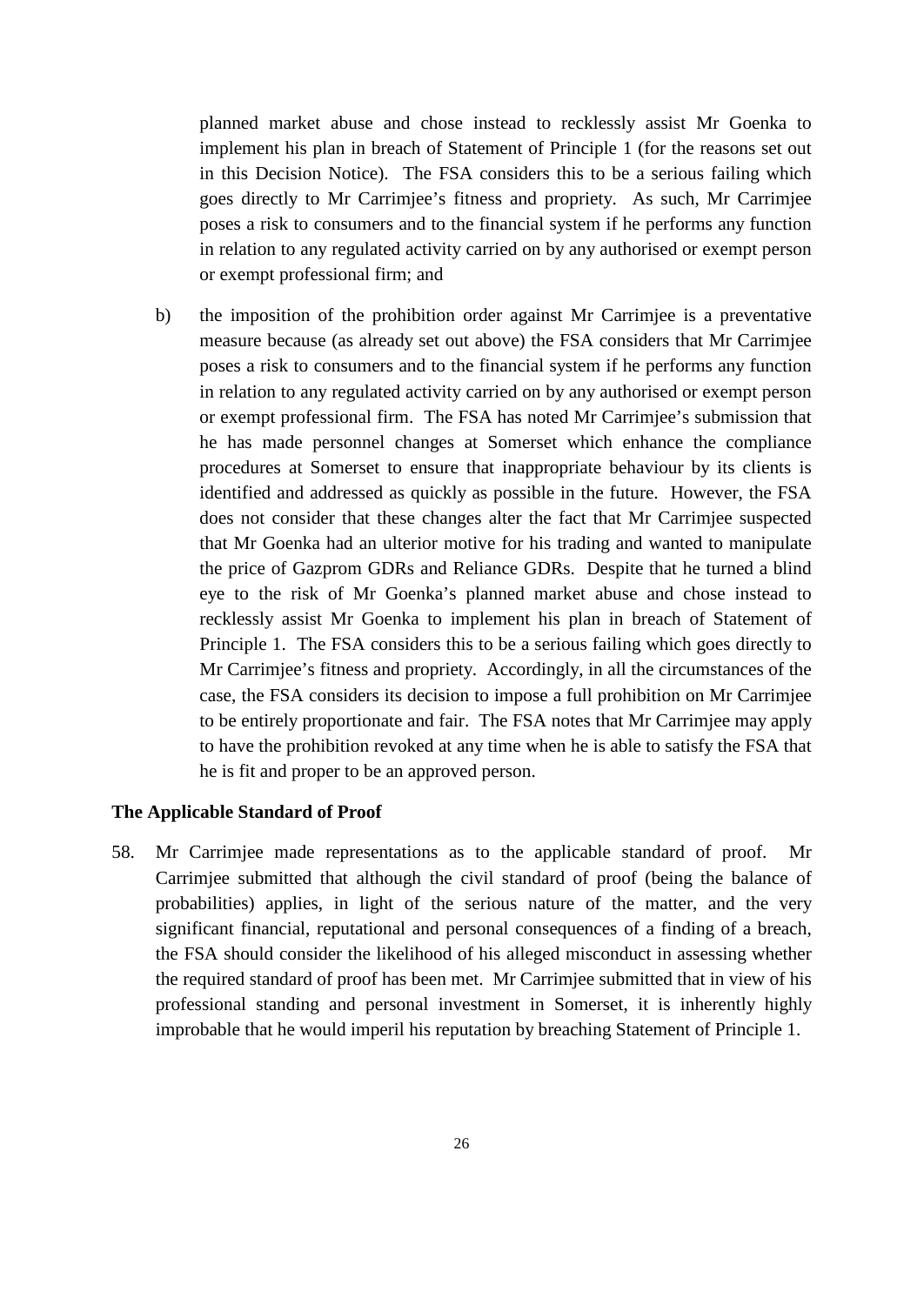- 59. The FSA has found that the standard of proof to be applied to its administrative decision making process is well established. The FSA has made its decision having regard to the following:
	- a) the FSA, in accordance with its powers under sections 63, 56 and 66 of the Act, may: (i) withdraw Mr Carrimjee's individual approvals if it considers that he is not fit and proper to perform the function to which the approvals relate; (ii) make an order prohibiting Mr Carrimjee from performing any function in relation to any regulated activity carried on by an authorised or exempt person or exempt professional firm if it appears to the FSA that he is not fit and proper; and (iii) impose a penalty if it considers that Mr Carrimjee has contravened a requirement imposed on him by or under the Act; and
	- b) the Upper Tribunal, in regulatory cases, applies the civil standard of proof i.e. the balance of probabilities (is it 'more likely than not' that what is alleged actually occurred?).
- 60. The FSA has considered the likelihood of Mr Carrimjee's alleged misconduct in assessing whether the required standard of proof has been met. For the reasons set out in this Decision Notice, the FSA considers that the recordings and transcripts of the telephone conversations involving Mr Carrimjee provide strong contemporaneous evidence that Mr Carrimjee breached Statement of Principle 1.

## **FAILINGS**

- 61. On the basis of the facts and matters summarised above, the FSA has found that, although he was not actively engaged in the Reliance GDRs trading on 18 October 2010, Mr Carrimjee was aware of Mr Goenka's plan to manipulate the price of securities and engage in market abuse. Despite that awareness, Mr Carrimjee failed to take any steps to report or prevent the market abuse taking place and chose instead to recklessly assist Mr Goenka to implement his plan. He did this whilst performing his approved functions.
- 62. Mr Carrimjee suspected that Mr Goenka held structured products which might form the reason for his intended trading in Gazprom GDRs and Reliance GDRs and knew that the intended trading plan was designed to affect the closing price of both Gazprom and Reliance securities. The relevant information, that Mr Carrimjee was aware of, can be summarised as follows: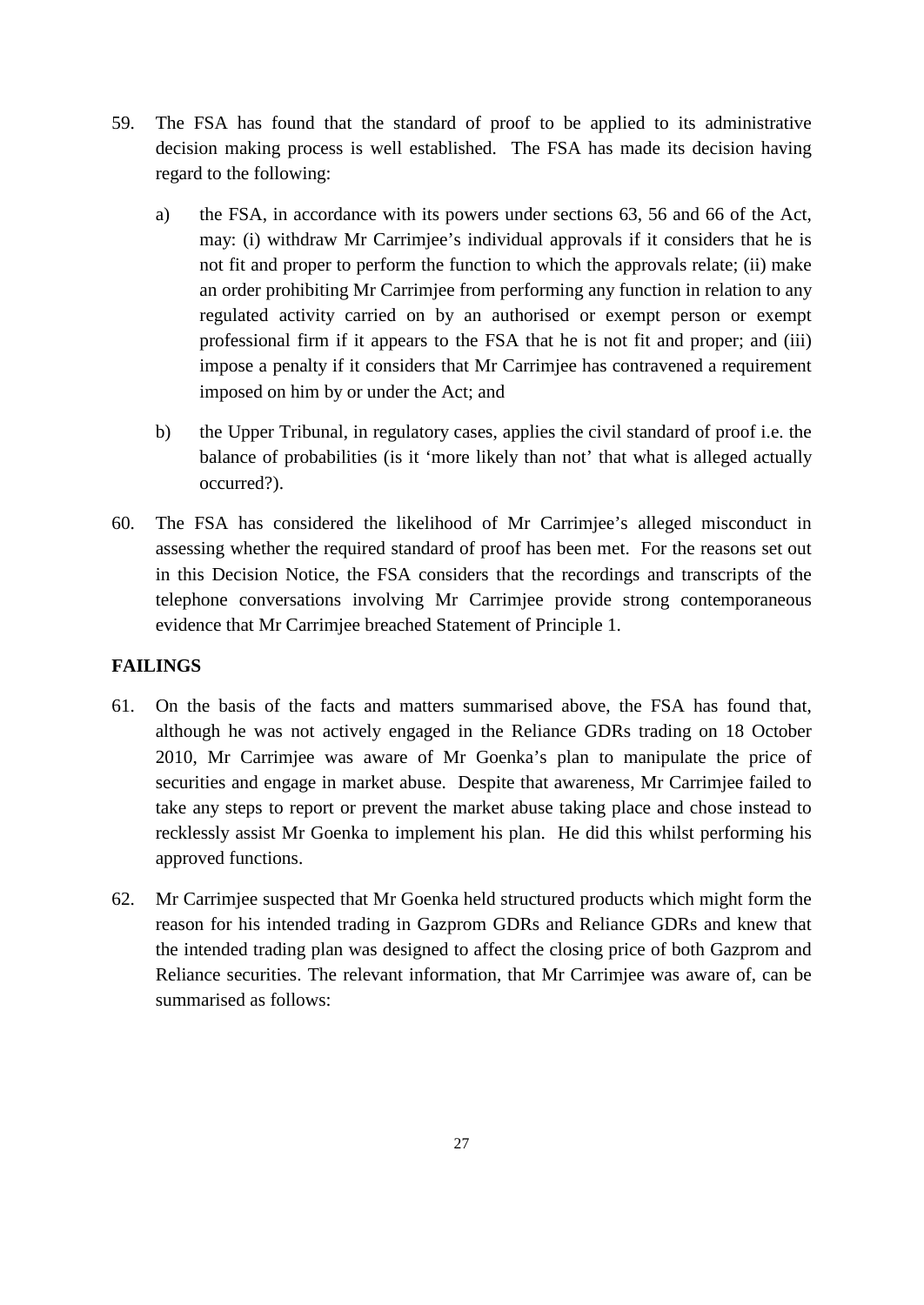#### **In relation to Gazprom**

- a) Mr Carrimjee was aware that Mr Goenka had an interest in manipulating the Closing Auction because Mr Carrimjee arranged and participated in a conference call on 22 April 2010 at which time B and Mr Goenka discussed price movements that would result from placing orders of various sizes in a closing auction and discussed working examples. It was during that conference call that Mr Goenka asked "*Can I ask you now closing at 23.42… if I want to make it 23.45 how can we do it?*" B went on to explain how that price could be achieved.
- b) Mr Carrimjee had, by the next day, considered the possibility of market abuse and told B that "*nobody should be able to point a finger and say you were manipulating a price*".
- c) Mr Carrimjee spoke with B on other occasions regarding the planned trading and the extent to which Mr Goenka was studying the Closing Auction process.
- d) Mr Carrimjee expressly informed B that he thought Mr Goenka had a structured product which was affected by the closing price of securities being above or below a certain level.
- e) Mr Carrimjee was aware of the volume of the trades that Mr Goenka intended to place as he had discussed the matter with Mr Goenka and with B and he had taken an active role in arranging the finance. Mr Goenka could not instruct B without Mr Carrimjee's knowledge or consent as the Harrington Master Trust Fund (the fund in which Mr Goenka's assets were held) was with his firm, Somerset. Somerset was a client of (and therefore had a client account with) B's firm.
- f) Mr Carrimjee knew that Mr Goenka intended to place large volume trades in the final seconds of the closing auction. Mr Carrimjee also knew that Mr Goenka intended to sell the stock the next day and that Mr Goenka was "*only interested in the official closing price of the stock on a particular date*".
- g) Mr Carrimjee knew that Mr Goenka wanted to place his trading instructions on an unrecorded line and encouraged Mr Goenka to speak with B by unrecorded mobile to mobile to avoid creating records.
- h) On the day prior to the Gazprom auction, Mr Carrimjee discussed the planned trading with B and did not want to know Mr Goenka's reasons for trading. However, it was clear from the recordings and transcripts of the telephone conversations involving Mr Carrimjee that he was aware that Mr Goenka wanted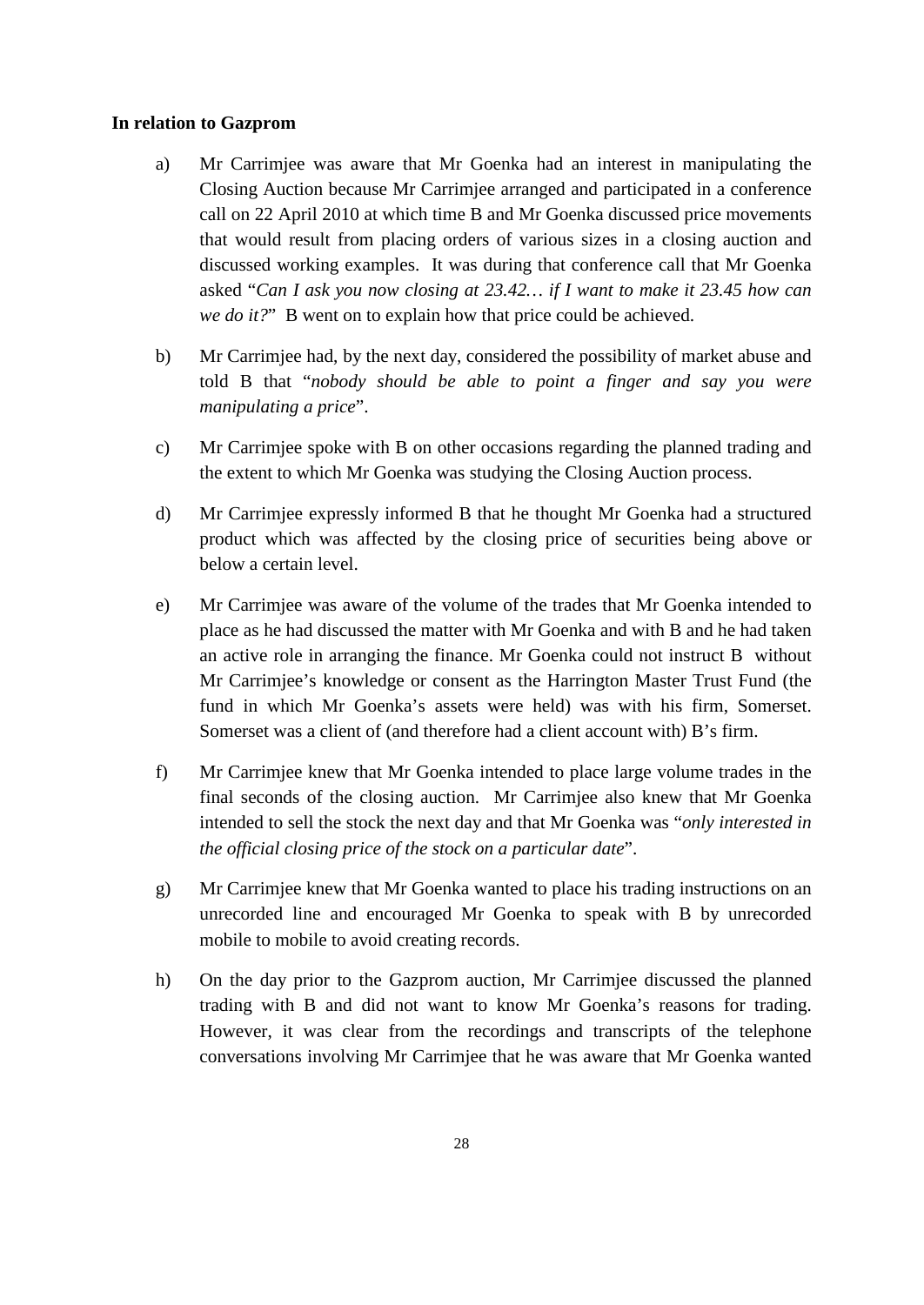to move the closing price. When, due to an unforeseen announcement, it proved impossible to execute the Gazprom plan, Mr Carrimjee said to B that "*the game was all about the closing price*".

## **In relation to Reliance**

- a) Mr Carrimjee was aware from the outset that Mr Goenka intended to trade in both Gazprom GDRs and Reliance GDRs. When Mr Goenka subsequently approached Mr Carrimjee in relation to trading Reliance GDRs in the Closing Auction, Mr Carrimjee already knew of the earlier, aborted trading in relation to Gazprom. That knowledge together with Mr Carrimjee's prior suspicions that Mr Goenka held a structured product and that market manipulation was his goal meant that Mr Carrimjee would have been aware that Mr Goenka intended to engage in the same or similar behaviour in relation to Reliance.
- b) Having introduced Mr Goenka to B and, having closely overseen the planning on Gazprom, Mr Carrimjee did not need to be and was not as personally involved in the Reliance GDRs trading. However, it is evident (from the contemporaneous recordings and transcripts of the telephone conversations involving Mr Carrimjee) that he was aware of what was intended.
- c) As was the case with Gazprom, Mr Goenka could not instruct B without Mr Carrimjee's knowledge or consent, as the Harrington Master Trust Fund (the fund in which Mr Goenka's assets were held) was with his firm, Somerset. Somerset was a client of (and therefore had a client account with) B's firm. Notwithstanding Mr Carrimjee's prior suspicions about Mr Goenka's intentions in relation to the aborted Gazprom GDRs trading, he was content to allow Mr Goenka to speak to and directly transact with B in relation to the Reliance GDRs trading.
- d) B alerted and/or reminded Mr Carrimjee on 15 October 2010 that Mr Goenka was preparing to trade in Reliance GDRs and that the falling stock price was a problem.
- e) Mr Carrimjee had approved the financing arrangements in relation to the Reliance GDRs trading.
- 63. On the basis of the facts and matters summarised above, the FSA has found that Mr Carrimjee recklessly facilitated Mr Goenka's plan to engage in market abuse. Despite Mr Carrimjee's suspicions as to Mr Goenka's intentions, and despite Mr Carrimjee's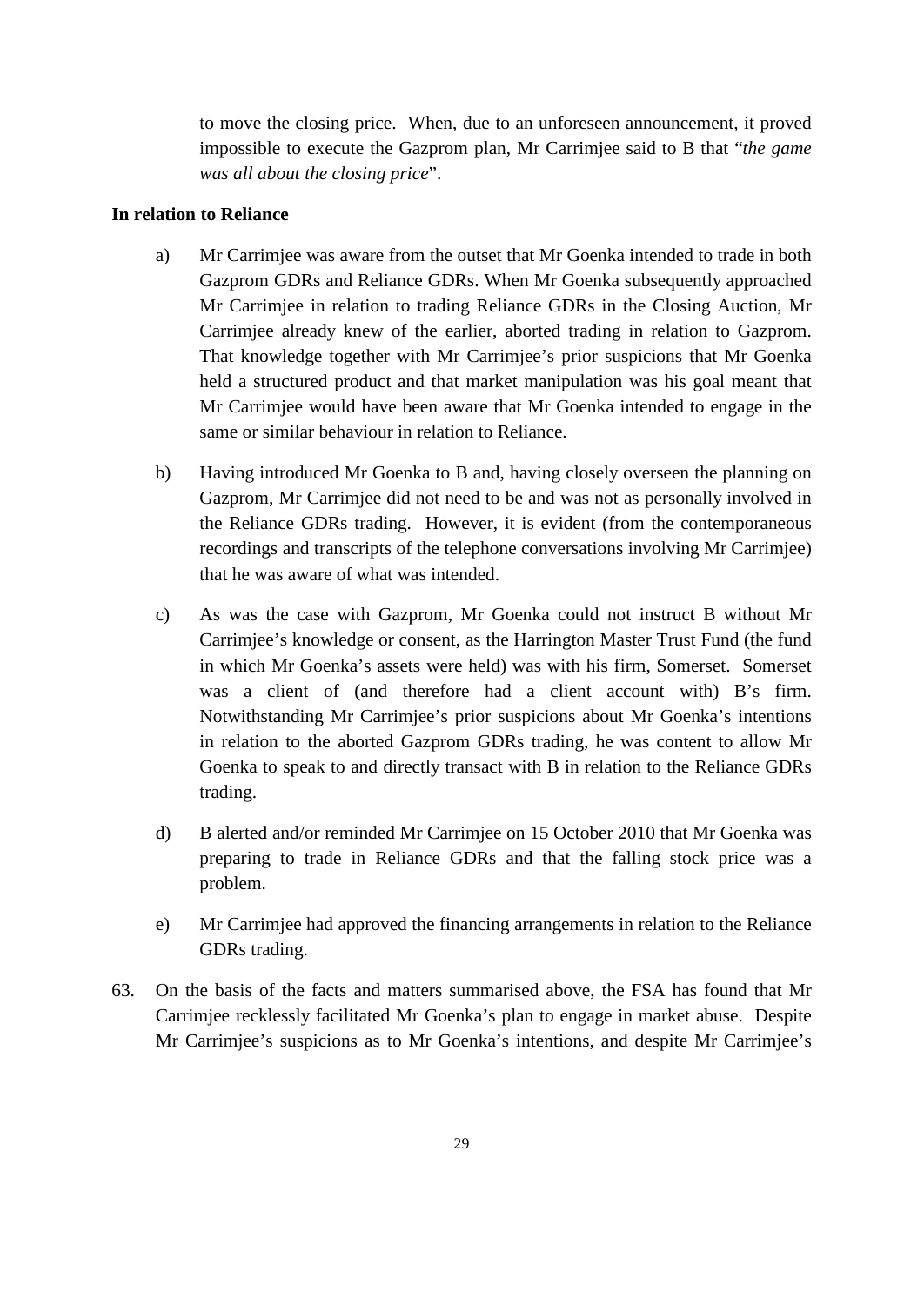status as an approved person, (specifically a SIF holder with the compliance oversight function at his firm), he took no steps to prevent the abuse and failed to make any filings in relation to the suspicious activity. Instead, Mr Carrimjee recklessly chose to disregard all warning signs and took steps to facilitate Mr Goenka's market manipulation plan in relation to both Gazprom GDRs and Reliance GDRs.

- 64. The steps taken by Mr Carrimjee to facilitate Mr Goenka's planned market manipulation can be summarised as follows:
	- a) Mr Carrimjee discussed auction trading in relation to two stocks with B and introduced Mr Goenka to B for the express purpose of trading in the Closing Auctions for Gazprom GDRs and Reliance GDRs. He suspected that Mr Goenka intended to seek to manipulate the price of securities through auction trading. Mr Goenka had no prior dealings with B. Mr Carrimjee had known B for approximately 10 years and knew that B was experienced in auction trading.
	- b) Mr Carrimjee willingly participated in a series of conference calls where Mr Goenka discussed a number of examples of moving the price of stock in considerable detail. Mr Carrimjee would have been aware that Mr Goenka was intending to manipulate the closing price determined by the auction. Mr Carrimjee assisted with the arrangements for and scheduling of the conference calls.
	- c) Mr Carrimjee agreed to Mr Goenka's use of Somerset's account with B's firm for the purpose of the trading in both Gazprom GDRs and Reliance GDRs and oversaw the financial arrangements for the facilitation of the trading. Mr Carrimjee also advised B in relation to the trading limits that would be necessary to facilitate the trading.
	- d) Mr Carrimjee provided information to B regarding the planned trading and acted as a conduit between B and Mr Goenka in relation to aspects of the planning including the financial aspects of the trading.
	- e) Despite his suspicions Mr Carrimjee turned a blind eye to Mr Goenka's purpose for trading. Mr Carrimjee encouraged Mr Goenka to use unrecorded mobile phones to avoid creating records.
	- f) Notwithstanding Mr Carrimjee's suspicion gained during the aborted Gazprom GDRs trading he was content to arrange for Mr Goenka to deal again with B and to "directly transact" in relation to the Reliance GDRs trading.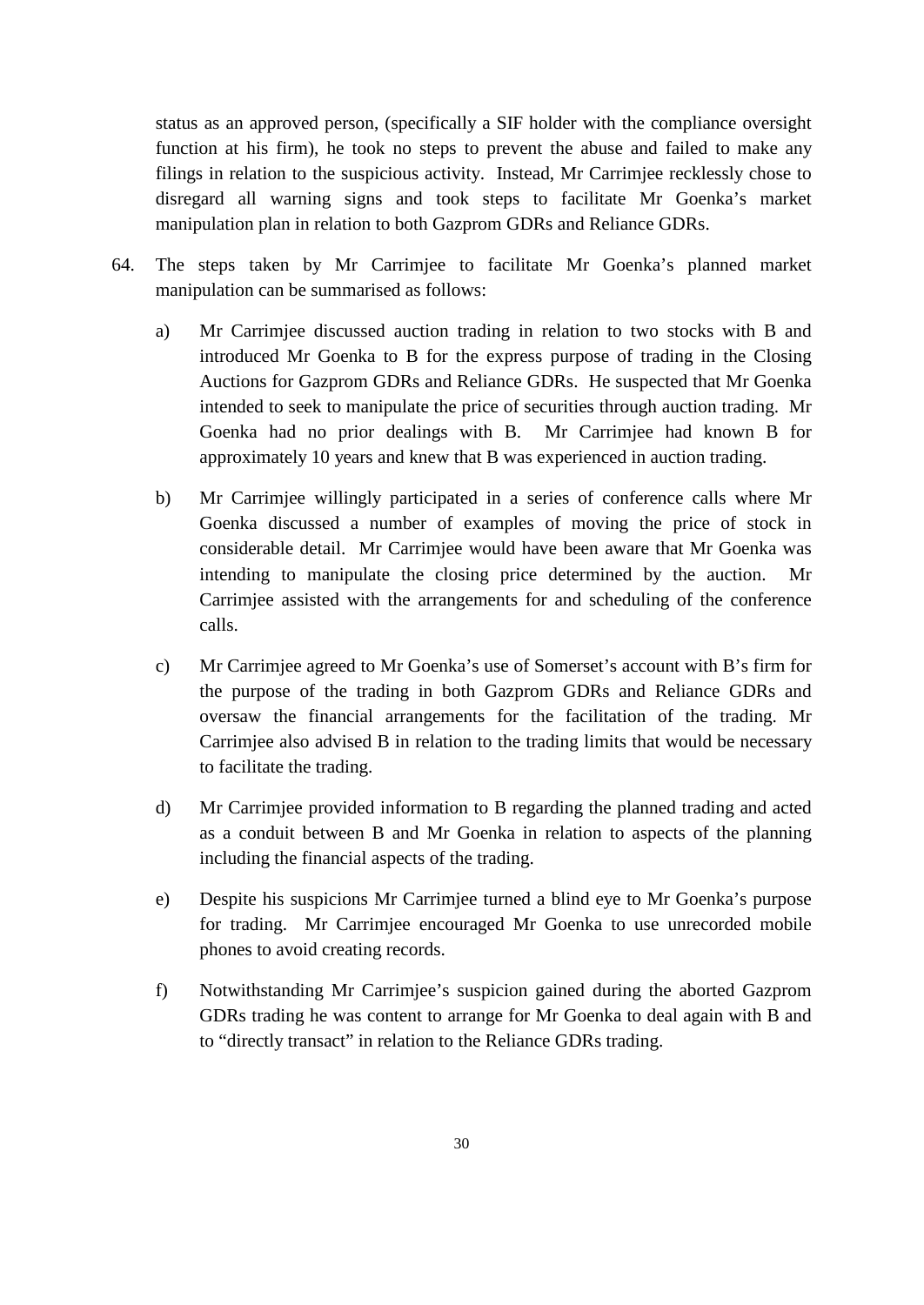- 65. The FSA considers that in all the circumstances of this case, an approved person acting with integrity, particularly one in Mr Carrimjee's position, a SIF holder with the compliance oversight function for his firm, would have taken steps to ensure that Mr Goenka's planned market manipulation did not take place. The FSA considers that Mr Carrimjee had sufficient awareness of the planned market manipulation to decline to assist Mr Goenka. Further, the FSA considers that Mr Carrimjee should have advised against such activity and/or ensured that the regulatory authorities were notified and that suspicious activity/transaction reports were filed. An approved person acting with integrity would not, have recklessly facilitated the aborted trading in Gazprom GDRs and the actual trading in Reliance GDRs in the way that Mr Carrimjee did.
- 66. The consequences of Mr Carrimjee's conduct were serious. Mr Goenka was able to use the knowledge and experience he gained from the aborted Gazprom GDRs trading to proceed to engage in market abuse on 18 October 2010 by effecting orders to trade in Reliance GDRs which both gave a false or misleading impression as to the demand for and price of Reliance GDRs and secured those investments at a false or abnormal level.

#### **Conclusion in relation to Statement of Principle 1**

- 67. In the circumstances described above the FSA has found that Mr Carrimjee's conduct represents a failure to comply with Statement of Principle 1. The FSA considers that Mr Carrimjee has failed to meet minimum regulatory standards in respect of his integrity. In particular, Mr Carrimjee:
	- a) recklessly assisted Mr Goenka in his plan on two occasions and facilitated Mr Goenka's intended market abuse, and
	- b) failed, on two occasions, to take any steps to prevent the market abuse occurring or to notify the authorities.
- 68. On the basis of the facts and matters set out above the FSA is satisfied that it is appropriate in all the circumstances to take action against Mr Carrimjee.
- 69. Pursuant to section 66(3) of the Act the FSA has therefore decided to impose a penalty of such amount as it considers appropriate on Mr Carrimjee.

### **Fitness and Propriety**

70. The FSA further considers that, as an approved person, in failing to act with integrity in the manner described in relation to Statement of Principle 1 above, Mr Carrimjee has demonstrated that he is not a fit and proper person to perform any function in relation to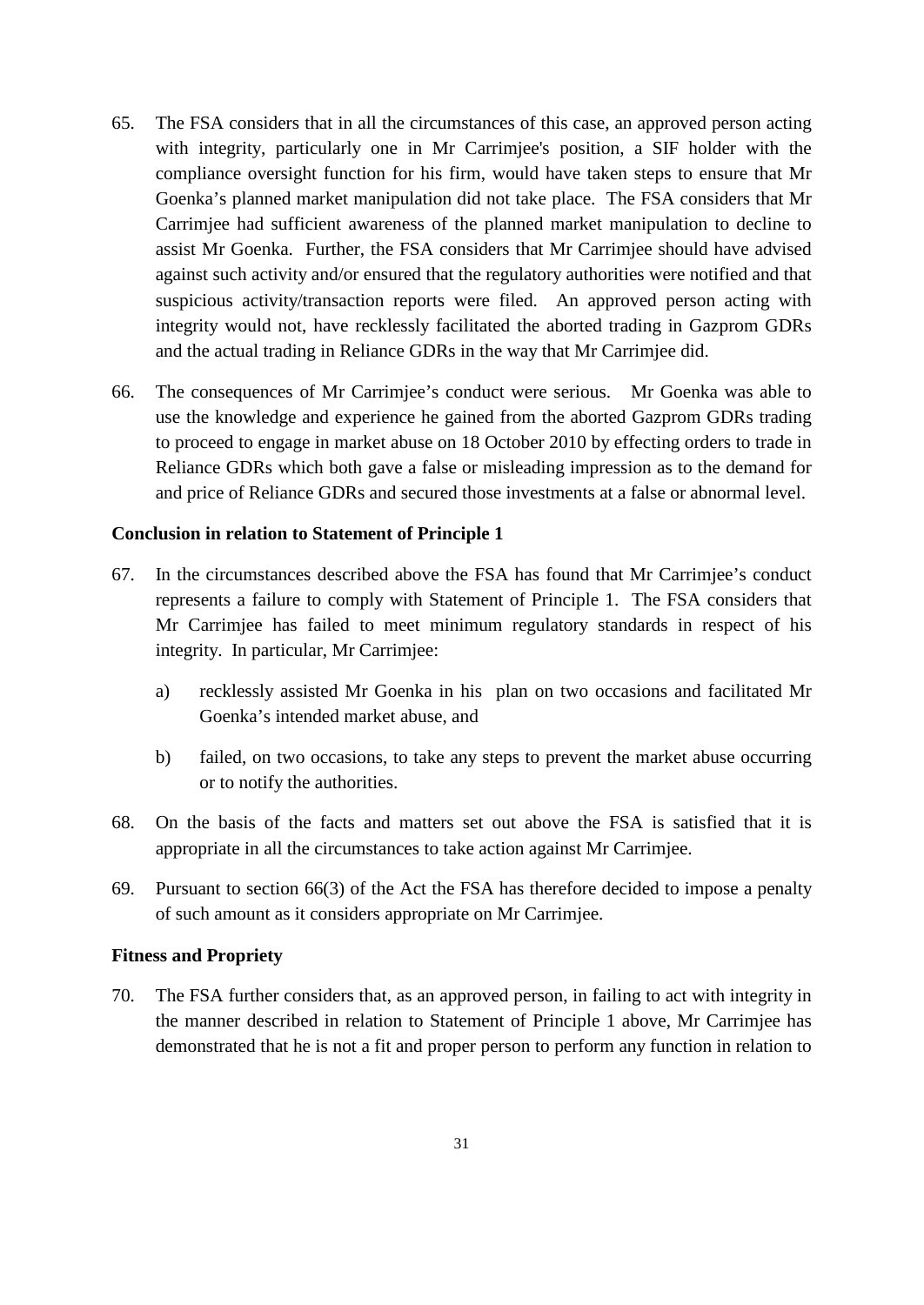any regulated activity carried on by any authorised or exempt person or exempt professional firm.

- 71. Approved individuals are gatekeepers against market abuse of any kind. Approved individuals should therefore provide front-line protection against abusive activity and not act as enablers. In Mr Carrimjee's case he was not only an approved person but also held significant influence functions for his firm which exacerbate the seriousness of his conduct. The FSA considers that Mr Carrimjee's conduct at the time of the activity described in this Decision Notice demonstrates that he is prepared to recklessly facilitate market abuse.
- 72. As such, Mr Carrimjee is not fit and proper to hold an approved function or to perform any function in relation to any regulated activity carried on by any authorised or exempt person or exempt professional firm.

## **SANCTION**

- 73. Under section 66(3) of the Act, the FSA may impose a penalty on any approved person if it is satisfied that he has failed to comply with a Statement of Principle.
- 74. The FSA's policy on imposing a financial penalty is set out in Chapter 6 of DEPP, relevant excerpts of which are contained in the Annex.
- 75. The principal purpose of imposing a financial penalty is to promote high standards of regulatory and market conduct by deterring persons who have committed breaches from committing further breaches, helping to deter others from committing breaches and demonstrating generally the benefits of compliant behaviour (DEPP 6.1.2G).
- 76. In enforcing the market abuse regime, the FSA's priority is to protect prescribed markets from any damage to their fairness and efficiency caused by the manipulation of shares in relation to the market in question. Effective and appropriate use of the power to impose penalties for market abuse will help to maintain confidence in the UK financial system by demonstrating that high standards of market conduct are enforced in all UK regulated markets.
- 77. In determining whether to take action for a breach and, if so, what action is appropriate and proportionate, the FSA considers all the relevant circumstances of the case (DEPP 6.2.1G and DEPP 6.4.1G). For the reasons set out below, the FSA considers that it is appropriate to impose a financial penalty on Mr Carrimjee.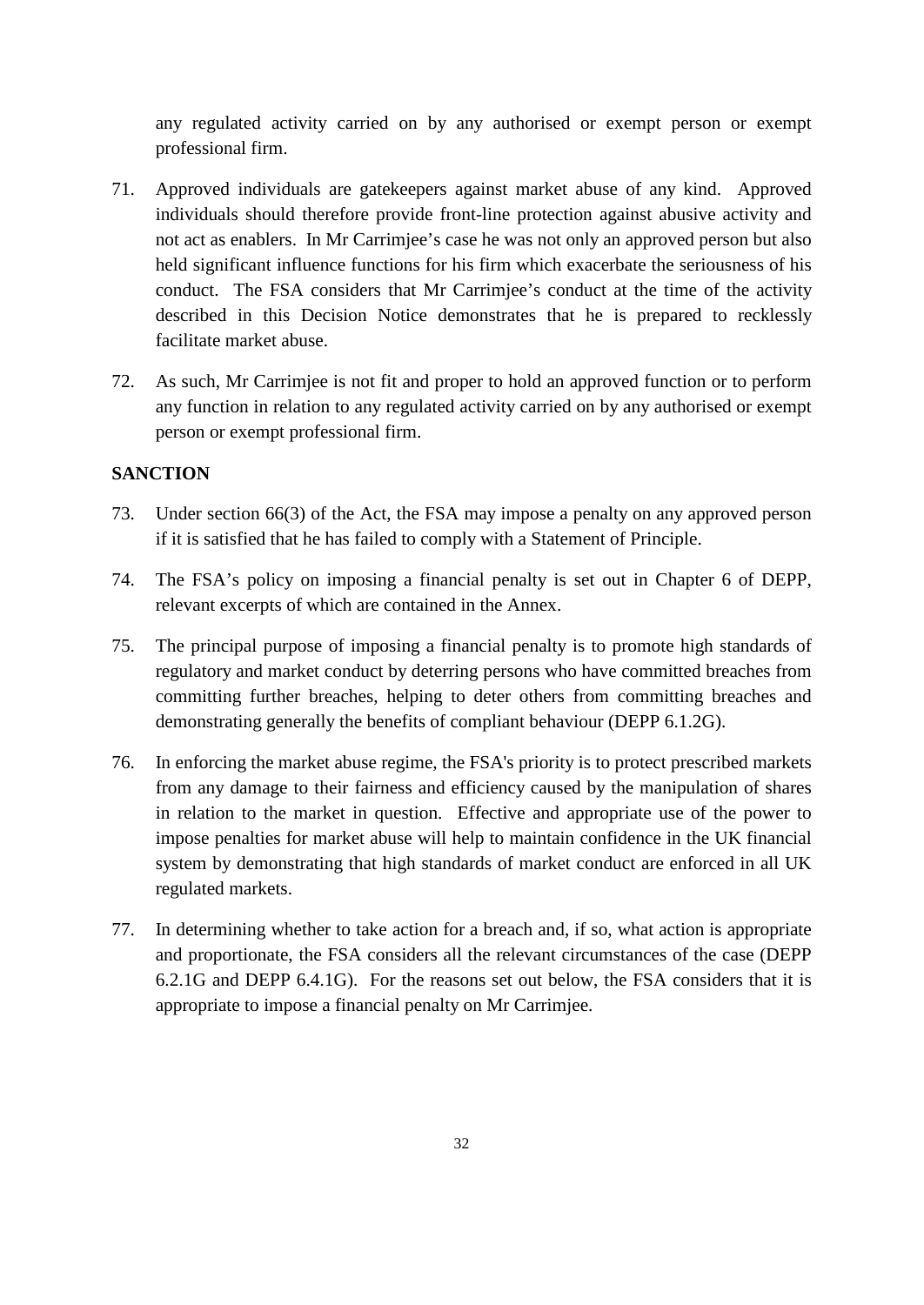78. The FSA applies a five-step framework to determine the appropriate level of financial penalty. DEPP 6.5B sets out the details of the five-step framework that applies in respect of financial penalties to be imposed on individuals in non-market abuse cases. The application of the five-step framework to Mr Carrimjee's conduct is as follows:

#### **Step 1: Disgorgement**

- 79. Pursuant to DEPP 6.5B.1G, at Step 1 the FSA seeks to deprive an individual of the financial benefit derived directly from the breach where it is practicable to quantify this.
- 80. Although the investment advice services Mr Carrimjee provided to Mr Goenka were paid for by Mr Goenka, in this case it is not possible to quantify any specific sum of financial benefit that Mr Carrimjee derived directly from the breach.
- 81. Accordingly, the Step 1 figure is nil.

#### **Step 2: The seriousness of the breach**

#### *Relevant income*

- 82. Pursuant to DEPP 6.5B.2G, at Step 2 the FSA will determine a figure that reflects the seriousness of the breach which is based on a percentage of the individual's relevant income from the employment connected to the breach.
- 83. Where the breach lasted less than 12 months, the relevant income will be that earned by the individual in the 12 months preceding the end of the breach. The relevant income is therefore the amount Mr Carrimjee earned between 17 October 2009 and 18 October 2010 (the date of the Reliance GDRs trading). Mr Carrimjee has supplied the FSA with information confirming his total income (drawings) from Somerset for this period was £55,627.81, which the FSA considers is his relevant income in this case.

## *The percentage to be applied*

- 84. The percentage of Mr Carrimjee's income which will form the basis of the Step 2 figure depends on the seriousness of the breach. The seriousness of the breach will be assessed on a scale of 1 (least serious) to 5 (most serious) depending on the impact and nature of the breach and whether it was committed deliberately or recklessly.
- 85. In assessing the seriousness level, the FSA takes into account various factors which reflect the impact and the nature of the breach, and whether it was committed deliberately or recklessly. A non-exhaustive list of factors, which are likely to be considered level 4 or level 5 factors are set out at DEPP 6.5B.2G(12).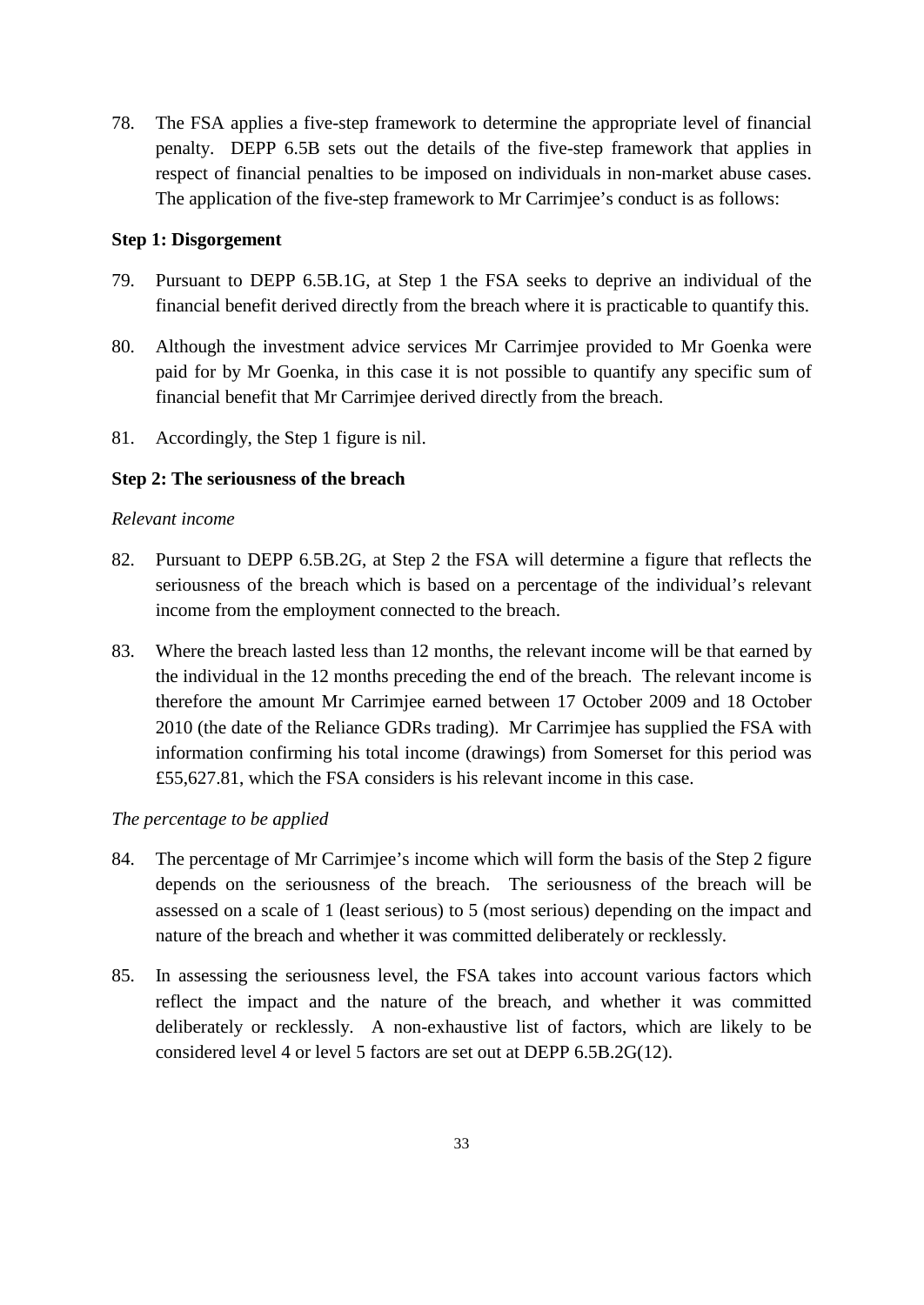- 86. The FSA considers Mr Carrimjee's conduct to be particularly serious, for the following reasons:
	- a) His conduct was reckless. Mr Carrimjee suspected that Mr Goenka had an ulterior motive for his trading and wanted to manipulate the price of Gazprom GDRs and Reliance GDRs. Despite that he wilfully turned a blind eye to the risk of Mr Goenka's planned market abuse. Mr Carrimjee failed to take any steps to report or prevent the market abuse and chose instead to recklessly assist Mr Goenka to implement his plan to manipulate both Gazprom GDRs and Reliance GDRs.
	- b) Mr Carrimjee was Somerset's Chief Executive and an approved person. The misconduct was carried out in relation to the performance of Mr Carrimjee's customer function, namely the provision of investment advice. In addition, Mr Carrimjee was also a SIF holder, with the functions of Chief executive, Compliance oversight, Partner and Money laundering reporting for Somerset. Mr Carrimjee is an experienced financial services industry professional. He had received training on the market abuse regime.
	- c) Mr Carrimjee put Mr Goenka in touch with B and assisted Mr Goenka to put in place arrangements intended to enable Mr Goenka to secure the closing price of Gazprom and Reliance GDRs at a false or artificial level.
	- d) A consequence of his actions, in assisting Mr Goenka, was a serious disruption of the market on 18 October 2010 by artificially increasing the price of Reliance GDRs. This posed a threat to the orderliness of and confidence in that market. It further led to a significant loss (of approximately USD 3.1 million) for the bank that was the counterparty to Mr Goenka's Structured Product 2.
	- e) His actions were repeated, in that he assisted Mr Goenka in effecting his plan to manipulate the closing price for Gazprom GDRs in April 2010 and was involved in the preliminary stages in relation to Reliance GDRs in October 2010.
	- f) Mr Carrimjee benefitted personally from his conduct through the retention of Mr Goenka's business for Somerset, being the firm in which he had a substantial interest.
- 87. Taking into account these factors, the FSA considers Mr Carrimjee's conduct to be at level 5 (most serious) in terms of its seriousness.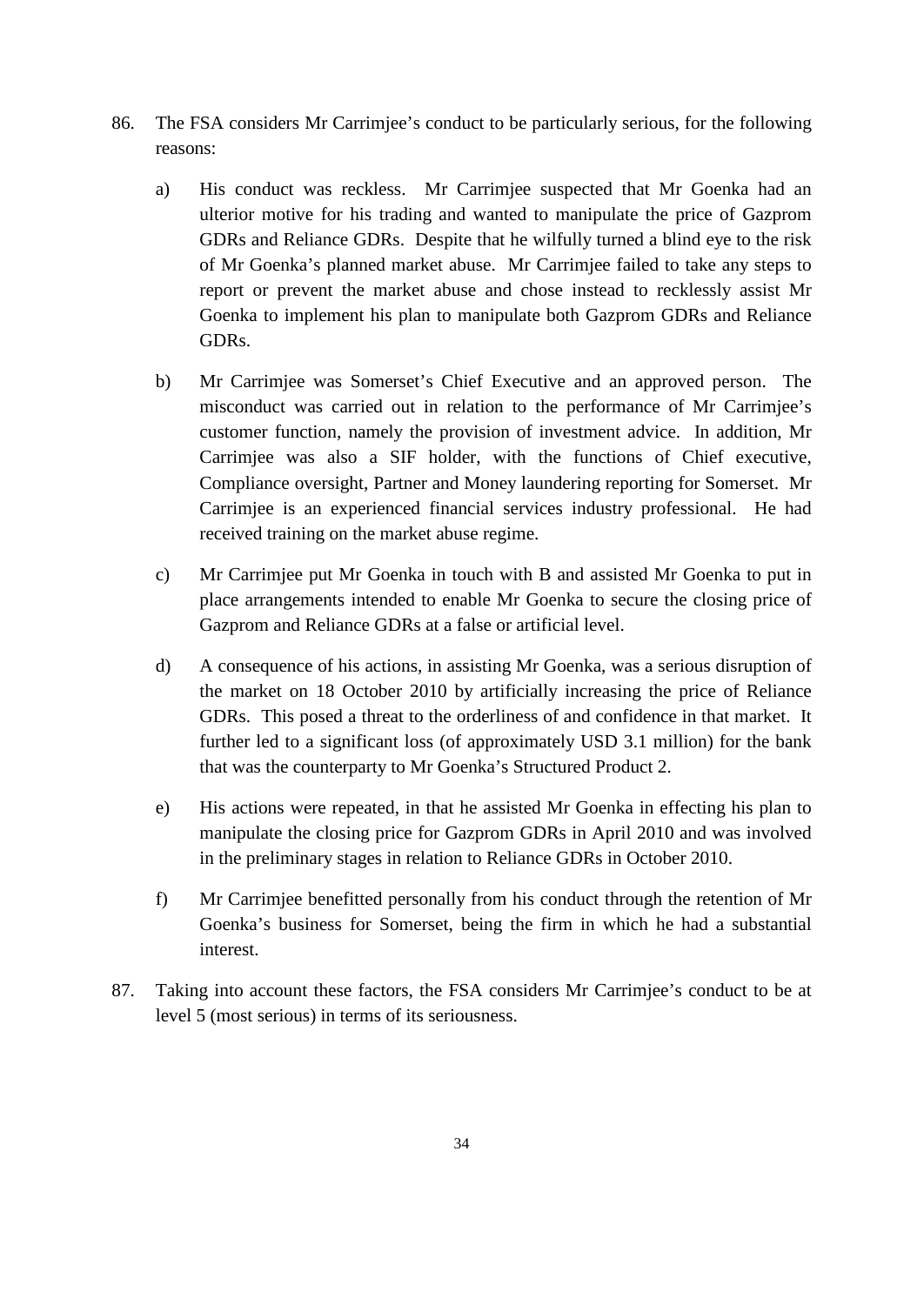- 88. After applying the relevant level 5 relevant multiplier (40%) to Mr Carrimjee's relevant income, the resulting figure is £22,251.
- 89. Accordingly, the Step 2 figure is £22,251.

## **Step 3: Mitigating and aggravating factors**

- 90. Pursuant to DEPP 6.5B.3G, at Step 3 the FSA may increase or decrease the amount of the financial penalty arrived at after Step 2, but not including any amount to be disgorged as set out in Step 1, to take into account factors which aggravate or mitigate the breach. Any such adjustment will be made by way of a percentage adjustment to the figure determined at Step 2.
- 91. The FSA does not consider that any of the aggravating factor set out at DEPP 6.5B.3G(2) affect to a significant extent the penalty appropriate to Mr Carrimjee's actions. The FSA has taken account of the fact that Mr Carrimjee has stated that he has divested responsibility for the compliance oversight and money laundering reporting functions at Somerset (as well as the fact that Mr Carrimjee has stated that he intended to appoint an independent finance director at Somerset) and not been the subject of any prior disciplinary action by the FSA.
- 92. Having regard to the above, the FSA does not consider it necessary to make any adjustment for Step 3. At Step 3 the penalty is therefore £22,251.

## **Step 4: adjustment for deterrence**

- 93. Pursuant to DEPP 6.5B.4G, if the FSA considers that the figure arrived at after Step 3 is insufficient to deter the individual who committed the breach, or others, from committing further or similar breaches, then the FSA may increase the penalty.
- 94. Specifically, pursuant to DEPP 6.5B.4G(e) the FSA may increase the figure arrived at after Step 3 where it considers that a penalty based on an individual's income may not act as a deterrent, for example if an individual has a small or zero income but owns assets of high value.
- 95. Mr Carrimjee owns assets of high value and during the relevant period became entitled to profit share (not drawn down) considerably in excess of his drawings of £55,627.81. In order to achieve a credible deterrent a multiplier of 4 has been applied.
- 96. The penalty figure after Step 4 is therefore £89,004.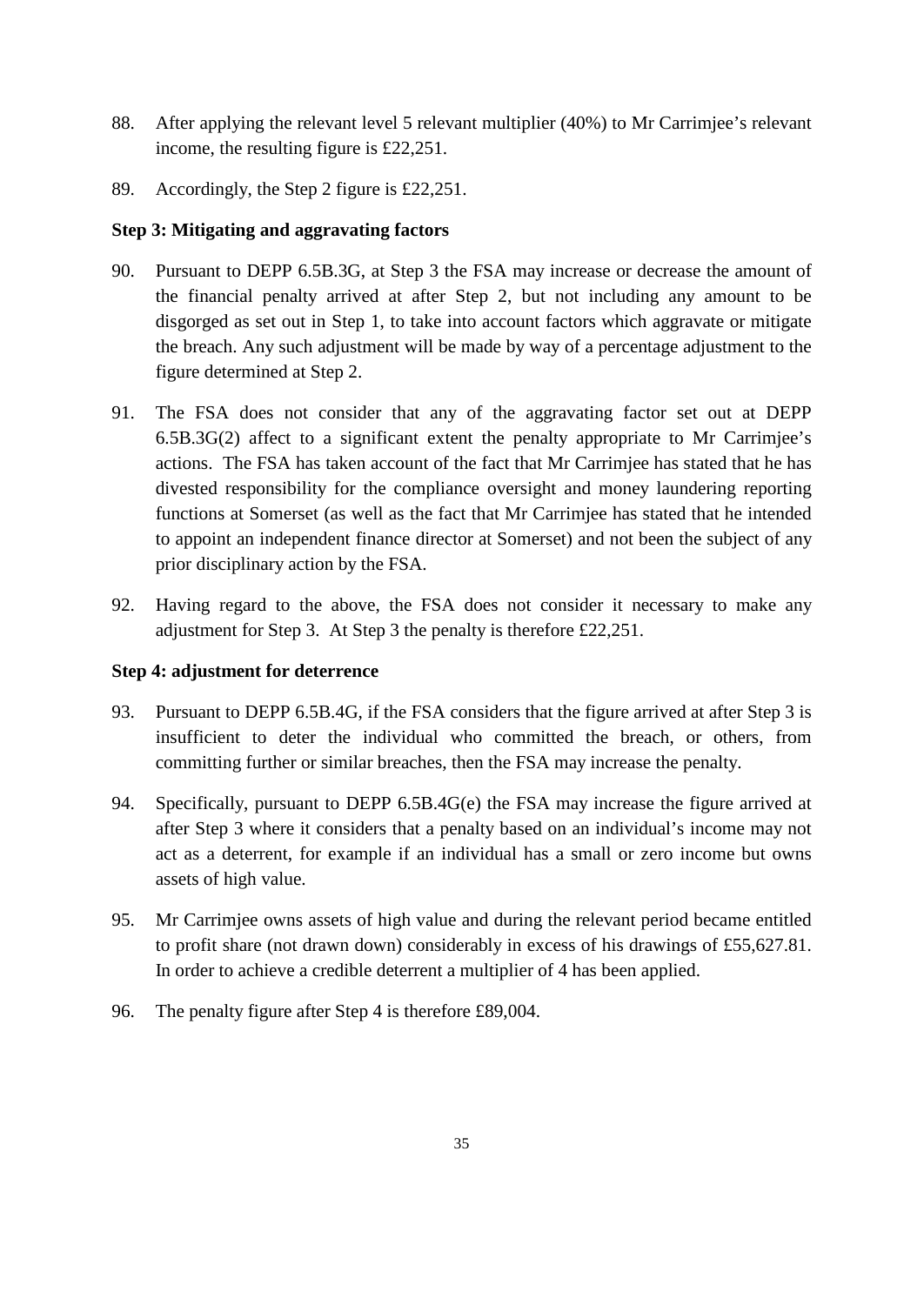#### **Step 5: Settlement discount**

- 97. Pursuant to DEPP 6.5B.4G, if the FSA and an individual on whom a penalty is to be imposed agree the amount of the financial penalty and other terms, DEPP 6.7 provides that the amount of the financial penalty which might otherwise have been payable will be reduced to reflect the stage at which the FSA and the individual reached agreement. The settlement discount does not apply to the disgorgement of the benefit calculated at Step 1.
- 98. No settlement discount applies to this matter. The penalty after Step 5 is therefore £89,004.

#### **Penalty**

99. The FSA has therefore decided to impose a total financial penalty of £89,004 on Mr Carrimjee for breaches of Statement of Principle 1.

#### *Withdrawal of approval and prohibition*

- 100. In considering whether to impose a prohibition order and withdraw Mr Carrimjee's existing approvals, the FSA has had regard to the provisions of EG, and in particular the provisions of EG 9.9. This includes, but is not limited to, whether the individual is fit and proper to perform functions in relation to regulated activities; whether the approved person has failed to comply with the Statements of Principle relating to the conduct of approved persons; the particular controlled functions the approved person was performing; and the relevance and materiality of any matters indicating unfitness.
- 101. The FSA has considered Mr Carrimjee's behaviour and conduct whilst an approved person and is of the view that the conduct indicates a serious lack of integrity on the part of Mr Carrimjee. The FSA also considers that Mr Carrimjee is not a fit and proper person to perform any function in relation to any regulated activity carried on by any authorised or exempt person or exempt professional firm. In light of the above the FSA considers that Mr Carrimjee poses a serious risk to consumers and to confidence in the financial system if he continues to act as an investment adviser, or is involved in the running of, or holds a senior management role with, another authorised firm in the future.
- 102. The FSA therefore considers that it is necessary and proportionate to withdraw Mr Carrimjee's individual approval and to prohibit Mr Carrimjee from performing any function in relation to any regulated activity carried on by any authorised or exempt person or exempt professional firm.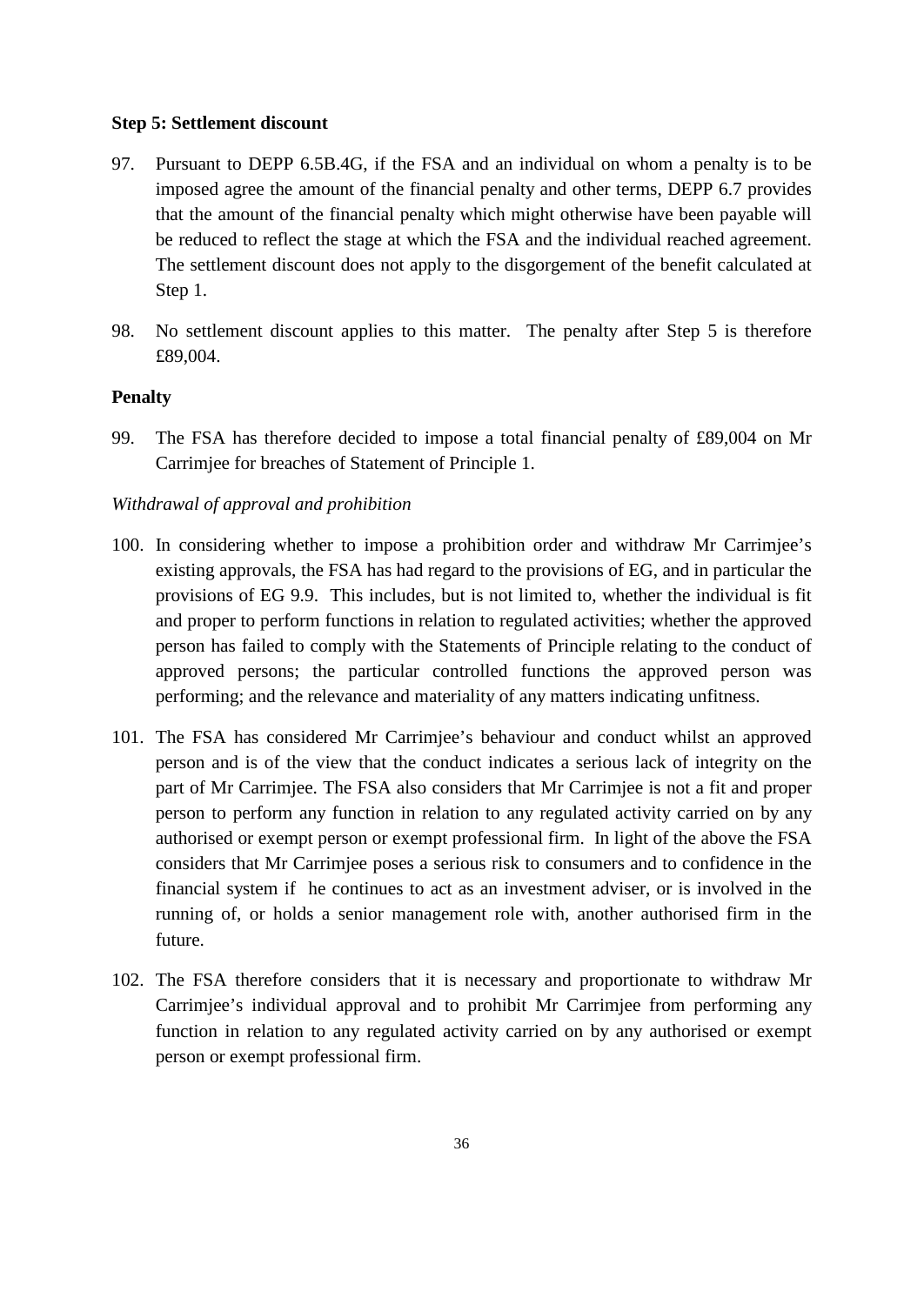103. The FSA is satisfied that it is appropriate in the circumstances of this case to make a prohibition order in respect of Mr Carrimjee in addition to withdrawing his existing approvals and imposing the financial penalty set out above.

## **PROCEDURAL MATTERS**

### **Decision Maker**

- 104. The decision which gave rise to the obligation to give this Decision Notice was made by the Regulatory Decisions Committee.
- 105. This Decision Notice is given to Mr Carrimjee and Somerset under sections 57, 63 and 67 and in accordance with section 388 of the Act. The following statutory rights are important.

#### **Upper Tribunal**

106. Mr Carrimjee and Somerset have the right to refer the matter to which this Decision Notice relates to the Upper Tribunal. Under paragraph 2(2) of Schedule 3 of the Tribunal Procedure (Upper Tribunal) Rules 2008, Mr Carrimjee and Somerset have 28 days from the date on which this Decision Notice is given to them to refer the matter to the Upper Tribunal. A reference to the Tribunal is made by way of a signed reference notice (Form FTC3) filed with a copy of this Decision Notice. The Tribunal's address is: The Upper Tribunal, Tax and Chancery Chamber, 45 Bedford Square, London WC1B 3DN (tel: 020 7612 9700; email financeandtaxappeals@tribunals.gsi.gov.uk). Further details are contained in "Making a Reference to the UPPER TRIBUNAL (Tax and Chancery Chamber)" which is available from the Upper Tribunal website:

http://www.tribunals.gov.uk/financeandtax/FormsGuidance.htm

107. Mr Carrimjee and Somerset should note that a copy of the reference notice (Form FTC3) must also be sent to the FSA at the same time as filing a reference with the Upper Tribunal. A copy of the reference notice should be sent to Kevin Thorpe at the FSA, 25 The North Colonnade, Canary Wharf, London E14 5HS.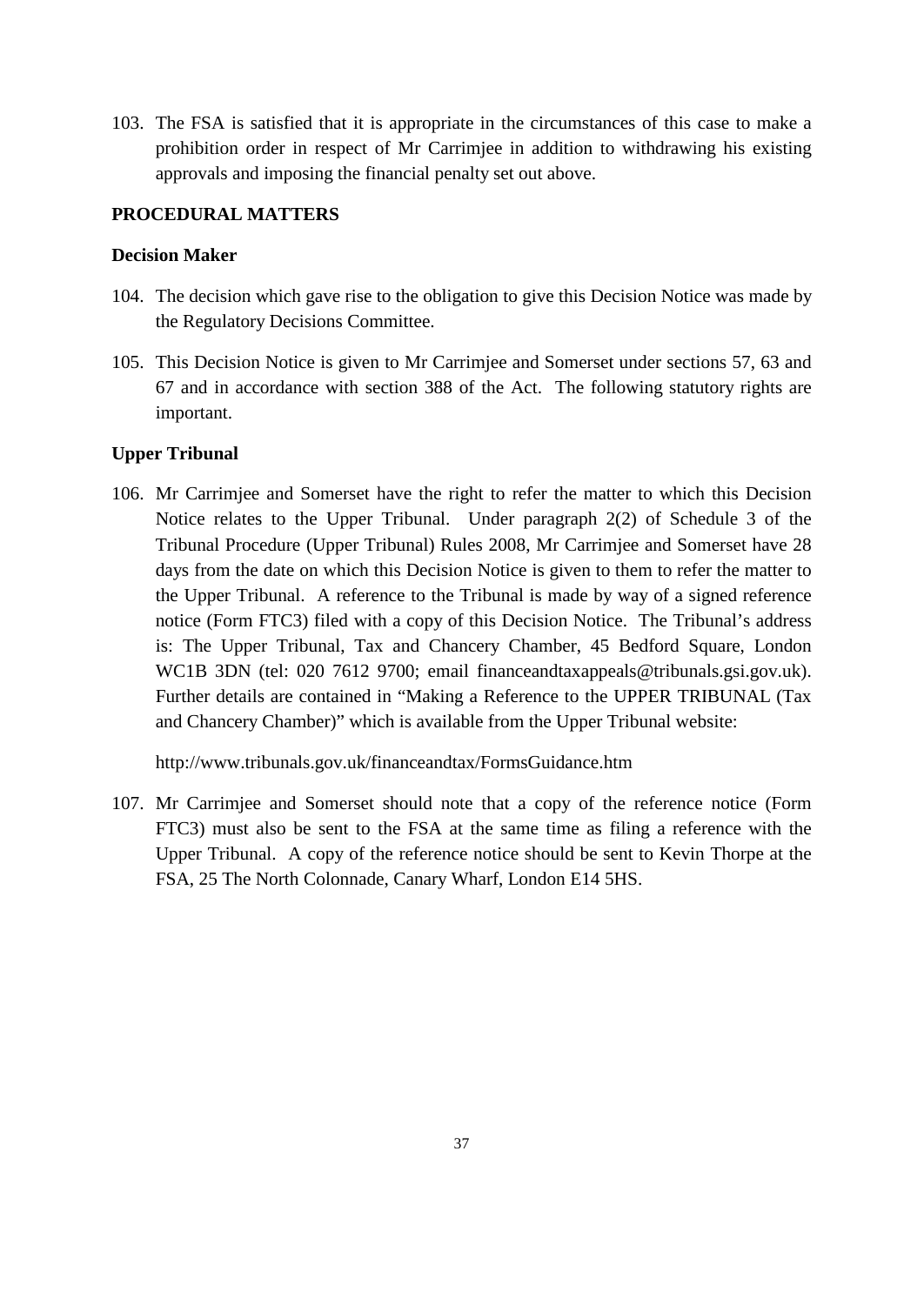#### **Access to evidence**

- 108. Section 394 of the Act applies to this Decision Notice. In accordance with section 394, Mr Carrimjee and Somerset are entitled to have access to the:
	- a) the material upon which the FSA has relied in deciding to give this Decision Notice; and
	- b) the secondary material which, in the opinion of the FSA, might undermine that decision.
- 109. Mr Carrimjee and Somerset have been provided with all the material to which the FSA must grant them access.

## **Confidentiality and publicity**

110. Mr Carrimjee and Somerset should note that this Decision Notice may contain confidential information and should not be disclosed to a third party (except for the purpose of obtaining advice on its contents). The effect of section 391 of the Act is that neither Mr Carrimjee, Somerset nor a person to whom this Decision Notice is copied may publish it or any details concerning it unless the FSA has published the Decision Notice or those details. The FSA must publish such information about the matter to which a Decision Notice or Final Notice relates as it considers appropriate. Mr Carrimjee and Somerset should be aware, therefore, that the facts and matters contained in this Decision Notice may be made public.

## **FSA contact**

111. For more information concerning this matter generally, Mr Carrimjee and Somerset should contact Kevin Thorpe in the Enforcement and Financial Crime Division of the FSA (direct line: 020 7066 4450).

**Martin Hagen Deputy Chairman, Regulatory Decisions Committee**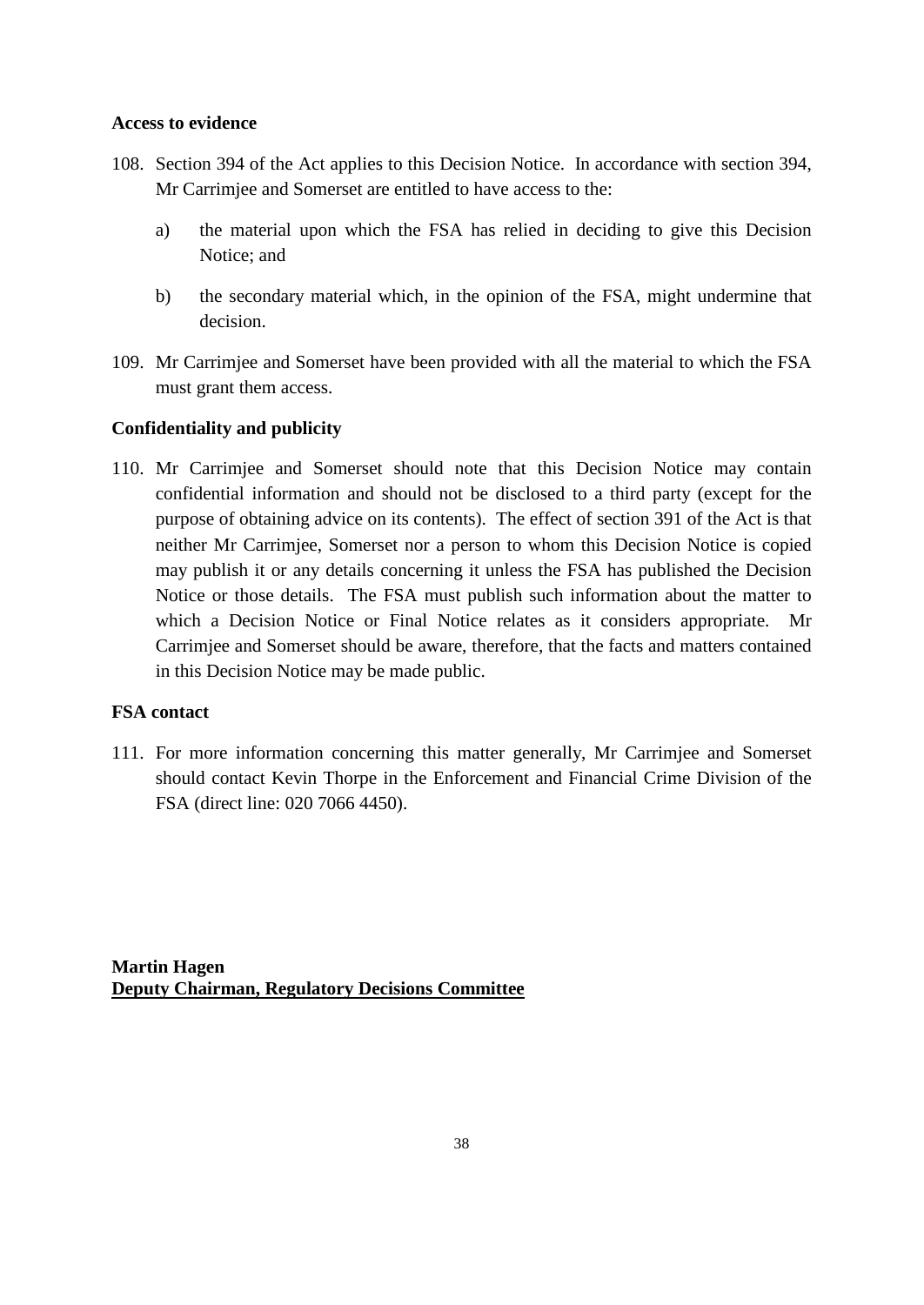## **ANNEX: Relevant Statutory and Regulatory Provisions**

#### **Statutory provisions**

- 1. The FSA's statutory objectives, set out in Section 2(2) of the Act, are maintaining market confidence, the protection of consumers, the reduction of financial crime and the stability of the UK financial system.
- 2. The FSA may prohibit an individual from carrying out regulated activities under section 56 of the Act which states:
	- *(1) Subsection (2) applies if it appears to the Authority that an individual is not a fit and proper person to perform functions in relation to a regulated activity carried on by an authorised person.*
	- *(2) The Authority may make an order ("a prohibition order") prohibiting the individual from performing a specified function, any function falling within a specified description or any function.*
	- *(3) A prohibition order may relate to* 
		- *(a) a specified regulated activity, any regulated activity falling within a specified description or all regulated activities;*
		- *(b) authorised persons generally or any person within a specified class of authorised persons.*
- 3. The FSA may also withdraw an individual's existing approval to perform a controlled function under section 63 of the Act which states:
	- *(1) The Authority may withdraw an approval given under section 59 if it considers that the person in respect of whom it was given is not a fit and proper person to perform the function to which the approval relates.*
	- *(2) When considering whether to withdraw its approval, the Authority may take into account any matter which it could take into account if it were considering an application made under section 60 in respect of the performance of the function to which the approval relates.*
- 4. The FSA may impose a financial penalty under section 66 of the Act which states:
	- *(1) The Authority may take action against a person under this section if –*
		- *(a) it appears to the Authority that he is guilty of misconduct; and*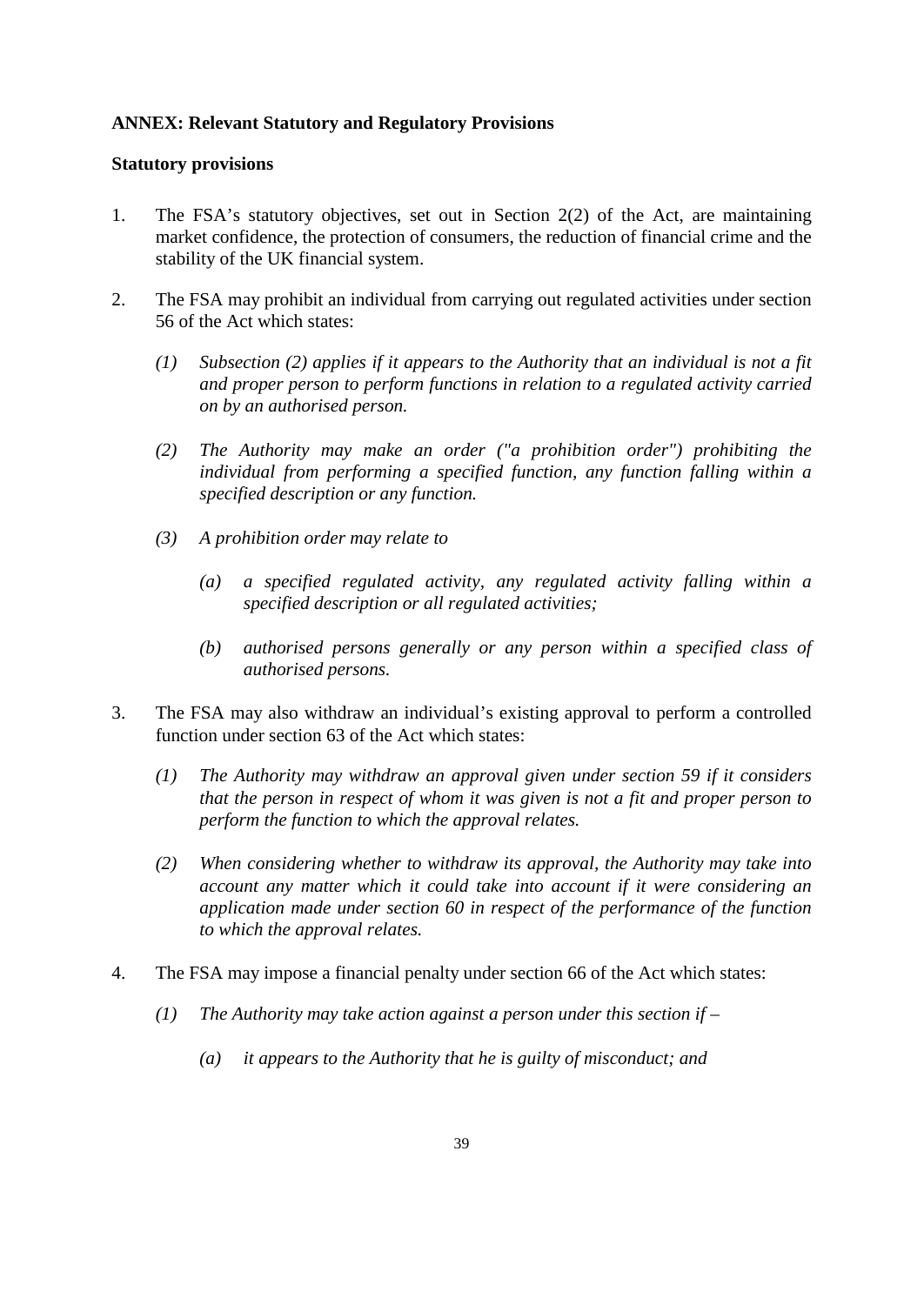- *(b) the Authority is satisfied that it is appropriate in all the circumstances to take action against him.*
- *(2) A person is guilty of misconduct if, while an approved person –*
	- *(a) he has failed to comply with a statement of principle issued under section 64; or*
	- *(b) he has been knowingly concerned in a contravention by the relevant authorised person of a requirement imposed on that authorised person by or under this Act…*
- *(3) If the Authority is entitled to take action under this section against a person, it may*
	- *(a) impose a penalty on him of such amount as it considers appropriate;*
	- *(aa) suspend, for such period as it considers appropriate, any approval of the performance by him of any function to which the approval relates;*
	- *(ab) impose, for such period as it considers appropriate, such limitations or other restrictions in relation to the performance by him of any function to which any approval relates as it considers appropriate;*
	- *(b) publish a statement of his misconduct*

#### **FSA Handbook**

5. In deciding to take the action proposed, the FSA has had regard to rules and guidance published in the FSA Handbook.

#### *Statements of Principle and Code of Practice for Approved Persons ("APER")*

- 6. Individuals that are approved by the FSA to hold controlled functions are required to abide by the Statements of Principle for Approved Persons in the performance of their controlled functions under section 64(1) of the Act and APER 1.1.1.
- 7. Statement of Principle 1 at APER 2.1.2P states:

*An approved person must act with integrity in carrying out his controlled function.*

8. A Code of Practice for Approved Persons has been issued under section 64 of the Act and is set out at APER 3 and APER 4.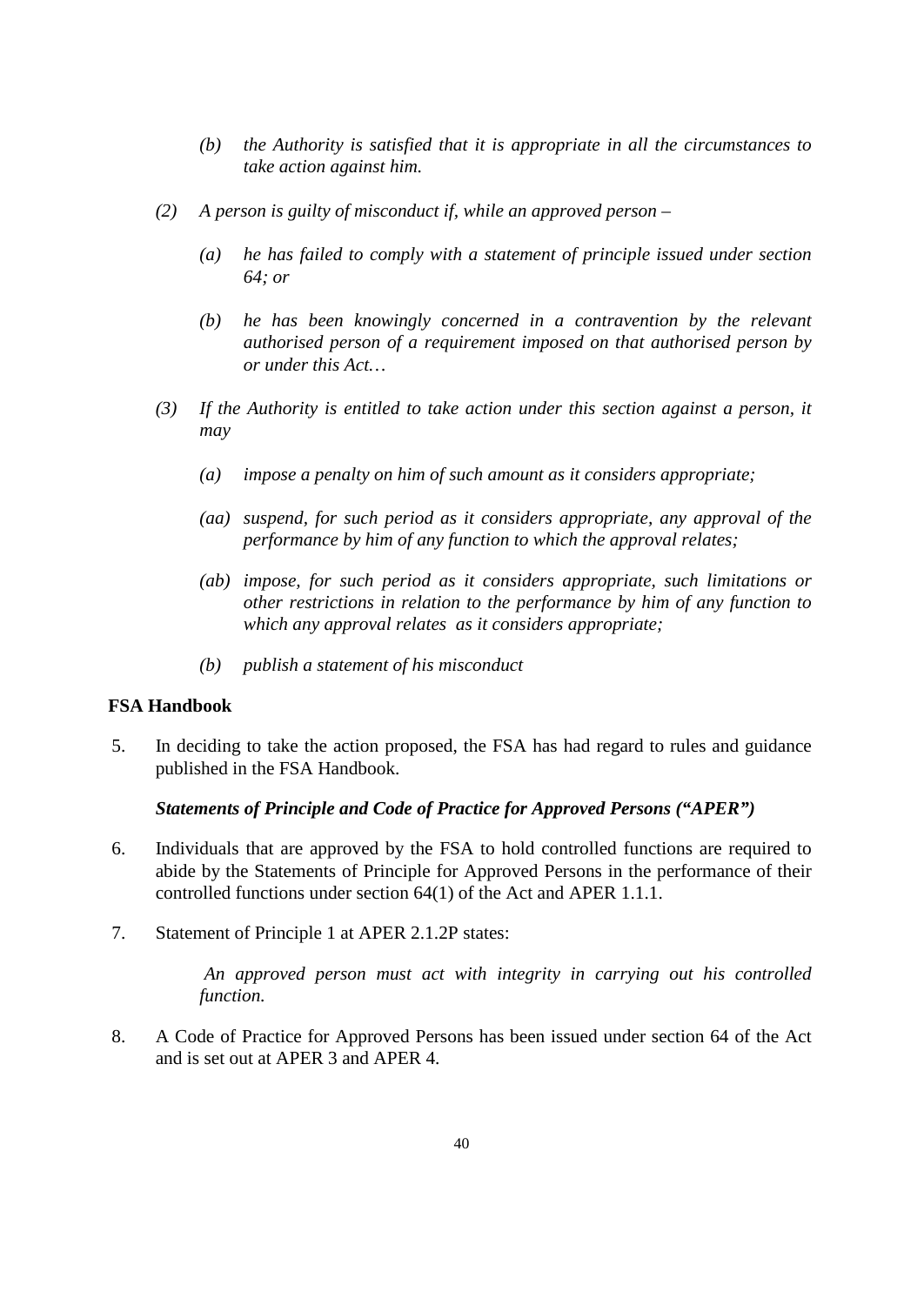- 9. APER 3.1.1G states that the purpose of this code is to help determine whether or not an approved person's conduct complies with a Statement of Principle.
- 10. APER 3.1.3G states that the significance of conduct identified in the Code of Practice for Approved Persons as tending to establish compliance with or a breach of a Statement of Principle will be assessed only after all the circumstances of a particular case have been considered. Account will be taken of the context in which a course of conduct was undertaken, including the precise circumstances of the individual case, the characteristics of the particular controlled function and the behaviour to be expected in that function.
- 11. APER 3.1.4(1)G states that an approved person will only be in breach of a Statement of Principle where he is personally culpable. Personal culpability arises where an approved person's conduct was deliberate or where the approved person's standard of conduct was below that which would be reasonable in all the circumstances.
- 12. APER 3.1.7G states that Statements of Principle 1 to 4 apply to all approved persons. In the Statements of Principle and in the Code of Practice for Approved Persons, a reference to "his controlled function" is a reference to the controlled function to which the approval relates.
- 13. APER 3.2.1(2)E states that in determining whether or not the particular conduct of an approved person within his controlled function complies with the Statements of Principle, the FSA will take into account whether the conduct relates to activities that are subject to other provisions of the FSA Handbook and whether the conduct is consistent with the requirements and standards of the regulatory system relevant to the firm in question.

## *Enforcement Guide ("EG")*

14. Paragraph 9.1 provides an introduction to the FSA using its powers to prohibit under section 56 of the Act:

> *The FSA's power under section 56 of the Act to prohibit individuals who are not fit and proper from carrying out functions in relation to regulated activities helps the FSA to work towards achieving its regulatory objectives. The FSA may exercise this power to make a prohibition order where it considers that, to achieve any of those objectives, it is appropriate either to prevent an individual from performing any function in relation to regulated activities, or to restrict the functions which he may perform.*

15. Paragraph 9.2 provides an introduction to the FSA using its powers to withdraw approvals under section 63 of the Act: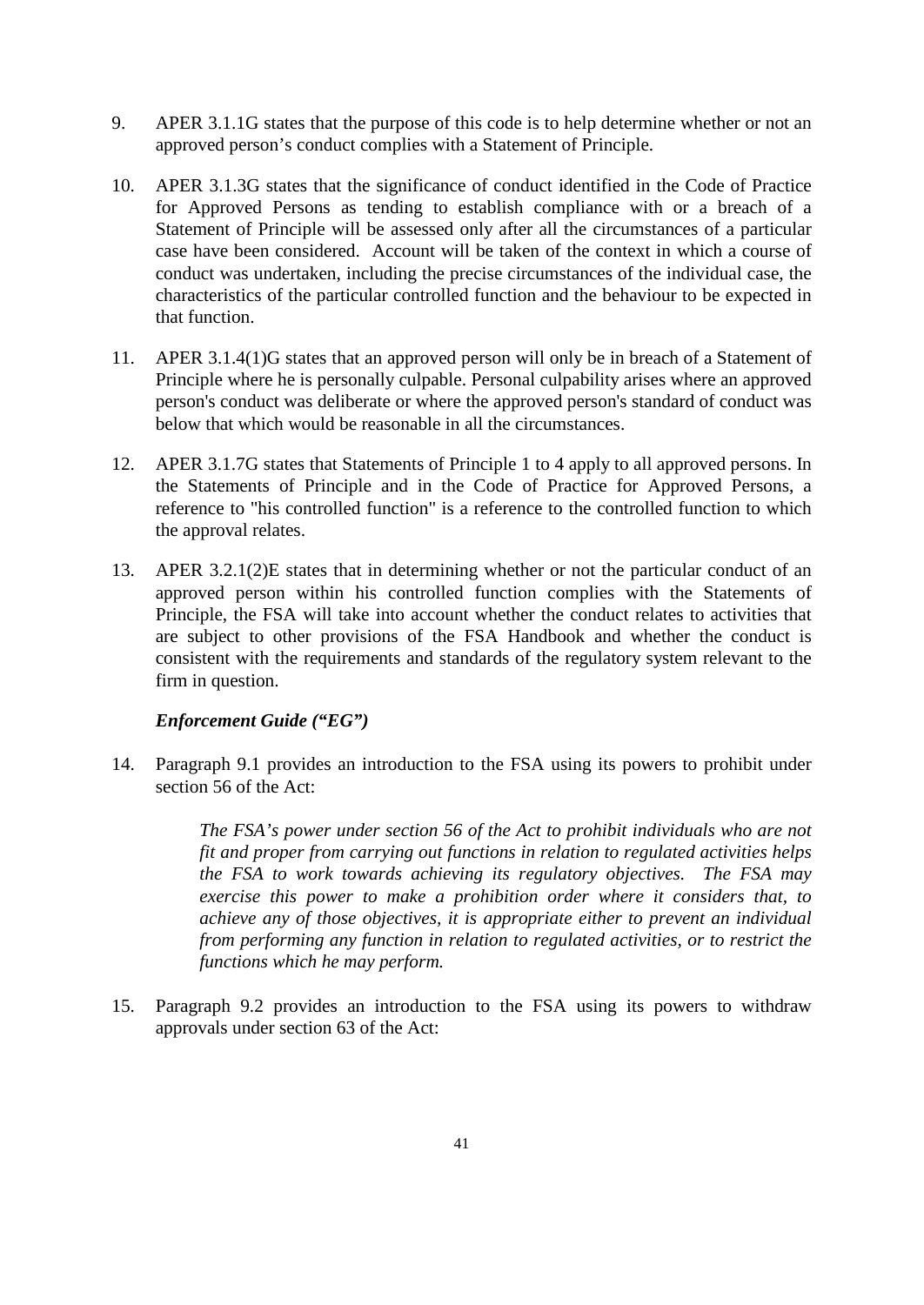*The FSA's effective use of the power under section 63 of the Act to withdraw approval from an approved person will also help ensure high standards of regulatory conduct by preventing an approved person from continuing to perform the controlled function to which the approval relates if he is not a fit and proper person to perform that function. Where it considers this is appropriate, the FSA may prohibit an approved person, in addition to withdrawing their approval.*

16. Paragraphs 9.3 to 9.7 of EG then set out the FSA's general policy in relation to prohibition orders and withdrawal of approval. Paragraph 9.4, for example, states:

> *The FSA has the power to make a range of prohibition orders depending on the circumstances of each case and the range of regulated activities to which the individual's lack of fitness and propriety is relevant. Depending on the circumstances of each case, the FSA may seek to prohibit individuals from performing any class of function in relation to any class of regulated activity, or it may limit the prohibition order to specific functions in relation to specific regulated activities. The FSA may also make an order prohibiting an individual from being employed by a particular firm, type of firm or any firm.*

- 17. Paragraphs 9.8 to 9.14 of EG set out additional guidance on the FSA's approach to making prohibition orders against approved persons or withdrawing such persons' approvals.
- 18. Paragraph 9.9 of EG provides that when considering whether to exercise its power to make a prohibition order against such an individual, the FSA will consider all the relevant circumstances of the case, which may include the following (but are not limited to these factors):
	- *(1) The matters set out in section 61(2) of the Act.*
	- *(2) Whether the individual is fit and proper to perform functions in relation to regulated activities. The criteria for assessing the fitness and propriety of approved persons are set out in FIT 2.1 (Honesty, integrity and reputation); FIT 2.2 (Competence and capability) and FIT 2.3 (Financial soundness).*
	- *(3) Whether, and to what extent, the approved person has:*
		- *(a) failed to comply with the Statements of Principle issued by the FSA with respect to the conduct of approved persons; or*
		- *(b) been knowingly concerned in a contravention by the relevant firm of a requirement imposed on the firm by or under the Act (including the*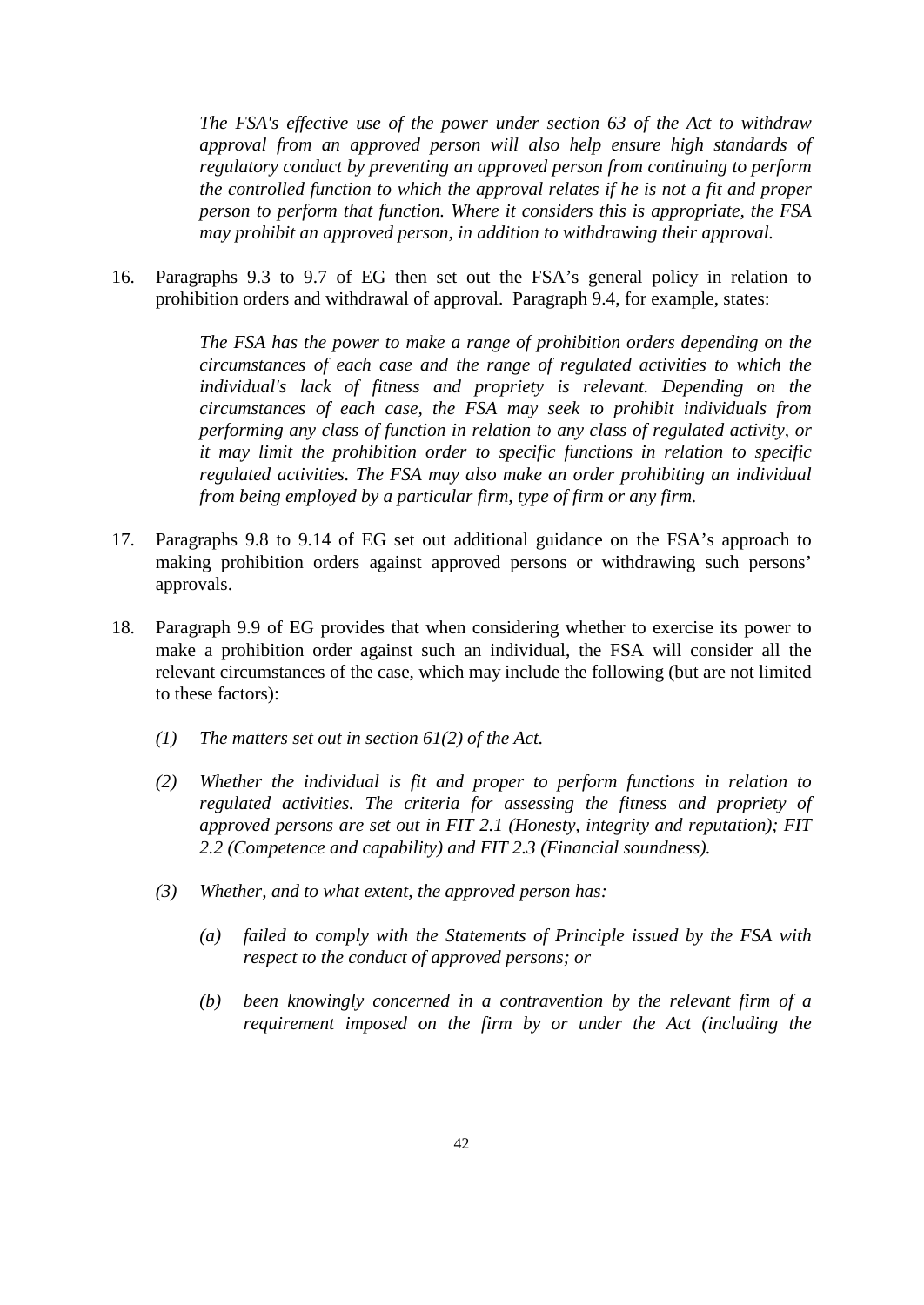*Principles and other rules) or failed to comply with any directly applicable Community regulation made under MiFID.* 

- *(4) Whether the approved person has engaged in market abuse.*
- *(5) The relevance and materiality of any matters indicating unfitness.*
- *(6) The length of time since the occurrence of any matters indicating unfitness.*
- *(7) The particular controlled function the approved person is (or was) performing, the nature and activities of the firm concerned and the markets in which he operates.*
- *(8) The severity of the risk which the individual poses to consumers and to confidence in the financial system.*
- *(9) The previous disciplinary record and general compliance history of the individual including whether the FSA, any previous regulator, designated professional body or other domestic or international regulator has previously imposed a disciplinary sanction on the individual.*
- 19. Paragraph 9.10 of EG provides that the FSA can have regard to the cumulative effect of a number of factors. Further, that the FSA may also take account of the particular controlled function which an approved person is performing for a firm, the nature and activities of the firm concerned and the markets within which it operates. Paragraph 9.11 of EG provides that the factors set out at paragraph 9.9 are not a definitive list.
- 20. Paragraph 9.13 of EG provides that certain matters that do not fit squarely, or at all, within the matters listed may also fall to be considered. In such circumstances, the FSA will consider whether the conduct or matter in question is relevant to the individual's fitness and propriety.
- 21. Paragraph 9.23 of EG provides that a prohibition order and/or withdrawal of approval may be combined with other sanctions (such as the imposition of a financial penalty) where appropriate.

## *Fit and Proper Test for Approved Persons ("FIT")*

- 22. FIT G 1.3.1 states that the FSA will have regard to a number of factors when assessing the fitness and propriety of a person to perform a particular controlled function. The most important considerations will be the person's:
	- *(1) honesty, integrity and reputation;*